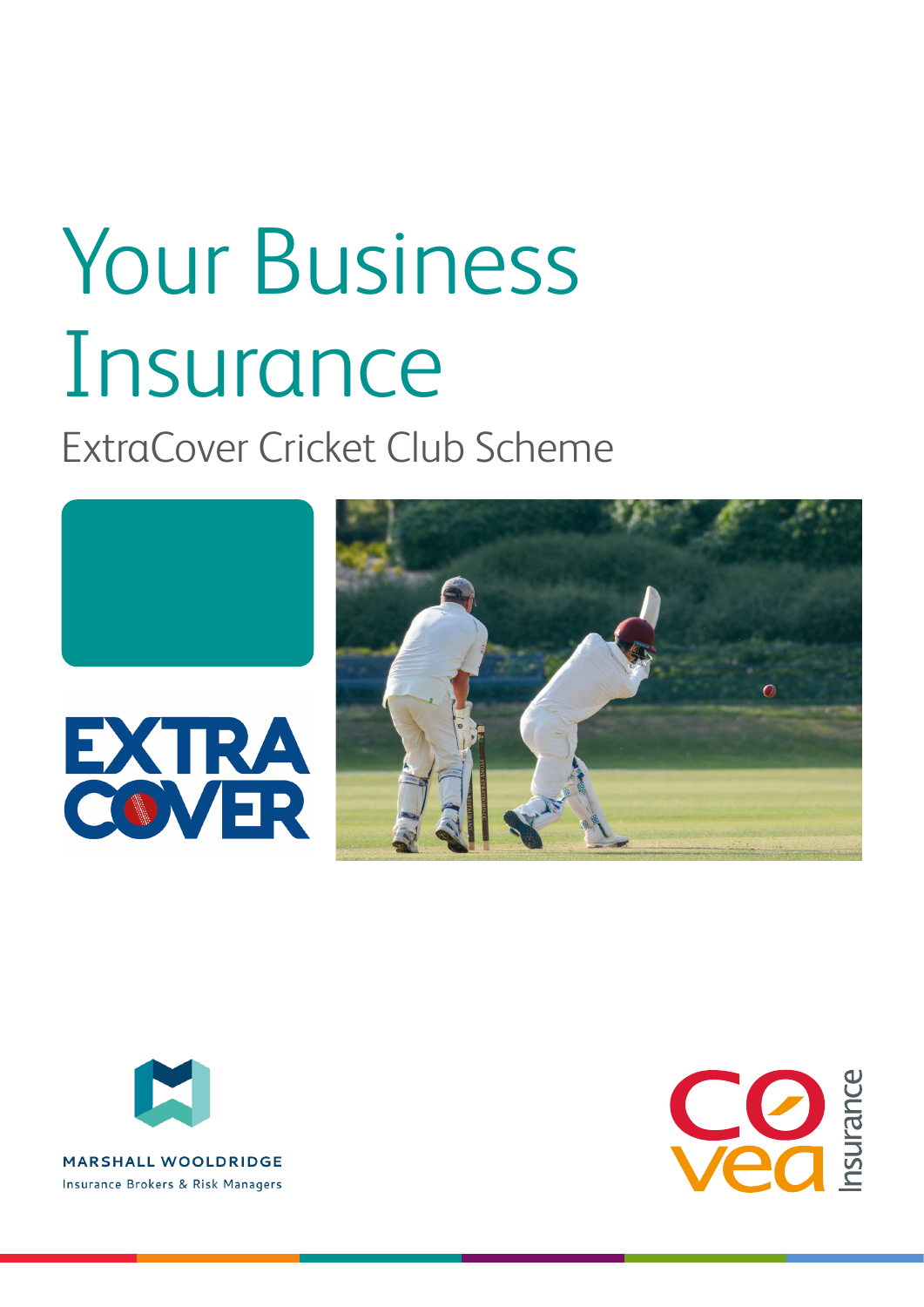### Welcome... to Covéa Insurance

Thank you for choosing Covéa Insurance.

This is **Your** ExtraCover policy. It sets out the details of **Your** insurance contract with **Us**.

**Your** premium has been calculated upon the information shown in the policy **Schedule** and recorded in **Your Proposal Form**.

Please read the policy and **Schedule** carefully to ensure that the cover meets **Your** requirements.

Please contact Marshall Wooldridge if **You** have any questions or if **You** wish to make any adjustments.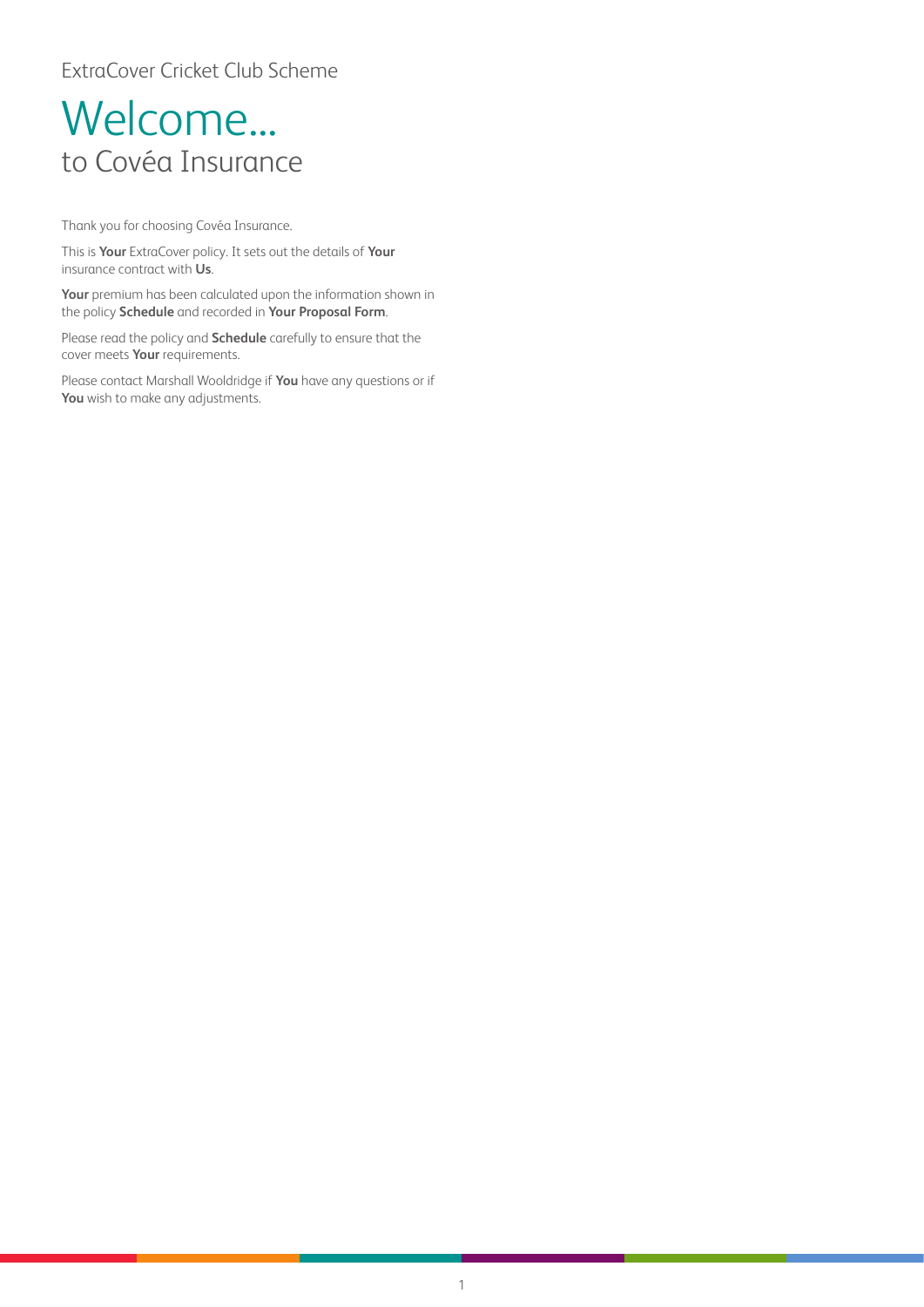### ExtraCover Cricket Club Scheme

# **Contents**

| Introduction                                          | 3  |
|-------------------------------------------------------|----|
| <b>Customer Information</b>                           | 4  |
| <b>General Defintions</b>                             | 7  |
| <b>General Conditions</b>                             | 10 |
| <b>Claims Conditions</b>                              | 14 |
| <b>General Exclusions</b>                             | 15 |
| <b>Section 1: Property Damage</b>                     | 18 |
| <b>Section 1: Additional Cover</b>                    | 29 |
| <b>Business Interruption</b>                          | 29 |
| Loss of Bar Income following Damage to Cricket Square | 33 |
| Loss of Licence                                       | 36 |
| Money and Assault                                     | 38 |
| <b>Section 2: Specified All Risks</b>                 | 41 |
| <b>Section 3: Liabilities</b>                         | 43 |
| Employers' Liability                                  | 43 |
| Public and Products Liability                         | 46 |
| <b>Section 4: Personal Accident</b>                   | 53 |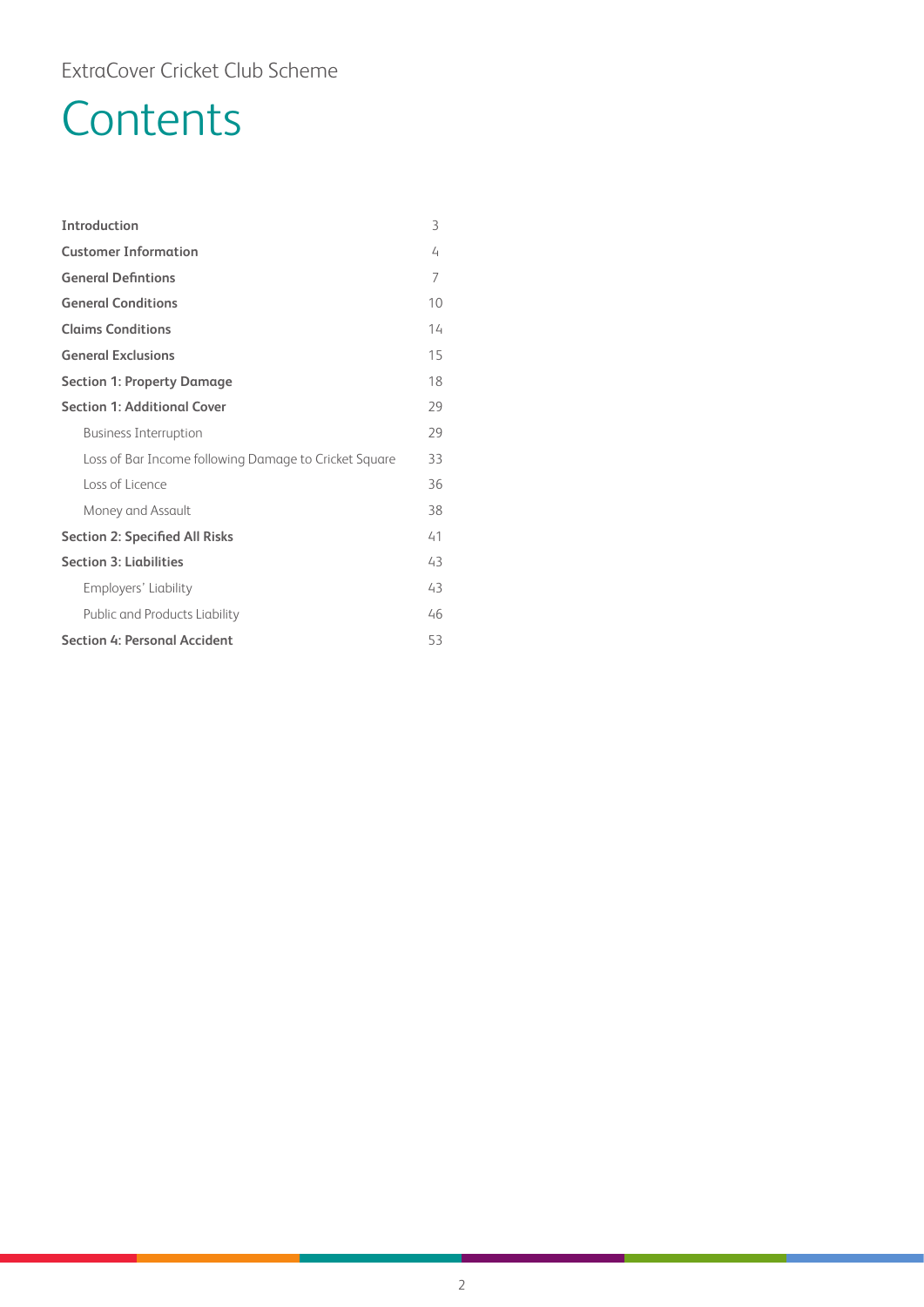### <span id="page-3-0"></span>Introduction About Your Policy

The parts of the policy are:

- **1.** the **Proposal Form**
- **2.** the **Schedule** which confirms the Sections of cover that are insured and any Endorsement(s)
- **3.** this policy wording which contains:
	- **(a)** this Introduction, Customer Information, General Definitions, General Conditions, Claims Conditions and General Exclusions all of which apply to all Sections of the policy unless stated otherwise
	- **(b)** the Sections of cover provided including the Section Definitions, Extensions, Conditions and Exclusions.

Any word or expression given a specific meaning in:

- **1.** the **Schedule**, any policy Endorsement(s), this Introduction, the Customer Information and the General Definitions, Conditions and Exclusions shall have the same meaning throughout the policy unless **We** state otherwise
- **2.** an individual Section or any Section Endorsement(s) shall only have the same meaning throughout such Section or Endorsement unless **We** state otherwise.

Any such word or expression given a specific meaning shall be highlighted with a leading capital letter and in bold text within the policy wording.

In return for **You** having paid or agreed to pay the premium for the **Period of Insurance**, **We** will indemnify **You**, subject to the terms contained in or endorsed on the policy, in respect of loss, **Damage** or liability, or pay other benefits which fall within the operative Sections of this policy, provided that the loss, **Damage** or injury which gives rise to the claim occurs (or in the case of the Employers' Liability Section is caused) during the **Period of Insurance** and in connection with the **Business**.

### **IMPORTANT**

This policy is a legal contract.

**You** have a duty to make a fair presentation of the risk which is covered by this policy. Therefore, **You** should ensure that any information **You** have provided to **Us** and the content of any application form, declaration and/or **Proposal Form** is accurate and complete. Where **You** have provided **Us** with information which relates to matters of **Your** expectation or belief, it does not matter if such information turns out to be inaccurate provided that **You** acted in good faith when **You** provided **Us** with such information. If **You** do not comply with **Your** duty to make a fair presentation of the risk, **Your** policy may not be valid or the policy may not cover **You** fully or at all.

**You** must also tell **Us** about any facts or changes which affect **Your** insurance, and which have occurred either since the policy started or since the last renewal date.

If **You** are not sure whether certain facts are relevant, please ask Marshall Wooldridge. If **You** do not tell **Us** about relevant changes, **Your** policy may not be valid or the policy may not cover **You** fully or at all.

**You** should keep a written record (including copies of letters) of any information **You** give **Us** or Marshall Wooldridge.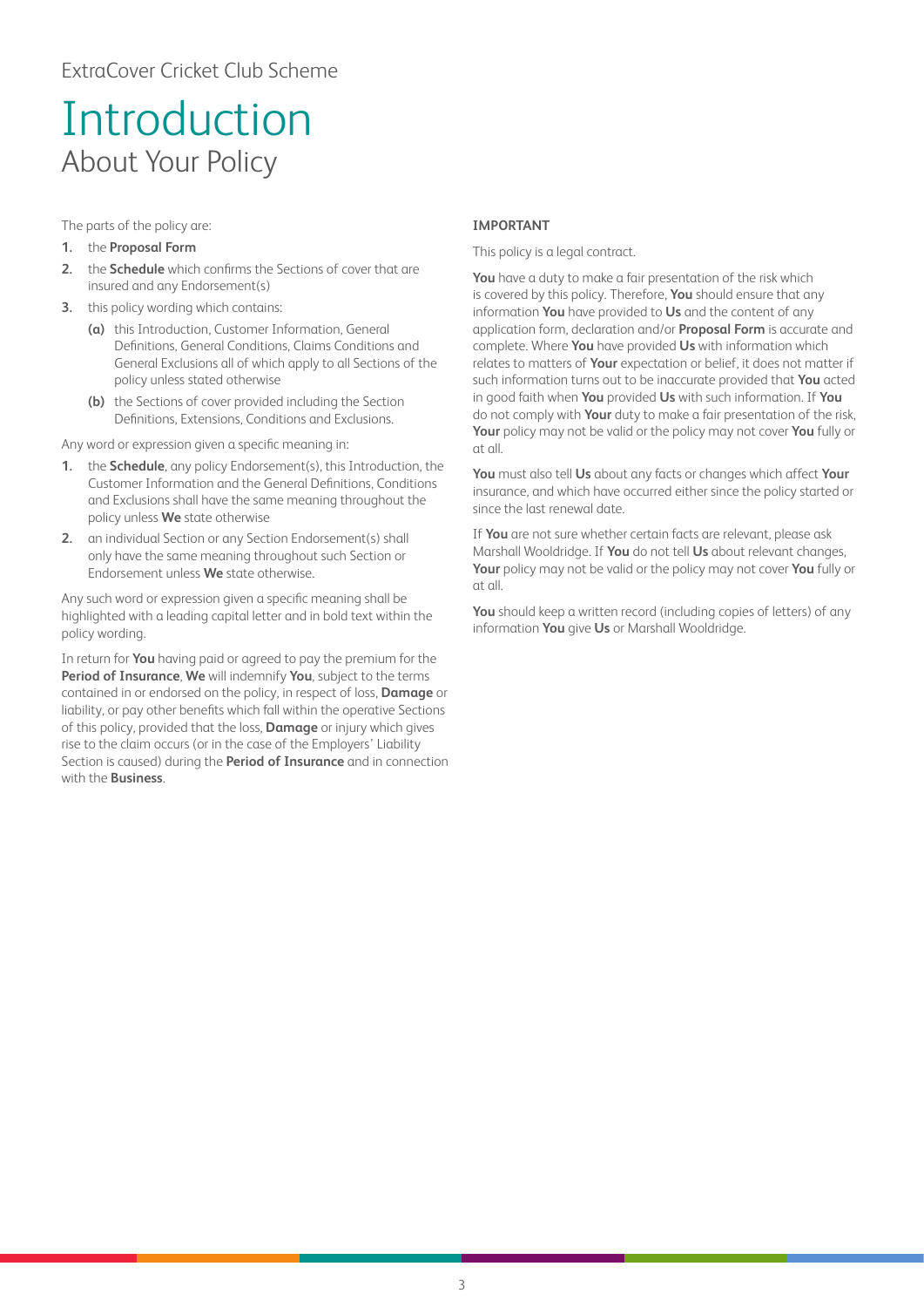### <span id="page-4-0"></span>ExtraCover Cricket Club Scheme

# Customer Information

### How to make a Claim

Should **You** be unfortunate enough to have to make a claim, Covéa Insurance Commercial Claims will manage all aspects of the claim for **You** from the time it is reported.

Covéa Insurance Commercial Claims is a service operated 24 hours a day, 365 days a year.

**You** can notify **Us** of a claim by:

Telephone: 0330 024 2266

Calls may be recorded for training and evidential purposes.

Email: newcommercialclaims@coveainsurance.co.uk

Post: Covéa Insurance Commercial Claims, Norman Place, Reading RG1 8DA

Staff trained in managing commercial claims will:

- take details of **Your** claim over the phone, in most cases removing the need for completion of an incident report form
- take control of the management of **Your** claim from start to finish.

**Our** aim is to bring **Your** claim to a satisfactory conclusion.

### Important Information

### Choice of Law

The parties to an insurance contract are free to choose the law that will apply. Unless **We** agree in writing with **You** otherwise, this insurance shall be subject to the law applying in that part of the United Kingdom, Channel Islands or Isle of Man where **You** have **Your** principal place of business. If there is any dispute, the law of England and Wales shall apply.

### How to make a Complaint

It is always **Our** intention to provide a first class standard of service. However, **We** do appreciate that occasionally things go wrong. In some cases, Marshall Wooldridge Limited who arranged **Your** insurance will be able to resolve any concerns, particularly if **Your** complaint relates to the way the policy was sold, and **You** should contact them directly.

Marshall Wooldridge Limited Rawdon Court 20 Leeds Road Rawdon Leeds LS19 6AX

Telephone: 0800 289301

### Email: extracover@marswool.com

Alternatively, please contact **Us** using the following details quoting **Your** policy or claim number.

Customer Relations Covéa Insurance Norman Place Reading Berkshire RG1 8DA

### Telephone: 0330 221 0444

Calls may be recorded for training and evidential purposes.

Website: www.coveainsurance.co.uk

### Email: customer.relations-rdg@coveainsurance.co.uk

Full details of the Covéa Insurance Internal Complaints Procedure are detailed in **Our** leaflet 'Complaints Procedure' which is available on request or may be downloaded from **Our** website at www.coveainsurance.co.uk/complaints

### Financial Ombudsman Service

**You** may be eligible to refer **Your** complaint to the Financial Ombudsman Service. There are a few instances where they will not be able to assist and they will confirm if **Your** complaint is eligible when **You** contact them. Their contact details are:

Financial Ombudsman Service Exchange Tower London E14 9SR

Telephone: 0800 023 4567

Website: www.financial-ombudsman.org.uk

Email: complaint.info@financial-ombudsman.org.uk

### Financial Services Compensation Scheme

Covéa Insurance is covered by the Financial Services Compensation Scheme. **You**/an Insured Person may be entitled to compensation from the scheme if **We** are unable to meet **Our** liabilities under this insurance.

Further information is available from the:

Financial Services Compensation Scheme 10th Floor Beaufort House 15 St Botolph Street London EC3A 7QU

Telephone: 020 7741 4100

Website: www.fscs.org.uk

Email: enquiries@fscs.org.uk

### How We Use Your Information

Please visit www.coveainsurance.co.uk/dataprotection for further information about how and when **We** process **Your** personal information under **Our** full Privacy Policy.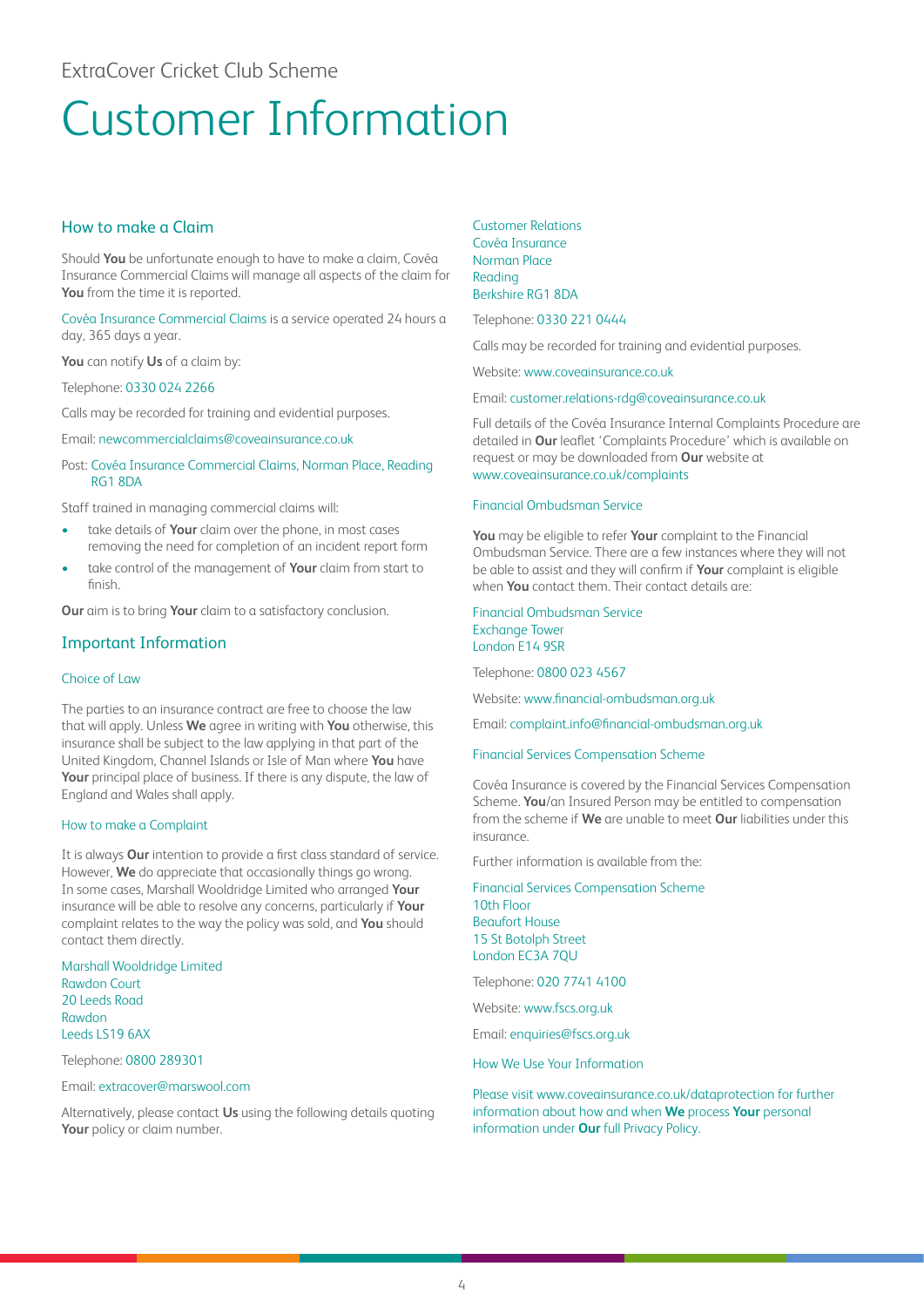### ExtraCover Cricket Club Scheme

### Customer Information *continued*

The personal information, provided by **You**, is collected by or on behalf of Covea Insurance plc ('**We**, **Us**, **Our**') and may be used by **Us**, **Our** employees, agents and service providers acting under **Our** instruction for the purposes of insurance administration, underwriting, claims handling, for research or for statistical purposes.

**We** may process **Your** information for a number of different purposes. For each purpose **We** must have a legal ground for such processing. When the information that **We** process is classed as "sensitive personal information", **We** must have a specific additional legal ground for such processing.

Generally, **We** will rely on the following legal grounds:

- It is necessary for **Us** to process **Your** personal information to provide **Your** insurance policy and services. **We** will rely on this for activities such as assessing **Your** application, managing **Your** insurance policy, handling claims and providing other services to **You**.
- **We** have an appropriate business need to process **Your** personal information and such business need does not cause harm to **You**. **We** will rely on this for activities such as maintaining **Our** business records and developing, improving **Our** products and services.
- **We** have a legal or regulatory obligation to use such personal information.
- **We** need to use such personal information to establish, exercise or defend **Our** legal rights.
- **You** have provided **Your** consent to **Our** use of **Your** personal information, including sensitive personal information.

### **How We Share Your Information**

In order to sell, manage and provide **Our** products and services, prevent fraud and comply with legal and regulatory requirements, **We** may need to share **Your** information with the following third parties, including:

- Reinsurers, Regulators and Authorised/Statutory Bodies
- Credit reference agencies
- Fraud prevention agencies
- Crime prevention agencies, including the police
- Suppliers carrying out a service on **Our**, or **Your** behalf
- Product providers where you've opted to buy additional cover
- Other insurers, business partners and agents
- Other companies within the Covea Insurance Group

#### **Marketing**

**We** will not use **Your** information or pass it on to any other person for the purposes of marketing further products or services to **You** unless **You** have consented to this.

### **Fraud Prevention and Detection**

In order to prevent or detect fraud and money laundering **We** will check **Your** details with various fraud prevention agencies, who may record a search. Searches may also be made against other insurers' databases. If fraud is suspected, information will be shared with

those insurers. Other users of the fraud prevention agencies may use this information in their own decision making processes.

**We** may also conduct credit reference checks in certain circumstances. **You** can find further details in **Our** full Privacy Policy explaining how the information held by fraud prevention agencies may be used or in which circumstances **We** conduct credit reference checks and how these checks might affect **Your** credit rating.

#### **Automated Decisions**

**We** may use automated tools with decision making to assess **Your** application for insurance and for claims handling processes, such as price rating tools, flood, theft and subsidence area checks and credit checks.

These automated decisions will produce a result on whether **We** are able to offer insurance, the appropriate price for **Your** policy or whether **We** can accept **Your** claim. If **You** object to an automated decision, **We** may not be able to offer **You** an insurance quotation or renewal.

#### **How to Contact Us**

Please contact **Us** if **You** have any questions about **Our** Privacy Policy or the information **We** hold about **You**:

The Data Protection Officer, Covea Insurance plc, 50 Kings Hill Avenue, Kings Hill, West Malling, Kent ME19 4JX

or email: dataprotection@coveainsurance.co.uk

### Employers' Liability Tracing Office

If **Your** policy provides Employers' Liability cover information relating to **Your** insurance policy will be provided to the Employers' Liability Tracing Office (the "ELTO") and added to an electronic database, (the "Database") in a format set out by the Employers' Liability Insurance: Disclosure by Insurers Instrument 2010.

The Database assists individual consumers (the Claimants) who have suffered an employment related injury or disease arising out of their course of employment in the UK whilst working for employers carrying on, or who carried on, business in the UK and who are covered by the employers' liability insurance of their employers to identify:

- which insurer (or insurers) was (or were) providing employers' liability cover during the relevant periods of employment; and
- the relevant employers' liability insurance policies.

The Database and the data stored on it may be accessed and used by the Claimants, their appointed representatives, insurers with potential liability for UK commercial lines employers' liability insurance cover and any other persons or entities permitted by law. The Database will be managed by the ELTO and further information can be found on the ELTO website: www.elto.org.uk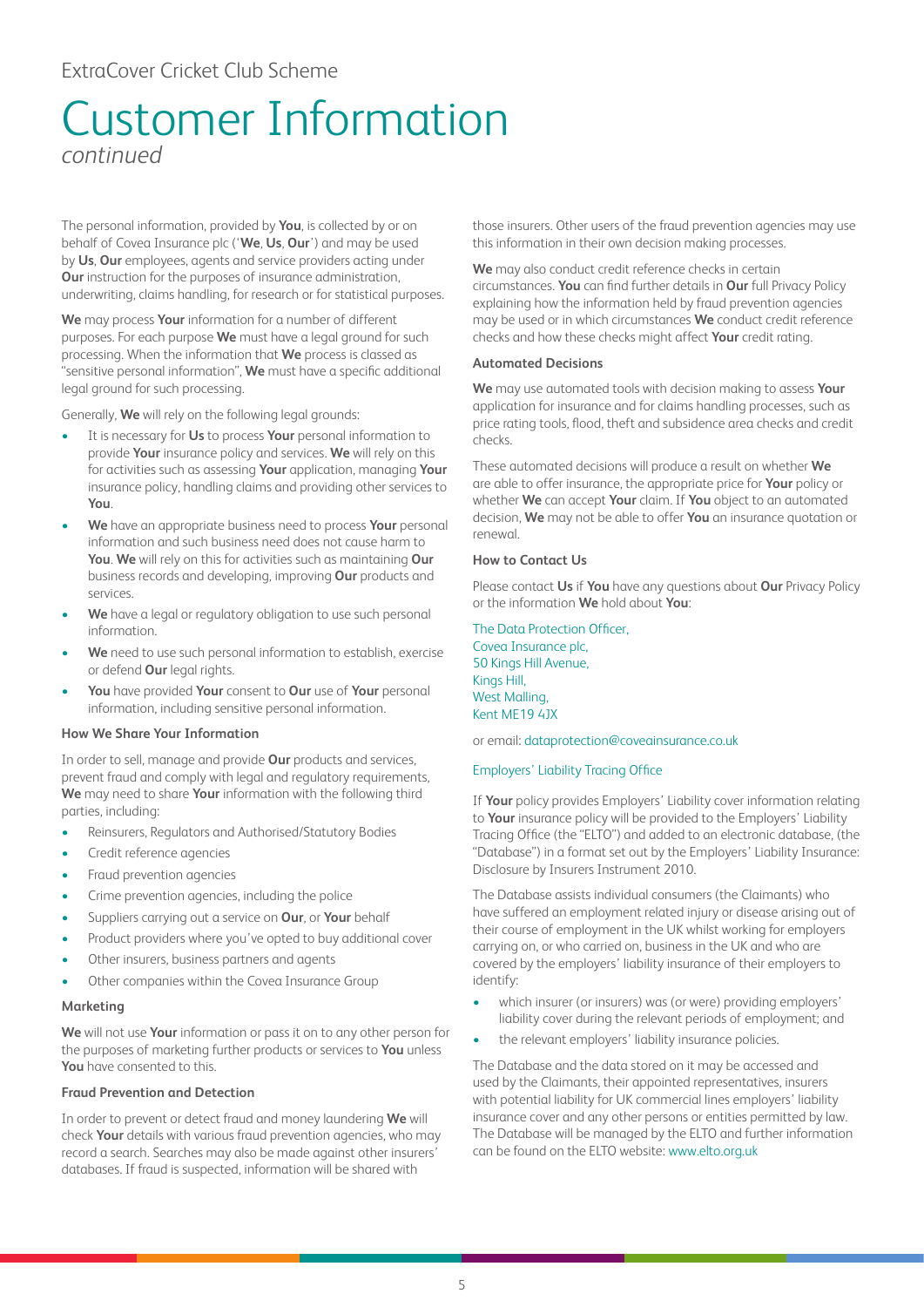# Customer Information

*continued*

### Registration and Regulatory Information

This insurance is provided by Covea Insurance plc. Registered in England and Wales No. 613259. Registered office:

### Norman Place Reading Berkshire RG1 8DA.

Covea Insurance plc is authorised by the Prudential Regulation Authority and regulated by the Financial Conduct Authority and the Prudential Regulation Authority. **Our** Firm Reference Number is 202277.

**You** can check **Our** regulatory status on the Financial Services Register by visiting the Financial Conduct Authority's website www.fca.org.uk/register.

This insurance is administered by Marshall Wooldridge Limited. Registered in England No. 1093348.

Marshall Wooldridge Limited T/As Extracover is authorised and regulated by the Financial Conduct Authority. Firm Reference Number 136079. Registered office:

7th Floor, Corn Exchange, 55 Mark Lane, London, EC3R 7NE

**You** can check the regulatory status on the Financial Services Register by visiting the Financial Conduct Authority's website www.fca.org.uk/register.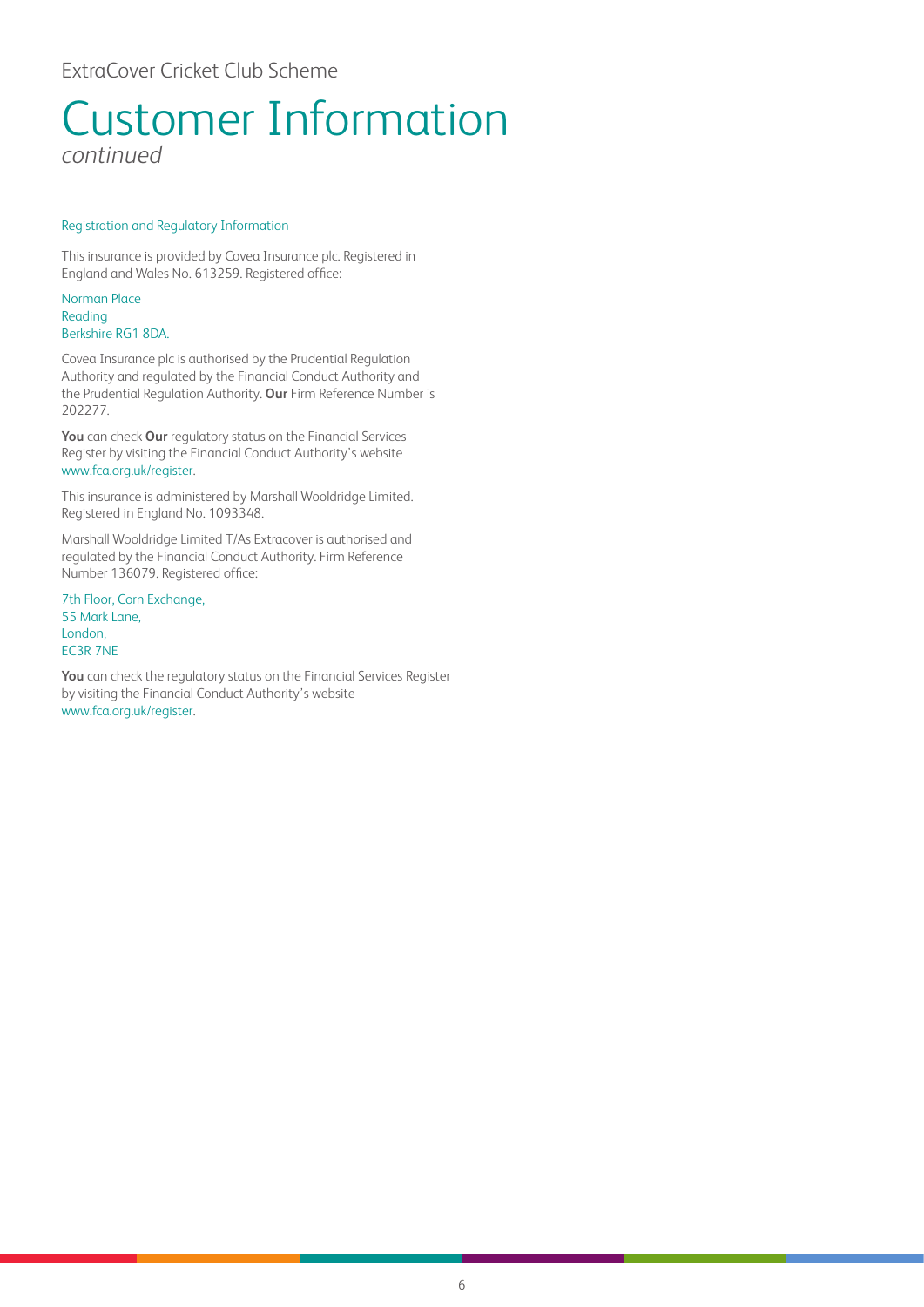### <span id="page-7-0"></span>ExtraCover Cricket Club Scheme

# General Defintions

Each Section of the policy contains Definitions which apply to that particular Section and they must be read in conjunction with the following General Definitions.

### Bodily Injury

Death, injury, illness, disease or shock.

### **Buildings**

The Building or Buildings stated in the **Schedule** for which **You** are legally responsible including:

- **1.** outbuildings
- **2.** permanent fixtures and fittings including alarm systems
- **3.** foundations, extensions, annexes, gangways, conveniences and sub-stations
- **4.** car parks, driveways, paths, steps, roadways and yards
- **5.** walls, gates and fences
- **6.** piping, ducting, cabling and control gear
- **7.** fuel tanks, telephone, gas, water and electric meters, fibre optic or integrated services, digital network lines
- **8.** sanitary ware, fixed glass, fanlights, skylights and partitions, solar panels and wind turbines
- **9.** air conditioning and central heating systems
- **10.** underground services

### **Business**

The Business stated in the **Schedule** conducted solely within the **Territorial Limits** including:

- **1.** the ownership, repair and maintenance of the **Premises**
- **2.** the provision of first aid, medical and ambulance, fire and security services
- **3.** private work undertaken by any **Employee** with **Your** prior consent for any director, partner, senior official or other **Employee** of **Yours**
- **4.** the provision and management of canteen, sports, social and welfare organisations by **You** for the benefit of **Your Employees**
- **5. Your** participation in exhibitions.

### Business Hours

The period during which the **Premises** are occupied by **You** or any **Member** or **Your** authorised **Employees** for the purposes of the **Business**.

### Damage

Accidental loss, destruction or damage unless otherwise excluded.

### Defined Peril

- **1.** Fire
- **2.** Lightning
- **3.** Explosion
- **4.** Aircraft or other aerial devices or articles dropped therefrom
- **5.** Earthquake
- **6.** Riot, civil commotion, strikers, locked-out workers, persons taking part in labour disturbances
- **7.** Malicious persons other than thieves
- **8.** Theft
- **9.** Storm
- **10.** Flood
- **11.** Escape of water from any tank apparatus or pipe
- **12.** Escape of oil from any fixed heating installation
- **13.** Impact including by any road vehicle or animal.

### Employee

Any person working under **Your** control in connection with the **Business** who is:

- **1.** under a contract of service or apprenticeship with **You**
- **2.** a person under a contract of service or apprenticeship with some other employer and who is hired to or borrowed by **You**
- **3.** a labour master or labour only sub-contractor or person supplied by them
- **4.** a self-employed person providing labour only
- **5.** a trainee or person undergoing work experience, training, study or exchange scheme
- **6.** a voluntary helper.

### Europe

The **Territorial Limits**, any member country of the European Union, Iceland, Liechtenstein, Norway and Switzerland.

### Excess

The amount stated in this policy, the **Schedule** or any Endorsement for which **You** will be responsible and which will be deducted from each and every claim.

### Ground Machinery

Agricultural, Horticultural and Gardening Equipment belonging to **You** or held in trust by **You** and for which **You** are responsible, used by **You** for maintenance of the cricket square(s), cricket field(s) gardens and landscaped grounds.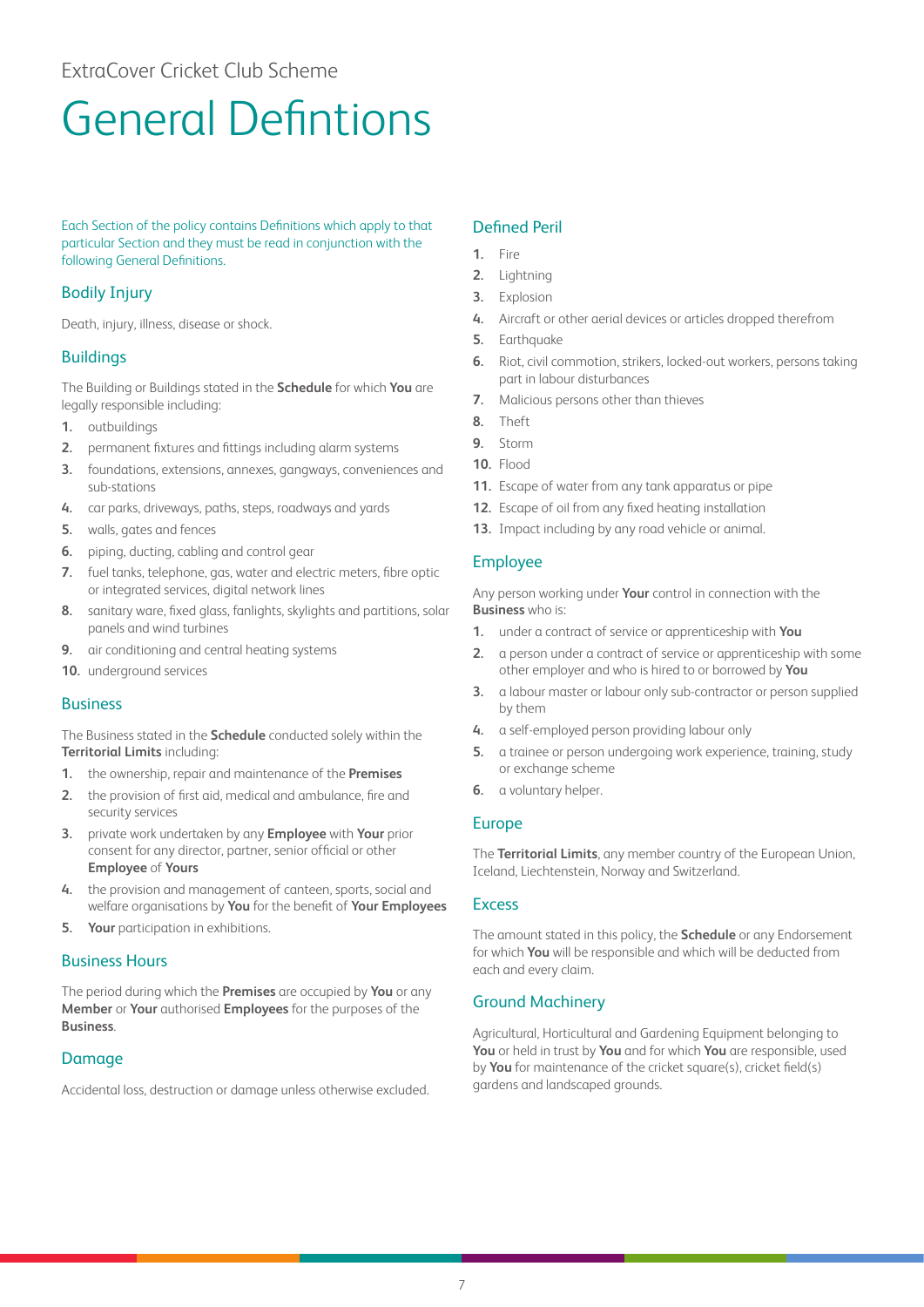### General Defintions *continued*

### Intruder Alarm Installation

The component parts of the alarm including the means of communication used to transmit signals to the alarm receiving centre as detailed in the alarm specification.

### Keyholder

**You** or any person or keyholding company authorised by **You** who:

- **1.** is available at all times to:
	- **(a)** accept notification of alarm signals or faults relating to the **Intruder Alarm Installation**
	- **(b)** attend and allow access to the **Premises**
- **2.** has been fully trained in the operation of the **Intruder Alarm Installation**, including but not limited to the setting and unsetting of the installation.

### Member

Any official, trustee, committee member, individual member or volunteer of the insured Club.

### **Money**

Current currency, crossed and uncrossed bankers drafts, national giro drafts and payment orders, postal and money orders, dividend warrants and cheques other than pre-signed blank cheques, travellers cheques, national savings stamps and certificates, bus and rail travel cards and passes, telephone cards, current postage stamps and unused postal franking machine units, luncheon vouchers, gift tokens, trading stamps, national insurance stamps and stamped or impressed national insurance cards, holiday with pay stamps, premium bonds, VAT purchase invoices, credit card, cheque card and debit card sales vouchers, savings stamps, consumer redemption vouchers and National Lottery 'Instants' and other scratch cards, all pertaining to the **Business** and belonging to **You** or for which **You** are legally responsible.

### **Overnight**

Between the hours of 21.00 and 06.00.

### Period of Insurance

Period of Insurance stated in the **Schedule** and any subsequent period for which **We** have accepted a renewal premium.

### Pollution or Contamination

- **1.** All pollution or contamination of buildings or other structures or of water or land or the atmosphere and
- **2.** All **Bodily Injury** or **Damage** directly or indirectly caused by such pollution or contamination

### Premises

The **Buildings** and the land inside the boundary of the risk address stated in the **Schedule** occupied by **You** for the purpose of the **Business**.

### **Products**

Any goods, including containers, packaging, labelling and instructions for use, sold, supplied, processed, delivered, installed, tested, repaired, serviced, altered, treated or hired out by **You** in connection with the **Business** and no longer in **Your** possession or control.

### Property Insured

- **1. Buildings**
- **2.** Computer Equipment
- **3.** General Contents
- **4.** Stock
- **5. Ground Machinery**
- **6.** Tenants Improvements
- **7.** or any other property

as specified in the **Schedule**.

### Responsible Person

A person authorised by **You** to be responsible for the security of the **Premises**.

### Schedule

The document that specifies **Your** details, the **Premises**, the **Property Insured** and any **Excess**, Endorsement(s) and Conditions applicable. The **Schedule** shows the Sections of the policy that are operative.

### Proposal Form

This is a record of the information that **You** provided to **Us** about **You** and **Your Business** upon which **Your** insurance cover and premium is based.

### Territorial Limits

Great Britain, Northern Ireland, the Isle of Man and the Channel Islands.

### Vacant or Unoccupied Buildings

**Buildings** or part thereof that have become unoccupied, untenanted or which have not been actively used for a period of more than 30 days other than where this arises solely as a result of **Your** normal seasonal closure.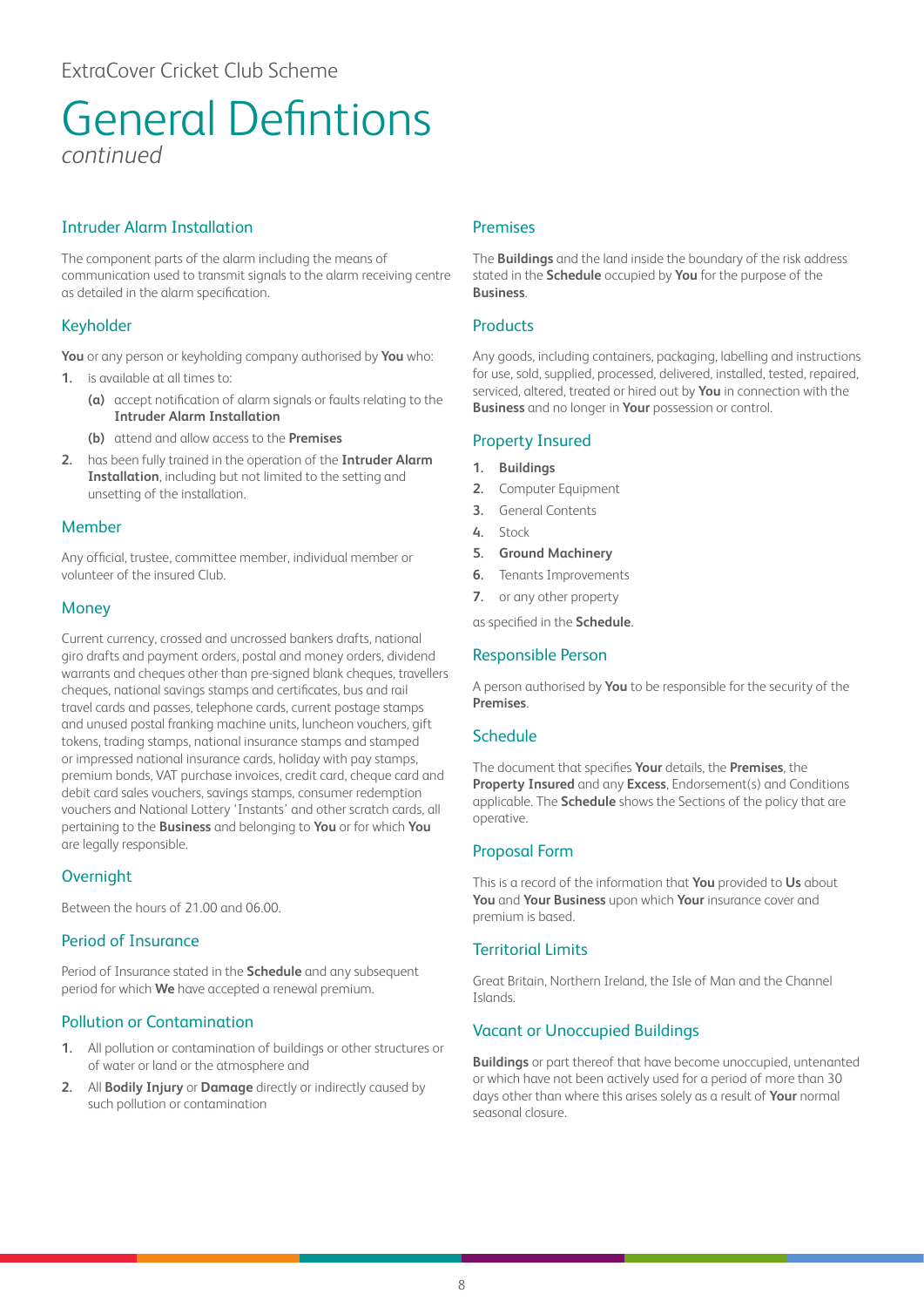ExtraCover Cricket Club Scheme

### General Defintions *continued*

### Vehicle

Any road vehicle including trailers and containers.

### We/Us/Our

Covea Insurance plc.

### Working Day of the Driver

The period in any day during which a **Vehicle** is being used for purposes in connection with the **Business**.

### You/Your/Policyholder

The person(s) or Company named in the **Schedule**.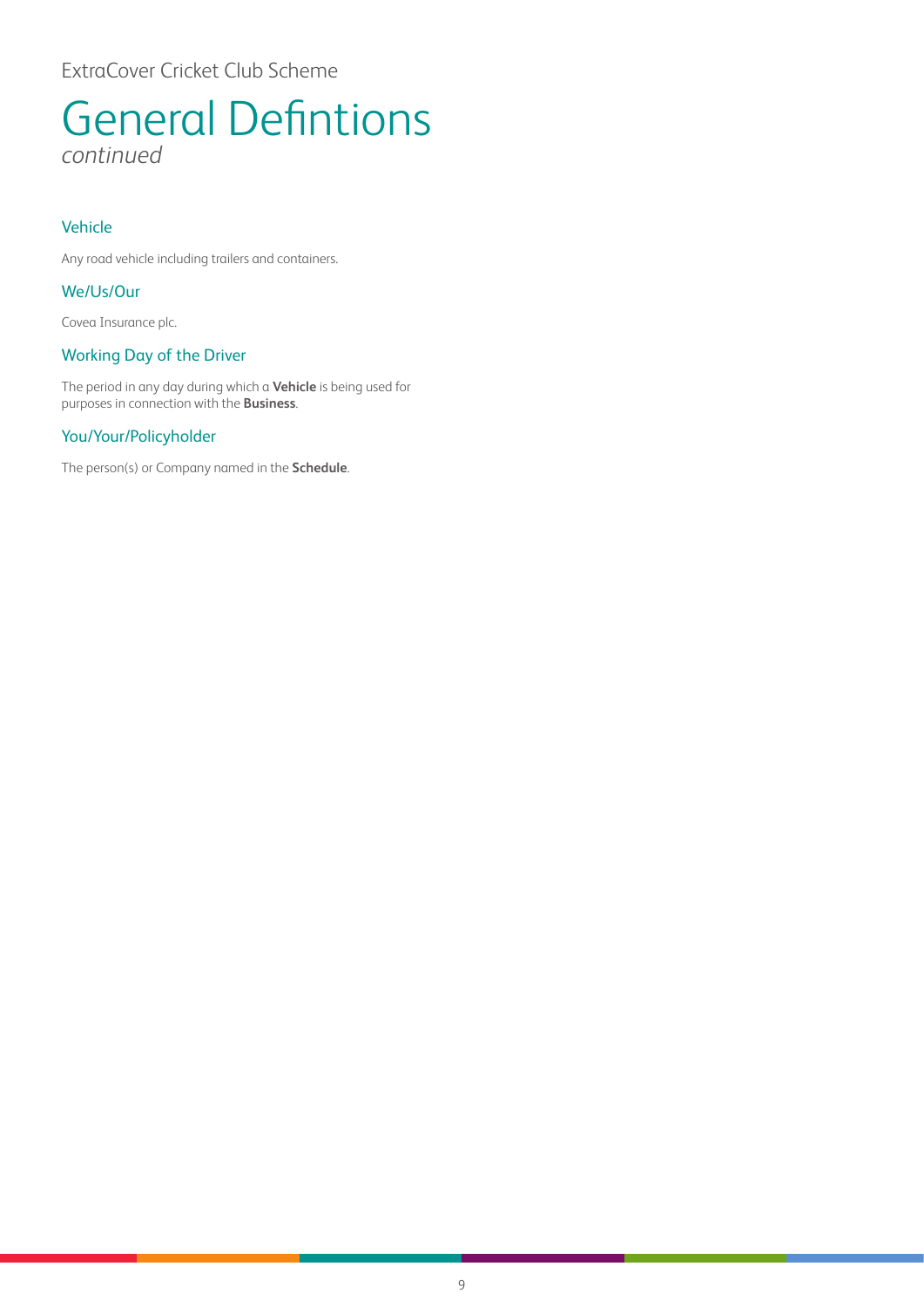# <span id="page-10-0"></span>General Conditions

The following General Conditions shall apply to all Sections of this policy unless stated otherwise.

### 1. Acts of Parliament and Statutory Instruments

All legal instruments and rules referred to in this policy include any subsequent amendments or re-enactments of those Acts and any equivalent legislation which is enforceable within the **Territorial Limits**.

### 2. Alarm

This Condition applies to the following Sections of cover when shown as insured in **Your Schedule**:

- Section 1: Property Damage
- Section 2: Specified All Risks items at **Your Premises**

where **Your Schedule** shows Endorsement Number CO005 – Alarm Condition.

It is a condition precedent to **Our** liability for any claim resulting from theft, attempted theft or malicious damage that where the **Premises** or part of the **Premises** are protected by an **Intruder Alarm Installation**:

### **(a)** such **Intruder Alarm Installation**:

- **(i)** must not be altered or amended in any way, unless such alteration or amendment has been approved in writing by **Us**
- **(ii)** must be maintained under contract with the installers, or as otherwise approved in writing by **Us**.
- **(b)** all keys to the **Intruder Alarm Installation** must be removed from the **Premises** when the **Premises** are unattended
- **(c) You** must:
	- **(i)** maintain the secrecy of codes for the operation of the **Intruder Alarm Installation** and no details of such codes to be left on the **Premises** when the **Premises** are unattended
	- **(ii)** immediately notify **Us** upon receipt of any communication giving notice that the level of response to the **Intruder Alarm Installation** has been or will be reduced or delayed
	- **(iii)** appoint at least two **Keyholders** and lodge written details (which must be kept up to date) with the alarm company, the alarm receiving centre and the police
- **(d)** in the event of notification of:
	- **(i)** activation of the **Intruder Alarm Installation**
	- **(ii)** any fault in the **Intruder Alarm Installation**
	- **(iii)** interruption of the means to transmit or receive signals to or from the **Intruder Alarm Installation** during any period that the **Intruder Alarm Installation** is set

a **Keyholder** must attend the **Premises** as soon as possible

- **(e)** the **Premises** must not be left without at least one **Responsible Person** in attendance without **Our** agreement:
	- **(i)** unless the **Intruder Alarm Installation** is set in its entirety and with the means to transmit or receive signals (including the signalling path or paths) in full and effective operation
	- **(ii)** where police have withdrawn their response to:
		- an alarm activation (where the **Intruder Alarm Installation** does not include confirmed alarm activation technology)
		- a confirmed alarm activation, where the **Intruder Alarm Installation** included confirmed alarm activation technology.

### 3. Alteration in Risk

**You** or **Your** broker must tell **Us** immediately if during the **Period of Insurance** there is any alteration in risk or to the facts which **You** disclosed when **You** took out this policy, which materially affects the risk of injury, loss, **Damage** or liability which would fall within the policy cover. This includes but is not limited to alterations to the **Business** or the **Premises**.

When **You** tell **Us** about an alteration in risk, **We** may apply additional terms and conditions to this policy (including but not limited to premium) or, if the risk is unacceptable to **Us**, **We** may cancel the policy in accordance with General Condition 5 (b) - Our Rights to Cancel the Policy.

If **You** fail to tell **Us** about an alteration in risk, **We** may:

- **(a)** terminate the policy back to the date when the alteration occurred, if **We** would have cancelled the policy had **You** told **Us** of the alteration in risk;
- **(b)** proportionately reduce the amount payable in respect of a claim; and/or
- **(c)** treat the policy as if it contained such different terms (other than relating to the premium) that **We** would have applied to the policy had **You** told **Us** of the alteration in risk.

Any reduction in claims payments or application of different terms will take effect from the date on which the alteration in risk occurred.

Where **We** elect to proportionately reduce the amount payable in respect of a claim, **We** will pay a percentage of the claim, the percentage being calculated by comparing the premium which **You** actually paid with the premium which **We** would have charged had **You** told **Us** about the alteration in risk. For example, if the premium which **You** actually paid is 70% of the premium **We** would have charged, **We** will only pay 70% of any claim.

### 4. Average

If at the time of any loss the total sum insured specified in the **Schedule** is less than 85% of the total value of the **Property Insured We** shall bear only that proportion of the loss which the total sum insured bears to the total of the **Property Insured**.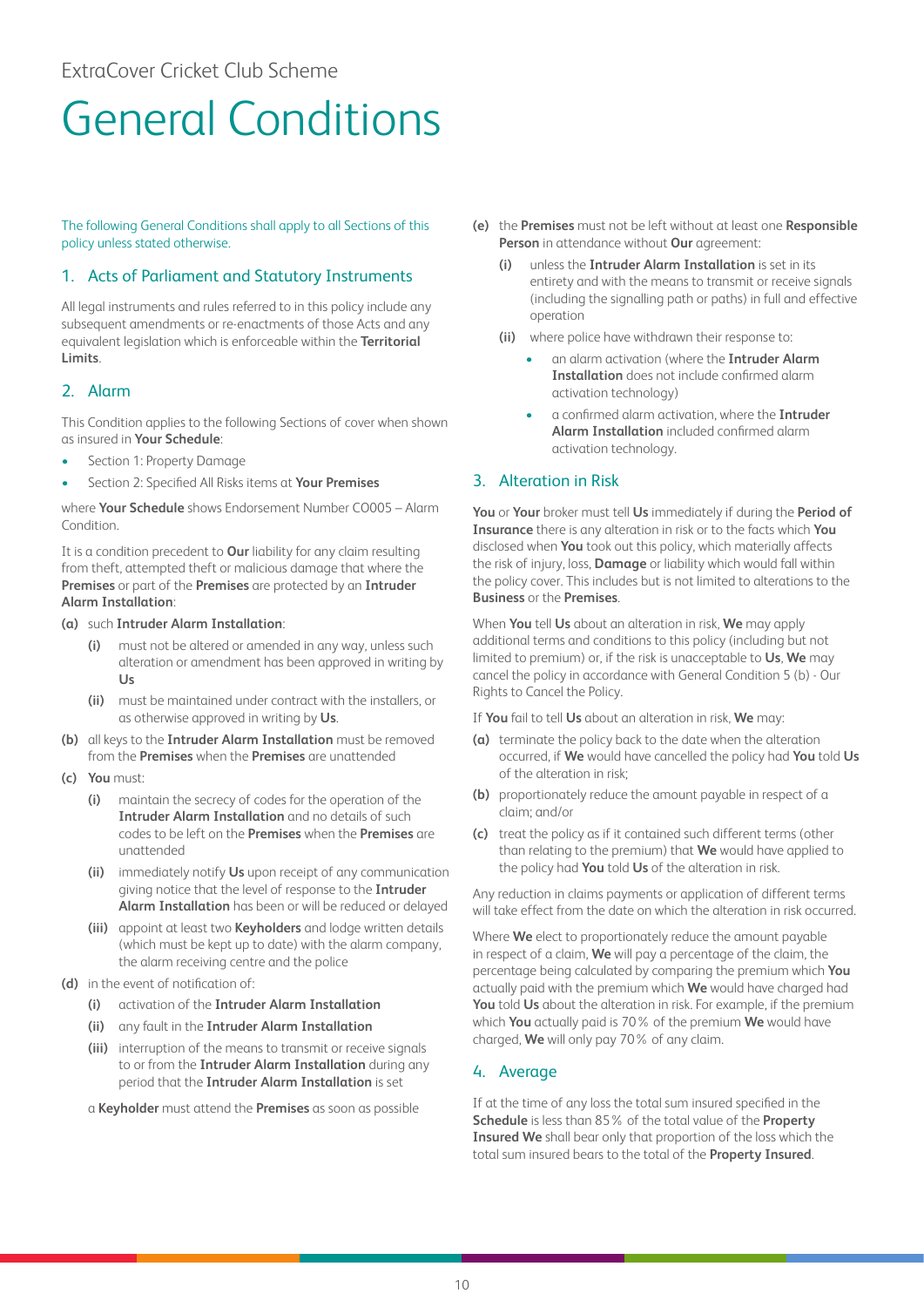### General Conditions *continued*

### 5. Cancellation

### **(a) Your Rights to the Cancel the Policy**

**You** may cancel this policy at any time from the date it begins or from the date **You** receive this policy document and **Schedule**, whichever is the later, returning the policy document and **Schedule** to **Your** broker. If cover has not yet started **You** will receive a full refund of the premium. If cover has started **We** will refund the premium for the exact number of days left on the policy. No refund will be given if a claim has been submitted or there have been any incidents likely to give rise to a claim during the current **Period of Insurance**.

### **(b) Our Rights to Cancel the Policy**

**We** or any agent appointed by **Us** and acting with **Our** authority have the right to cancel **Your** policy, where there is a valid reason for doing so.

**We** will give **You** fourteen day's notice of cancellation in writing, by recorded delivery, to the latest address **We** have for **You** and will set out **Our** reason for cancellation in **Our** letter. Valid reasons may include but are not limited to:

- **(i)** not
	- paying a premium when it is due
	- co-operating with **Us**, or sending **Us** information or documentation that materially affects **Our** ability to process the policy or **Our** ability to defend **Our** interests
	- taking all reasonable precautions to prevent or minimise **Damage**, accident or injury as required by General Condition 10. Reasonable Precautions of this policy

and failing to put this right when **We** ask **You** to by sending **You** seven days written notice to **Your** latest address

- **(ii)** use of threatening or abusive behaviour or language, or intimidation or bullying of **Our** staff or suppliers.
- **(iii)** not
	- giving **Us** access to **Your Premises** when **We** have asked to carry out a risk survey
	- complying with any risk improvements required by **Us** following a survey within the timescales specified.

If **We** cancel **Your** policy, **We** will refund the premium for the exact number of days left on the policy unless a claim or an incident likely to give rise to a claim has occurred during the current **Period of Insurance**. No refund will be given if a claim has been submitted or there have been any incidents likely to give rise to a claim during the current **Period of Insurance**.

If **You** are paying by monthly instalments:

- **(a)** all outstanding monies must be paid to **Us** as described in **Your** Loan Agreement
- **(b) We** may exercise **Our** right to collect the balance of any outstanding premium in the event of a claim.

### 6. Change of Risk or Interest

This policy shall be avoided if:

- **(a) Your** interest ceases other than by death
- **(b)** the **Business** be wound up or carried on by a liquidator or receiver or permanently discontinued

at any time after the commencement of this insurance unless **We** have accepted the change.

Nothing contained in this policy shall give any right against **Us** to any person other than **You** except to a transferee approved by **Us**.

### 7. Contracts (Rights of Third Parties) Act 1999

A person or company who was not a party to this policy has no right under the Contracts (Rights of Third Parties) Act 1999 to enforce any term of this policy but this does not affect any right or remedy of a third party which exists or is available apart from that Act.

### 8. Fair Presentation of the Risk

**You** must make a fair presentation of the risk when **You** first take out this policy and also whenever **You** renew it or ask **Us** to change **Your** cover.

If **You** fail to make a fair presentation of the risk including failing to disclose or misrepresenting a material fact, or disclosing material facts to **Us** in a way which is not clear and accessible **We** may avoid this policy and refuse all claims where:

- **(a)** such failure was deliberate or reckless; or
- **(b) We** would not have entered into this policy on any terms had **You** made a fair presentation of the risk.

Should **We** avoid this policy **We**:

- **(a)** shall treat the policy as if it had not existed from the start date, the renewal date, or the date when **You** asked **Us** to change **Your** cover, depending on when the failure to make a fair presentation of the risk occurred
- **(b)** shall return the premium paid for the period for which the policy is treated as not having existed unless the failure to make a fair presentation of the risk was deliberate or reckless
- **(c)** may deduct from any return of premium due to **You** any monies already paid in respect of claims falling within the period for which the policy is treated as not having existed or require **You** to repay such claims.

Provided that any failure to make a fair presentation of the risk is not deliberate or reckless, if **We** would have entered into or renewed this policy, or agreed to make changes to **Your** cover on different terms had **You** made a fair presentation of the risk, **We** may:

- **(a)** proportionately reduce the amount payable in respect of a claim; and/or
- **(b)** treat the policy as if it contained such different terms (other than relating to the premium) that **We** would have applied to the policy had **You** made a fair presentation of the risk.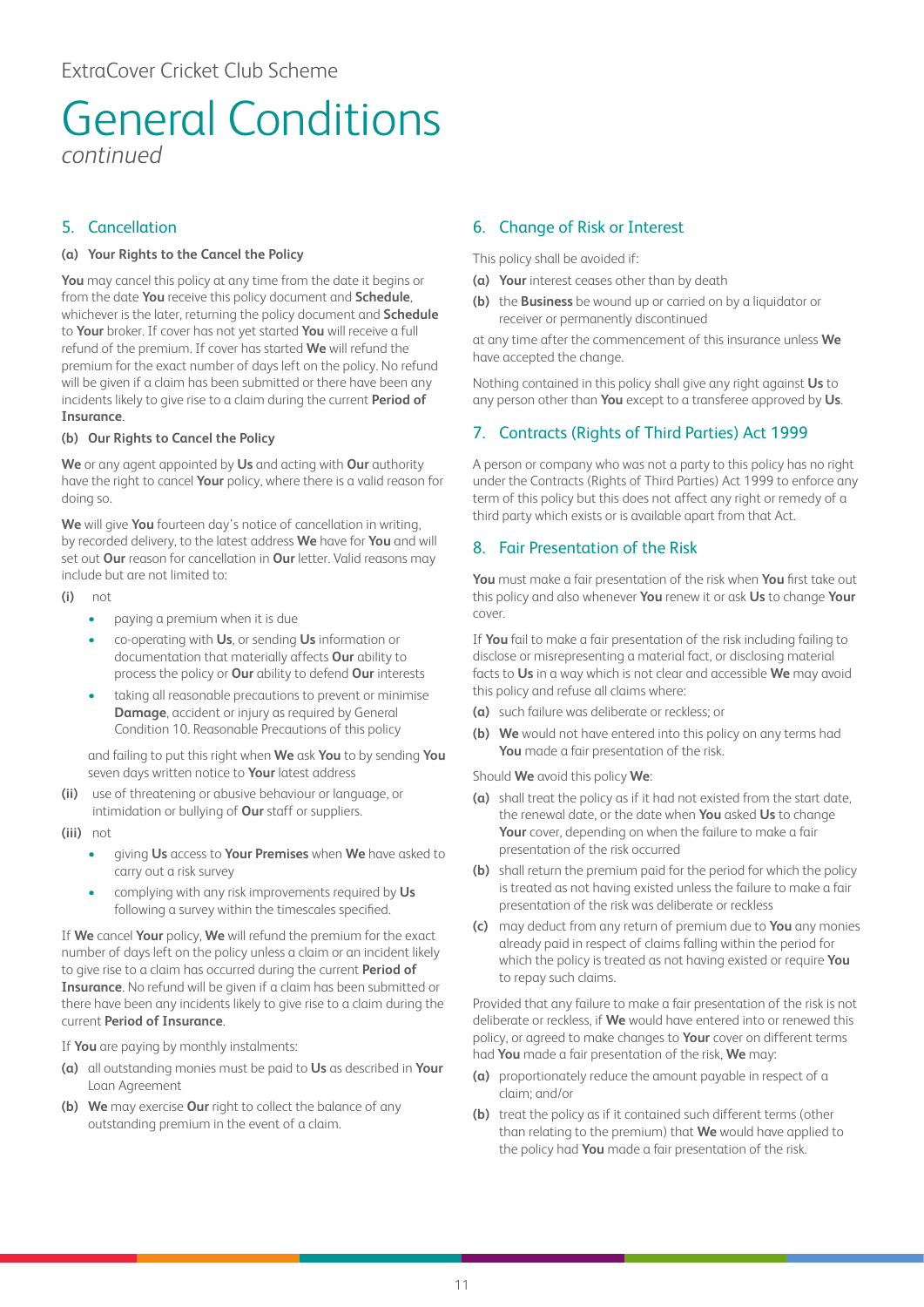### General Conditions *continued*

Any reduction in claims payments or application of different terms will take effect from the date on which the policy started, was renewed or when changes were made to **Your** cover, depending on when **You** failed to make a fair presentation of the risk.

Where **We** elect to proportionately reduce the amount payable in respect of a claim, **We** will pay a percentage of the claim, the percentage being calculated by comparing the premium which **You** actually paid with the premium which **We** would have charged had **You** made a fair presentation of the risk. For example, if the premium which **You** actually paid is 70% of the premium **We** would have charged, **We** will only pay 70% of any claim.

Where this policy provides benefits to individuals who would, if they had taken out similar insurance in their own name, have done so for purposes wholly or mainly unconnected with their trade, business or profession, **We** will not rely on this condition if the failure to make a fair presentation of the risk concerns only facts or information which relate to that particular individual, unless the individual (or **You** on their behalf) makes a careless misrepresentation , in which case **We** may rely on this condition as against that particular individual as if a separate insurance contract had been issued to them leaving the remainder of the policy unaffected.

### 9. Other interests

The interests of third parties which **You** are required to include on this policy under the terms of any mortgage, property lease or hiring leasing or hire purchase agreement are automatically deemed to be covered subject to **You** advising **Us** at the time of notification of any claim.

### 10. Reasonable Precautions

**You** must:

- **(a)** take all reasonable precautions to prevent or minimise **Damage**, accident or **Bodily Injury**
- **(b)** maintain the **Premises**, machinery equipment and furnishings in a good state of repair
- **(c)** exercise due care in the selection and supervision of **Employees**
- **(d)** comply with all relevant statutory requirements, manufacturers' recommendations and other regulations relating to the use, inspection and safety of property and the safety of persons.

### 11. Reinstatement of Sum Insured

**We** will in the event of **Damage** under this policy automatically reinstate the sum insured unless there is written notice by **Us** to the contrary, provided that:

- **(a) You** undertake to pay the appropriate additional premium
- **(b) You** immediately implement any recommendations **We** make to prevent further **Damage** and effect all repair or replacement work without delay.

### 12. Sanctions

**We** shall not provide cover or be liable to provide indemnity or pay any claim or provide any benefit under this policy to the extent that the provision of such cover, payment of such claim or provision of such benefit would expose **Us** or any member of **Our** group to any sanction, prohibition or restriction under United Nations resolutions or the trade or economic sanctions, laws or regulations of any country.

### 13. Security

It is a condition precedent to **Our** liability for any claim resulting from fire, theft or malicious damage, that **You** must at all times ensure that:

- **(a)** security devices are put into full and effective operation whenever the **Premises** are closed for **Business** or left unattended
- **(b)** keys and all details of any codes or combinations relating to any part of the **Intruder Alarm Installation** and any safe or strongroom are removed from the **Premises** whenever the **Premises** are closed for **Business** or left unattended
- **(c)** fire break doors and shutters in the **Buildings** are maintained in efficient working order and that the openings protected by such doors and shutters are kept clear of obstruction at all times and that all such doors and shutters other than those fitted with fusible links are kept closed except during **Business Hours**
- **(d)** alterations or additions to or changes in or removal of security devices are advised to **Us** immediately.

### 14. Survey

It is a condition precedent to **Our** liability under this policy that **You** shall comply with any risk improvements required by **Us** following a survey within the timescales specified.

**We** retain the right to cancel suspend or alter the terms of the insurance provided by this policy should the survey show the risk or any part thereof to be unacceptable to **Us** requiring improvement.

### 15. Vacant or Unoccupied Buildings

It is a condition precedent to **Our** liability that where there are **Vacant or Unoccupied Buildings You** will notify **Us**:

- **(a)** immediately **You** become aware that the **Buildings** are **Vacant or Unoccupied Buildings**
- **(b)** of any **Damage** to the **Vacant or Unoccupied Buildings** whether such **Damage** is insured or not
- **(c)** that the **Buildings** are to be occupied by contractors for renovation, alteration or conversion purposes.

The following action must be implemented by **You**:

**(i)** an internal and external inspection of the **Buildings** every 7 days by **You** or an authorised representative and a written record of such inspections maintained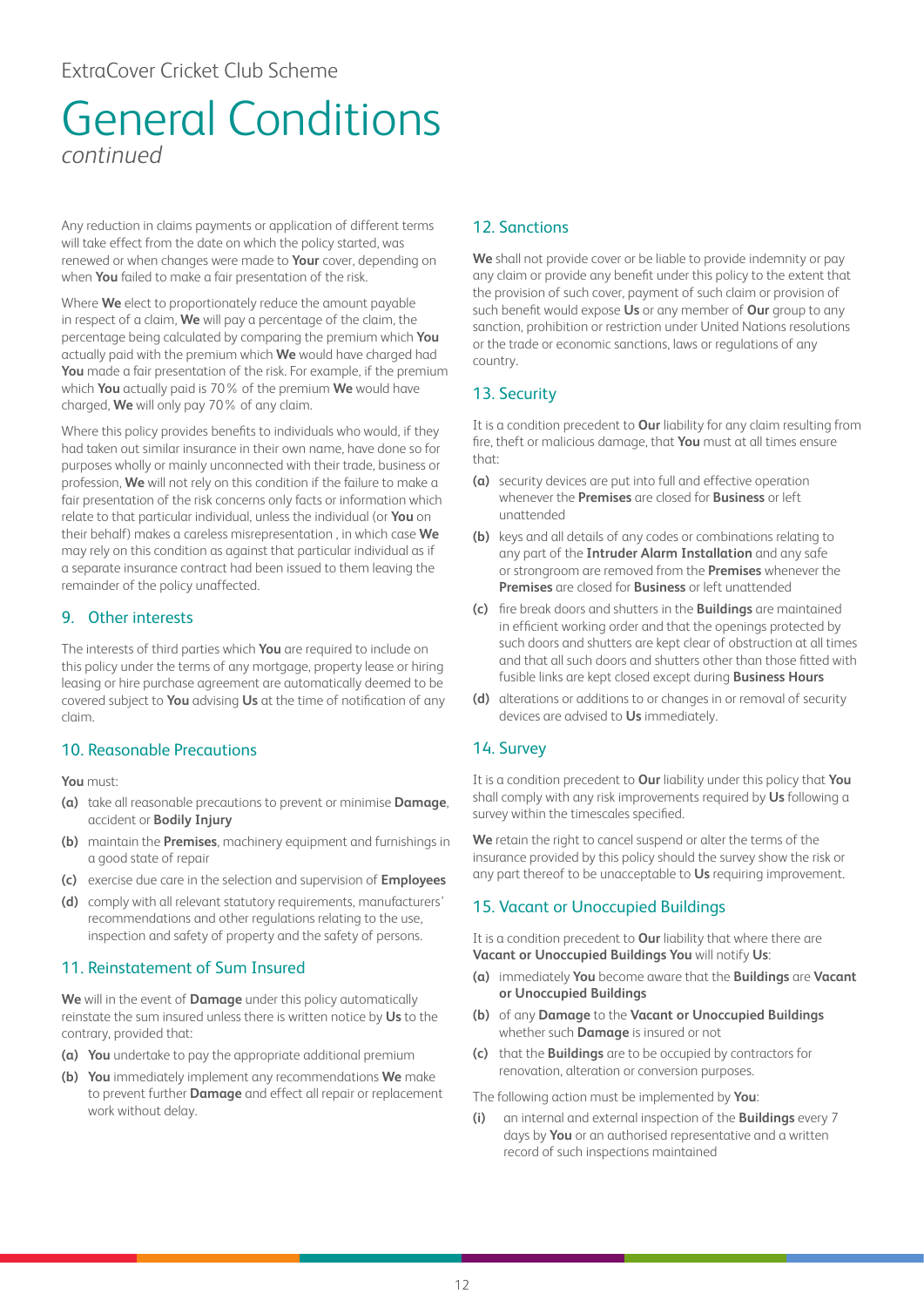### ExtraCover Cricket Club Scheme

### General Conditions *continued*

- **(ii)** all trade refuse and waste materials are removed from the interior of the **Buildings** and no accumulation of refuse and waste be allowed in the adjoining yards or spaces owned by **You**
- **(iii)** the **Buildings** must be secured against unlawful entry and all locks bolts and other protective devices in full operation
- **(iv)** all ground floor window openings must be securely fastened and if specified by **Us** in writing boarded up in accordance with **Our** requirements
- **(v)** ensure all letterboxes are sealed to prevent insertion of material
- **(vi)** all sources of power fuel or water are turned off and the water system drained down other than:
	- where electricity is needed to maintain any fire or **Intruder Alarm Installation** in operation
	- where the **Buildings** are protected by a wet sprinkler installation to provide sufficient heat to prevent freezing or bursting of the sprinkler installation.

In the event of any breach of security of the **Buildings**, malicious damage or any evidence of unlawful entry or attempted entry to the **Buildings You** will immediately:

- **(a)** carry out the necessary work to satisfy the above requirements
- **(b)** notify **Us**.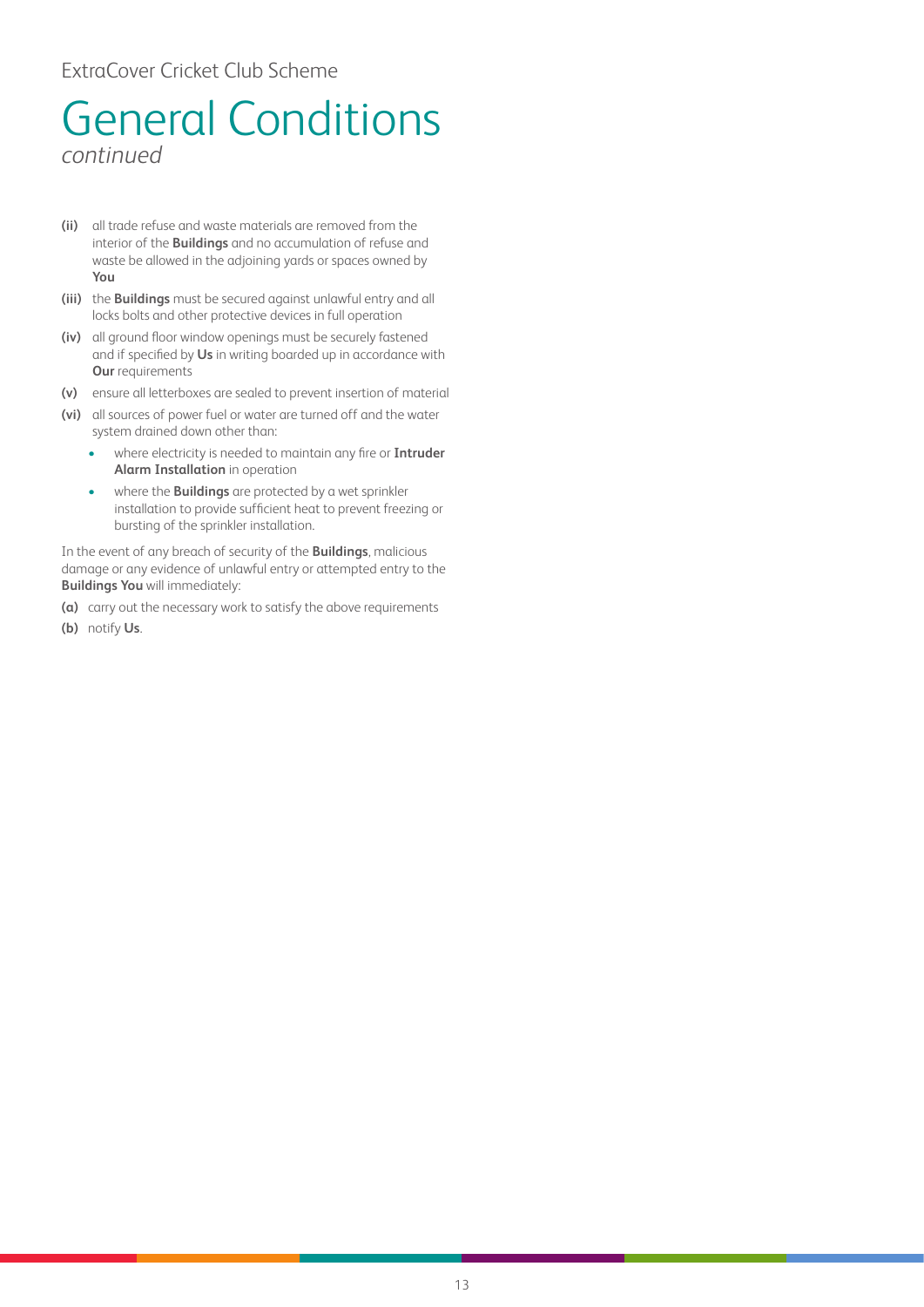### <span id="page-14-0"></span>ExtraCover Cricket Club Scheme

# Claims Conditions

### All of the following Claims Conditions apply in addition to any Claims Conditions contained in the Sections of this policy.

### 1. Claims Procedure

It is a condition precedent to **Our** liability that following an incident that may result in a claim under this policy:

- **(a) You** must advise the police as soon as reasonably possible if there has been a theft, attempted theft, riot damage, vandalism or any malicious act or if any **Property Insured** has been lost outside the **Premises**
- **(b) You** must notify **Us**:
	- **(i)** within 28 days of the event in the case of **Damage** caused by riot, civil commotion, strikers, locked-out workers, persons taking part in labour disturbances or malicious persons
	- **(ii)** immediately in respect of:
		- all other claims
		- any impending prosecution
		- any inquest or fatal accident inquiry
- **(c) You** must provide **Us** with all documentation relating to any accident, claim, prosecution or court proceedings which must be sent to **Us** immediately, unacknowledged
- **(d) You** must not admit or repudiate liability without **Our** written consent
- **(e) You** must provide at **Your** own expense all details and evidence **We** may reasonably require
- **(f) You** must take all reasonable steps to mitigate the extent of any **Damage**
- **(g) We** are entitled to enter any building where **Damage** to **Property Insured** by this policy has occurred and to take possession of and deal with any salvage in a reasonable manner. No property may be abandoned to **Us**.

### 2. Fraudulent Claims

For the purposes of this Condition the definition of '**You**/**Your**' will also include any person who is entitled to benefit from the policy to the extent that a claim is made by or on their behalf.

If **You** or anyone acting on **Your** behalf makes a claim which is in any way fraudulent **We**:

- **(a)** will not pay the claim
- **(b)** may recover from **You** any sums already paid by **Us** in respect of the claim; and
- **(c)** may notify **You** that **We** are treating this policy as having terminated with effect from the time of the fraudulent act.

If **We** do treat this policy as having terminated **You** will have no cover under this policy from the date of termination and will not be entitled to any refund of premium.

Where a fraudulent claim is made by or on behalf of a person who is not the **Policyholder** this condition applies only to that person's claim and references to 'this policy' should be read as if they were references to the cover for that person alone and not to the policy as a whole.

Fraudulent claims include but are not limited to:

- **(a)** making a claim which is fraudulent, fictitious or known to be false
- **(b)** intentionally exaggerating or inflating a claim
- **(c)** supporting a claim with false or forged documents, information or statements
- **(d)** wilfully causing loss, **Damage** or injury.

### 3. Other Insurances

If **Damage** which is the subject of a claim under this policy is covered by any other insurance **We** will only pay **Our** rateable proportion of the claim.

### 4. Subrogation

**We** will be entitled to undertake in **Your** name or on **Your** behalf:

- **(a)** the defence or settlement of any claim
- **(b)** steps to enforce rights against any other party before or after payment is made by **Us**.

### 5. Terms not Relevant to Actual Loss

If payment of a claim is conditional upon compliance with any term of this policy **We** will not pay for any claim where the term has not been complied with except where the term concerned:

- **(a)** is operative only in connection with particular premises or locations;
- **(b)** is operative only at particular times; or
- **(c)** is intended to reduce the risk of particular types of injury, loss, **Damage** or liability

where **We** will pay for claims in respect of which **You** can prove that non-compliance with the term could not have increased the risk of the injury, loss, **Damage** or liability which occurred.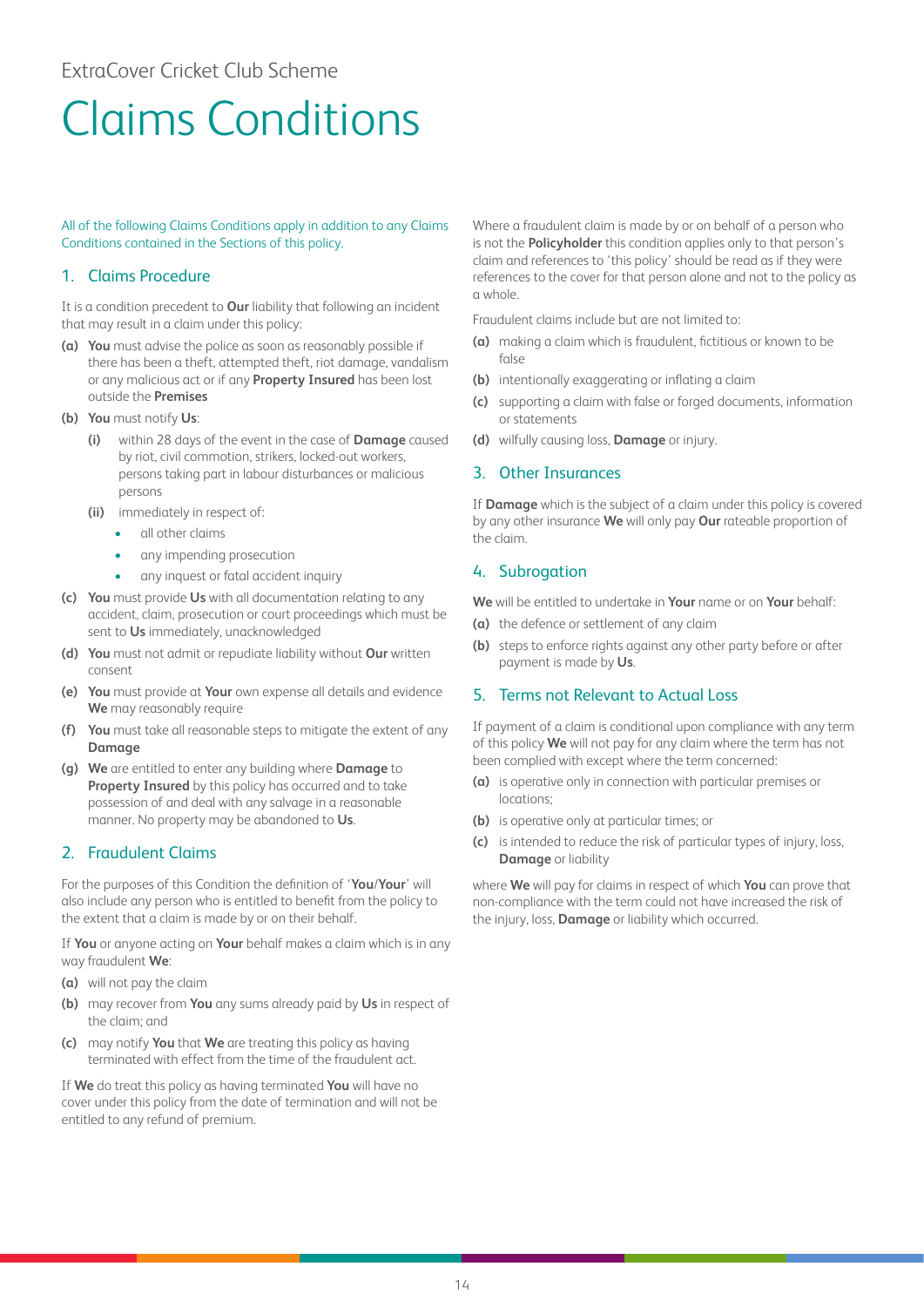# <span id="page-15-0"></span>General Exclusions

### The following General Exclusions apply to all Sections unless otherwise stated and in addition to the Exclusions contained in each **Section**

This policy does not cover:

### 1. War Government Action and Terrorism

- **(a) Damage** to any property whatsoever or any loss or expense whatsoever resulting or arising therefrom or any other costs directly or indirectly caused by or contributed to by or arising from:
	- **(i)** War Government Action or Terrorism
	- **(ii)** civil commotion in Northern Ireland.
- **(b)** Legal liability of whatsoever nature or any costs or expenses whatsoever directly or indirectly caused by or contributed to by or arising from War Government Action or Terrorism except to the extent stated in the Liability Provisions.

For the purpose of this Exclusion and its Liability Provisions:

**War** shall mean war invasion acts of foreign enemies hostilities or warlike operations (whether war be declared or not) civil war mutiny civil commotion assuming the proportions of or amounting to popular rising military rising insurrection rebellion revolution or military or usurped power.

**Government Action** shall mean martial law confiscation nationalisation requisition or destruction of property by or under the order of any government or public or local authority or any action taken in controlling preventing suppressing or in any way relating to war.

**Terrorism** shall mean acts of persons acting on behalf of or in connection with any organisation which carries out activities directed towards the overthrowing or influencing by force or violence of Her Majesty's government in the United Kingdom or any other government de jure or de facto.

In any action suit or other proceedings where **We** allege that by reason of this exclusion as far as it relates to **Terrorism** any **Damage** or resulting loss or expense or other costs directly or indirectly caused by such event is not covered by this insurance the burden of proving that such **Damage** loss or expense is covered shall be upon **You**.

### **Liability Provisions**

Subject otherwise to the terms definitions exclusions provisions and conditions of this policy **We** will indemnify **You** under the Employers' Liability Section if insured under this policy provided that in respect of any one occurrence or series of occurrences arising out of any one original cause **Our** liability in respect of all legal liability, costs and expenses directly or indirectly caused by or contributed to by or arising from **Terrorism** shall not exceed £5,000,000.

**We** will indemnify **You** under the Public and Products Liability Section if insured under this policy against legal liability, costs and expenses directly or indirectly caused by or contributed to by or arising from **Terrorism** provided that **Our** liability shall not exceed:

- **(a)** in respect of or arising out of any one occurrence or series of occurrences arising out of one original cause £2,000,000 or the amount of the Limit of Indemnity shown in the **Schedule** whichever is the lower but in respect of **Products** this limitation shall apply to all insured events occurring in any one **Period of Insurance**
- **(b)** in respect of all **Pollution or Contamination** consequent upon **Terrorism** and which is deemed to have occurred during any one **Period of Insurance** £2,000,000 in the aggregate or the amount of the Limit of Indemnity shown in the **Schedule** whichever is the lower.

### 2. Radioactive Contamination

Loss or destruction of or damage to any property whatsoever or any loss or expense whatsoever resulting or arising therefrom or any consequential loss or any legal liability of whatsoever nature directly or indirectly caused or occasioned by or happening through or in consequence of:

- **(a)** ionising radiations from or contamination by radioactivity from any irradiated nuclear fuel or from any nuclear waste from the combustion of nuclear fuel
- **(b)** the radioactive, toxic, explosive or other hazardous properties of any nuclear installation, reactor or other nuclear assembly or nuclear component thereof
- **(c)** any weapon or device employing atomic or nuclear fission and or fusion or other like reaction or radioactive force or matter
- **(d)** the radioactive toxic explosive or other hazardous or contaminating properties of any radioactive matter, but the exclusion in this paragraph **(d)** shall not extend to radioactive isotopes other than nuclear fuel when such isotopes are being prepared, carried, stored or used for commercial, agricultural, medical, scientific or other similar peaceful purposes
- **(e)** any chemical biological bio-chemical or electromagnetic weapon.

As far as concerns **Bodily Injury** caused to any **Employee** of **Yours** if such **Bodily Injury** arises out of and in the course of employment or engagement of such person by **You** this exclusion shall apply only in respect of:

- **(i)** the liability of any principal
- **(ii)** liability assumed by **You** under agreement and which would not have attached in the absence of such agreement.

### 3. Sonic Bangs

**Damage** caused by or consisting of pressure waves caused by aircraft or other aerial devices travelling at sonic or supersonic speeds.

### 4. Northern Ireland

**Damage** and any consequential loss in Northern Ireland occasioned by or happening through or in consequence directly or indirectly of riot, civil commotion and (except in respect of **Damage** or any consequential loss by fire or explosion) strikers, locked-out workers, persons taking part in labour disturbances or malicious persons.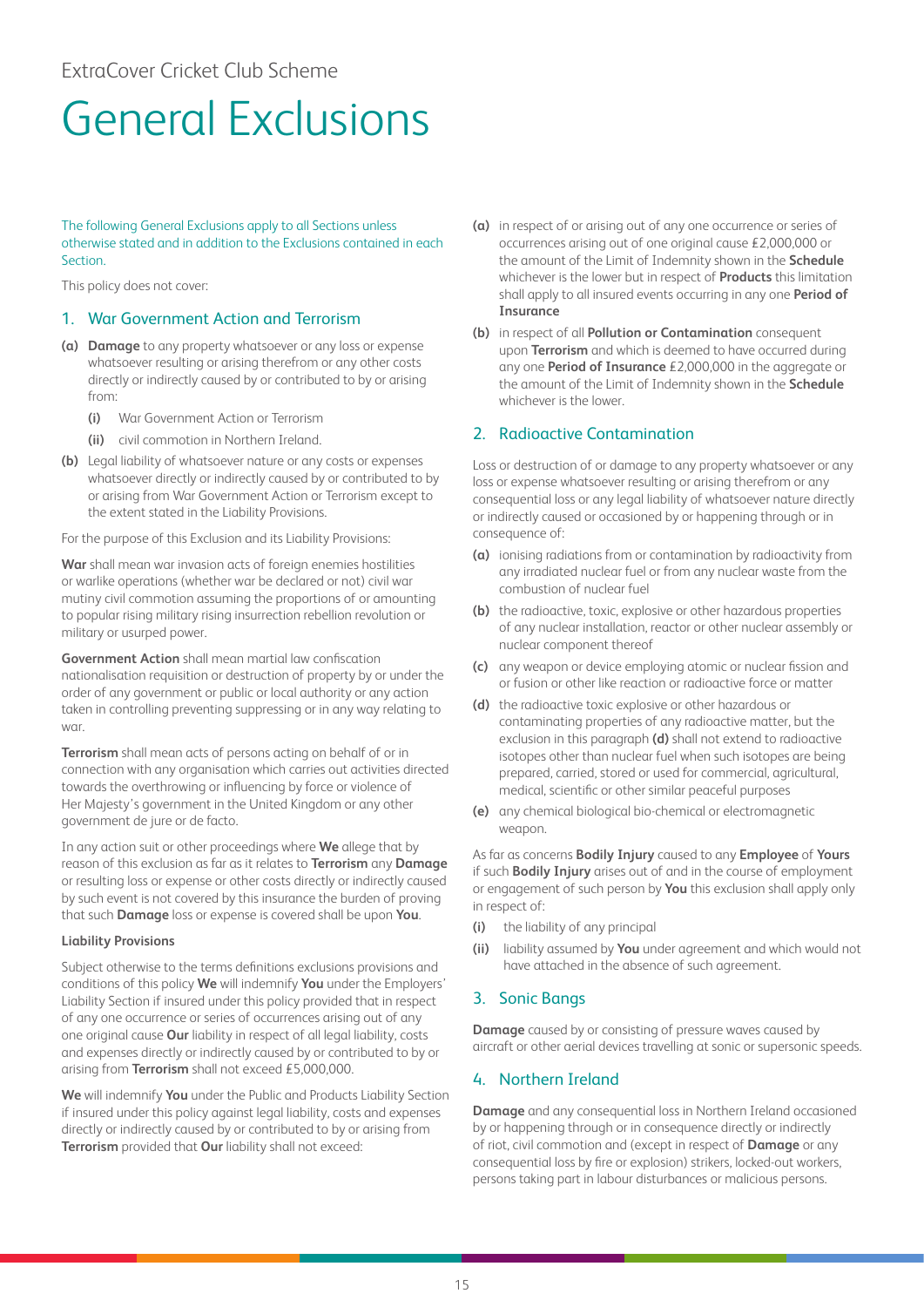### General Exclusions *continued*

### 5. Asbestos

### (not applicable to the Employers' Liability Section if insured by this policy)

Any loss cost expense or liability for **Bodily Injury** loss or **Damage** directly or indirectly arising out of or resulting from the manufacture mining processing distribution testing remediation removal storage disposal sale use of or exposure to asbestos or materials or products containing asbestos whether or not there is another cause of loss which may have contributed concurrently or in any sequence to a loss.

### 6. Confiscation & Nationalisation

Confiscation nationalisation or requisition by order of any government public municipal local or customs authority.

### 7. Electronic Risk

### (not applicable to Section 3: Liabilities if insured by this policy)

- **(a)** loss, damage, liability, claim, cost or expense of whatsoever nature directly or indirectly caused by, contributed to by, resulting from, arising out of or in connection with any:
	- **(i)** loss of, alteration of, or damage to or a reduction in the functionality, availability or operation of a **Computer System**, unless subject to the provisions of paragraph **(b)**
	- **(ii)** loss of use, reduction in functionality, repair, replacement, restoration or reproduction of any **Data**, including any amount pertaining to the value of such **Data** unless subject to the provisions of paragraph **(c)**
- **(b)** Notwithstanding paragraph **(a)** above, and subject to all terms, Conditions and Exclusions of this policy or any endorsement thereto, this policy covers physical damage to property insured under this policy and any consequential loss directly resulting therefrom where such physical damage is directly occasioned by any of the **Defined Perils** as described below.
- **(c)** Notwithstanding sub paragraph **(a) (ii)** above, in the event that hardware or the **Data** storage device of a **Computer System** insured under this policy sustains physical damage caused by a **Defined Peril** which results in damage to or loss of **Data** stored on that hardware or the **Data** storage device, then the damage to or loss of such **Data** shall be recoverable hereunder and the basis of valuation for the recovery of the damaged or lost **Data** shall only be the costs of reproducing **Data** if such costs are indemnified under this policy. Such costs shall include all reasonable and necessary expenses incurred in recreating, gathering or assembling such **Data**, but does not include the value of the **Data** to **You** or any other party even if such **Data** cannot be recreated, gathered or assembled.

For the purposes of this Exclusion the following Definitions apply:

**Computer System** means any computer, hardware, software, communications system, electronic device (including, but not limited to, smart phone, laptop, tablet, wearable device), server, cloud or microcontroller including any similar system or any configuration of

the aforementioned and including any associated input, output, data storage device, networking equipment or back up facility.

**Data** means information, facts, concepts, code or any other information of any kind that is recorded or transmitted in a form to be used, accessed, processed, transmitted or stored by a **Computer System**.

**Defined Peril** means fire, lightning, explosion, aircraft or vehicle impact, falling objects, windstorm, hail, tornado, cyclone, hurricane, earthquake, volcano, tsunami, flood, freeze or weight of snow.

### 8. Marine

**Damage** to property which at the time of the happening of the **Damage** is insured by any marine policy or policies (or would but for the existence of this policy) except in respect of any excess beyond the amount which would have been payable under the marine policy or policies had this policy not been effected.

### 9. **Pollution or Contamination**

### (not applicable to Section 3: Liabilities if insured by this policy)

**Damage** caused by **Pollution or Contamination** but this shall not exclude destruction of or **Damage** to the **Property Insured**, not otherwise excluded, caused by:

- **(a) Pollution or Contamination** which itself results from a **Defined Peril**; or
- **(b)** a **Defined Peril** which itself results from **Pollution or Contamination**.

### 10. Unexplained Losses

Loss or damage caused by disappearance, unexplained loss, inventory shortage, misfiling or misplacing of information.

### 11. Communicable Disease

### (not applicable to Section 3: Liabilities if insured by this policy)

- **(a)** any loss, damage, liability, claim, cost or expense of whatsoever nature, directly or indirectly caused by, contributed to by, resulting from, arising out of, or in connection with:
	- **(i)** a **Communicable Disease**; or
	- **(ii)** the fear or threat (whether actual or perceived) of a **Communicable Disease**

regardless of any other cause or event contributing concurrently or in any other sequence thereto.

The above exclusion includes, without limitation to the scope of the foregoing:

- **1.** any cost to clean up, detoxify, remove, monitor or test:
	- **(a)** for a **Communicable Disease**; or
	- **(b)** any property insured hereunder that is affected by such **Communicable Disease**,

and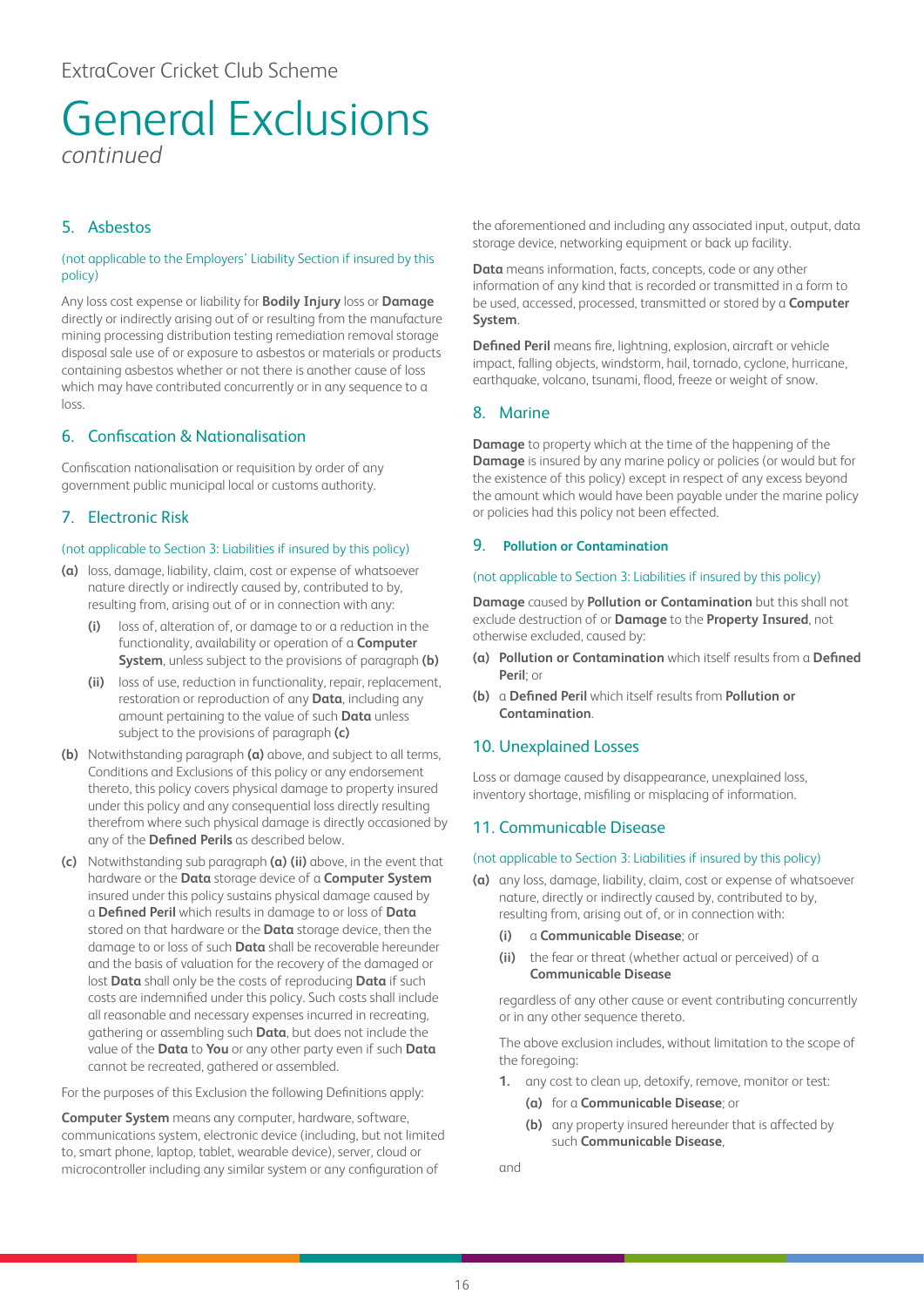### ExtraCover Cricket Club Scheme

### General Exclusions *continued*

- **2.** any measures taken by any governmental, public or other authority or any other person for the prevention, suppression, mitigation, cleaning or removal of any **Communicable Disease**.
- **(b)** However, paragraph **(a)** shall not apply to physical loss or destruction of, or physical damage to, property and any resulting consequential loss, to the extent that **You** establish that such physical loss, destruction or damage was directly caused by:
	- **(i)** Terrorism (as defined in this policy), or
	- **(ii)** a **Defined Peril** as described below

where specifically insured by this insurance.

All other terms, Conditions and Exclusions of the insurance remain the same.

For the purposes of this Exclusion the following Definitions apply:

**Communicable Disease** means any type of disease or illness which can be transmitted by means of any substance or agent from any organism to another organism where:

- **(a)** the substance or agent includes, but is not limited to, any pathogen, virus, bacterium, parasite or other organism or any variation thereof, whether deemed living or not, and
- **(b)** the method of transmission, whether direct or indirect, includes but is not limited to, airborne transmission, bodily fluid transmission, transmission from or to any surface or object, solid, liquid or gas, or between organisms, and
- **(c)** the disease, illness, substance or agent can cause or threaten damage to human health or human welfare or can cause or threaten damage to, deterioration of, loss of value of, marketability of or loss of use of property of any type.

**Defined Peril** means one of the following perils if specifically insured by this insurance:

Fire (howsoever caused); lightning; explosion; aircraft and aerial devices dropped from them; riot; civil commotion; strikers; damage caused by malicious persons; windstorm; rainstorm; hail; tornado; cyclone; typhoon; hurricane; earthquake; seaquake; seismic and/ or volcanic disturbance/eruption; flood (howsoever caused); freeze; ice storm; weight of snow or ice; avalanche; meteorite or asteroid impact; landslip; landslide; mudslide; escape of water, oil or hydraulic fluid from any tank, apparatus or pipe; sprinkler leakage; impact by any road vehicle or animal; theft or attempted theft; mechanical or electrical breakdown; subsidence; heave; implosion; or collapse.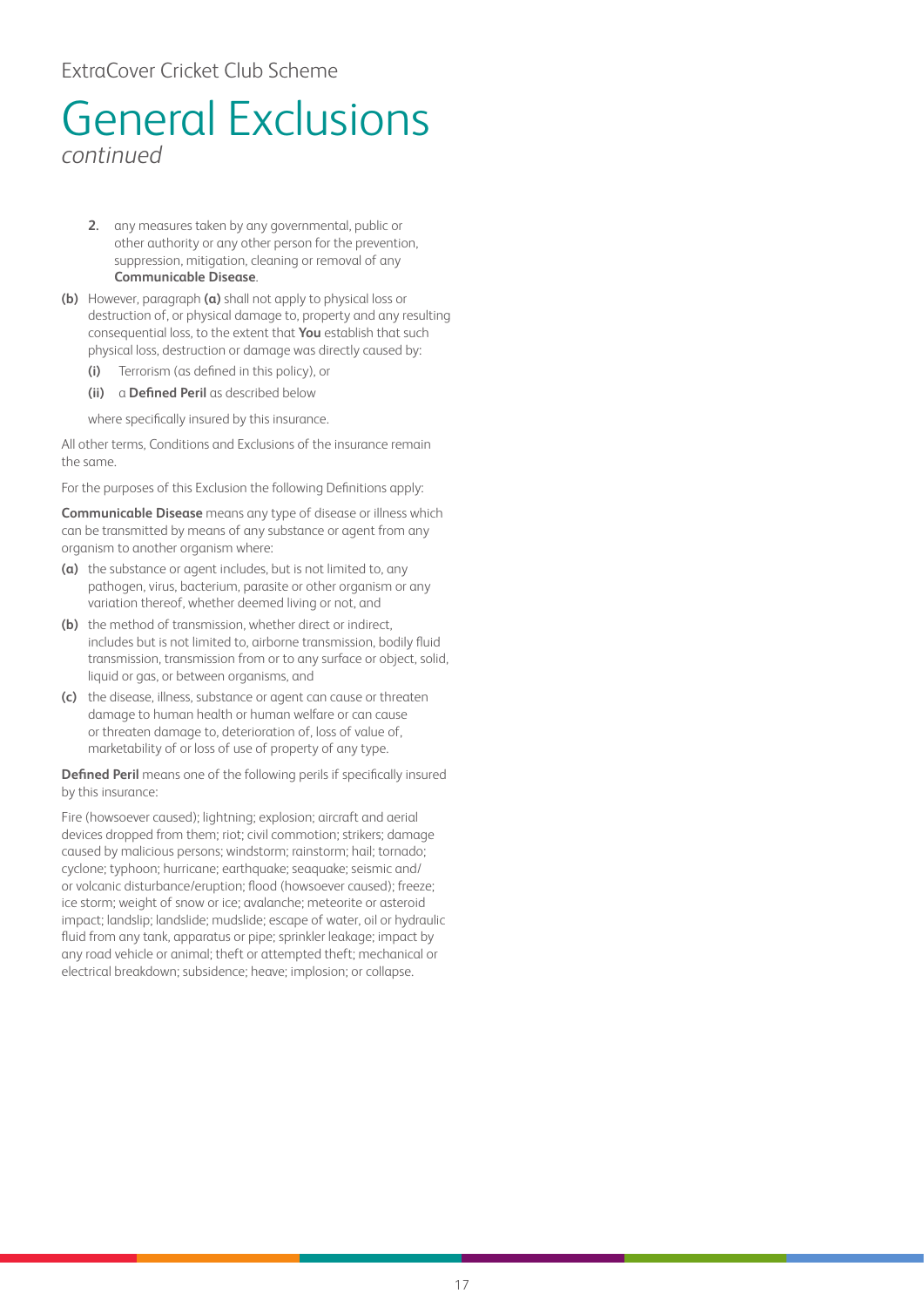# <span id="page-18-0"></span>Section 1: Property Damage

### **Your Schedule** will show if this Section is operative

### **Definitions**

The following Definitions apply to this Section in addition to the General Definitions at the front of this policy and keep the same meaning wherever they appear in the Section, unless an alternative definition is stated to apply.

### Computer Equipment

Electronic computer or other data processing and storage equipment, including media and other items used in conjunction with such equipment and **Portable Computer Equipment**.

### General Contents

The following property used solely in connection with **Your Business**, belonging to **You** or for which **You** are legally responsible and kept at the **Premises**:

- **(a)** machinery and plant (other than **Ground Machinery**), trade and office furniture
- **(b) Stock**
- **(c)** fixtures, fittings, blinds and signs
- **(d)** fixed glass and sanitaryware
- **(e)** General Contents in the open yards
- **(f)** patterns, models, moulds, plans and designs in so far as they are not otherwise insured
- **(g)** deeds, documents, manuscripts, business books, but only for the cost of the materials and clerical labour expended in reproducing such records
- **(h)** computer system records, but only for the cost of the materials, and clerical labour and computer time expended in reproducing such records, for an amount not exceeding £10,000 in total
- **(i)** curios, painting, pictures and works of art not exceeding £10,000 any one item unless specifically described in the **Schedule**
- **(j) Employees**, **Members** directors and visitors' **Personal Effects** for an amount not exceeding £1,000 for any one person
- **(k)** wines, spirits, cigarettes and tobacco for no more than 10% of the sum insured for General Contents or £5,000 in total, whichever is the less
- **(l)** all other General Contents
- **(m)** motor vehicles, motor chassis and their contents but excluding any property which is more specifically insured.

### Goods

Goods belonging to **You** or held in trust by **You** for which **You** are legally responsible.

### Personal Effects

Personal possessions normally worn, carried by, on or about the person, clothing, tools and pedal cycles not otherwise insured, belonging to **Your** directors, partners, **Employees**, **Members**, customers and visitors.

### Portable Computer Equipment

- **(a)** laptops, palmtops and notebooks
- **(b)** personal digital assistants
- **(c)** projectors, printers, scanners and other peripheral devices which are designed to be carried and used in conjunction with other Portable Computer Equipment
- **(d)** removable satellite navigation systems
- **(e)** digital cameras.

### Refrigeration Unit

Refrigerators, freezer units and chiller cabinets, cold room or cold store.

### Stock

Stock and materials in trade including:

- **(a)** raw materials
- **(b)** work in progress
- **(c)** finished goods
- **(d)** goods in trust

owned by **You** or for which **You** are legally responsible for the purposes of the **Business**.

### Tenant's Improvements

Improvements, alterations and decorations which have been undertaken to the **Buildings** either by **You** or a previous occupier, as tenant and for which **You** are legally responsible as occupier and not as owner.

### Cover

**Damage** occurring at or within 50 metres of the **Premises** to the **Property Insured** described in the **Schedule** occurring during the **Period of Insurance**.

### **Extensions**

The following Extensions apply to this Section.

### Additional Costs of Construction – Energy Efficiency

**We** will pay for the additional costs of reinstatement following **Damage** to the **Buildings** arising solely from the necessity to comply with the application of the EC Directive on Energy Performance of Buildings 2002/91 (as enacted in applicable national law) provided that **We** will not be liable under this cover for any such costs or expenses: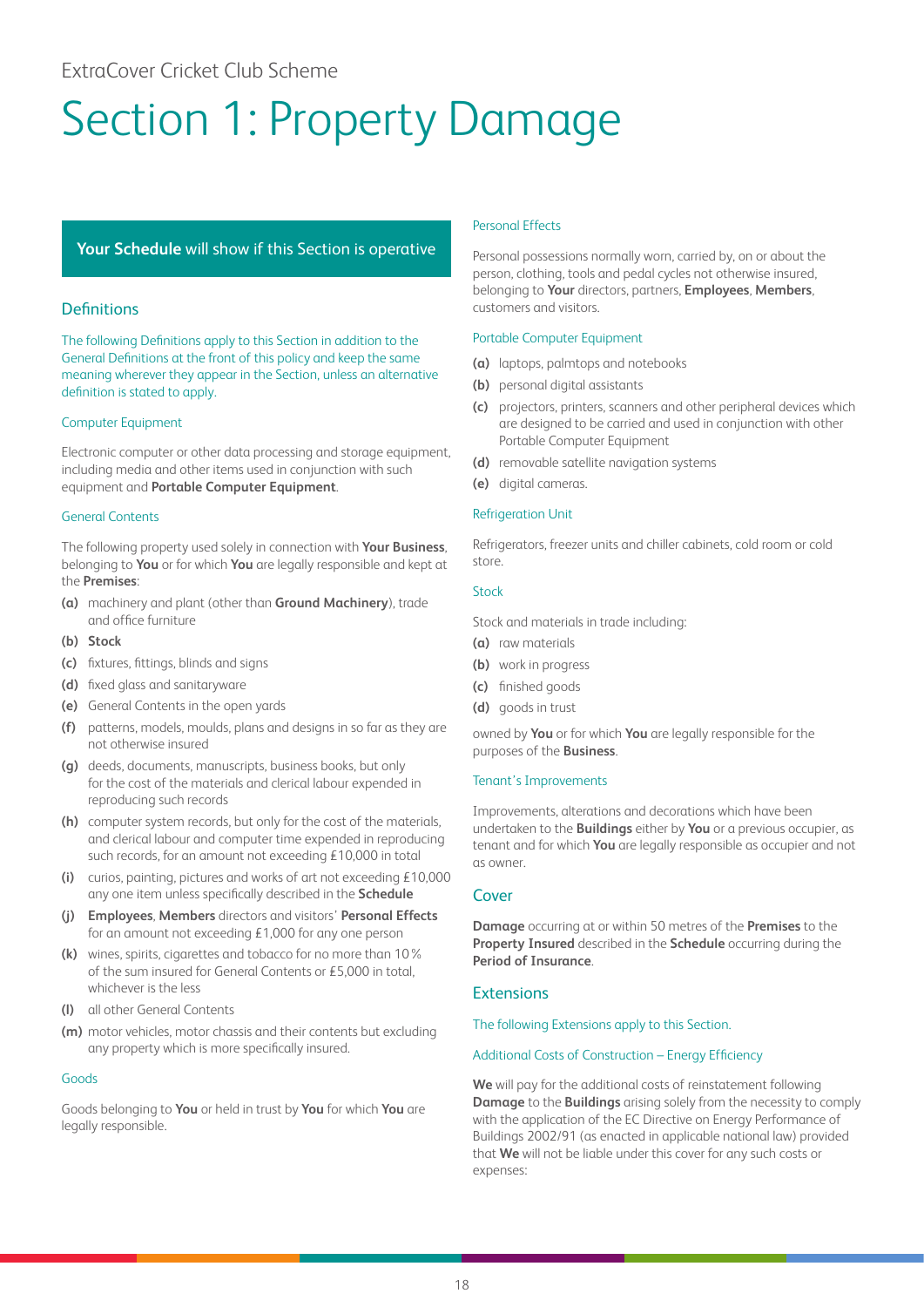- **(a)** in respect of **Damage** occurring prior to the inception of this Section
- **(b)** for work which takes more than 12 months from the date of **Damage** unless prior consent has been given by **Us**
- **(c)** in respect of property entirely undamaged.

**Our** liability will not exceed £1,000,000 or 15% of the Property Damage sum insured shown in the **Schedule**, whichever is the lower.

### Additional Statutory Costs

**We** will pay reasonably and necessarily incurred additional costs involved in complying with statutory regulations or local authority requirements following **Damage** to the **Property Insured** provided that **We** will not be liable under this cover for any such costs or expenses:

- **(a)** incurred following **Damage** to **Stock**
- **(b)** in respect of **Damage** occurring prior to the inception of this Section
- **(c)** in respect of property entirely undamaged
- **(d)** where notice to comply has been served upon **You** prior to the occurrence of **Damage**
- **(e)** for work which takes more than 12 months from the date of **Damage** unless prior consent has been given by **Us**.

### **Our** liability will not exceed:

- **(i)** in respect of damaged property 15% of the sum insured shown in the **Schedule**
- **(ii)** in respect of undamaged portions of the property (other than foundations) 15% of the total amount for which **We** would have been liable had the property been wholly destroyed.

The total amount recoverable under any item of this Section will not exceed its sum insured.

### Architects' and Surveyors' Fees

Within the overall limit of the sum insured on **Property Insured** (excluding **Stock**) **We** will pay the cost of architects', surveyors', consulting engineers', legal and other fees necessarily and reasonably incurred with **Our** consent in the reinstatement or repair of the property following **Damage** but excluding fees charged for the preparation of any claim.

### Capital Additions

This Section includes:

- **(a)** newly acquired and/or newly erected **Buildings** and **General Contents** anywhere within the **Territorial Limits** in so far as such property is not otherwise insured
- **(b)** alterations, additions and improvements to existing **Buildings** and **General Contents** at the **Premises** but excluding any appreciation in the value of such property during the **Period of Insurance** provided that **You** will notify **Us** of such capital additions as soon as possible or within 6 months of the addition and pay the appropriate additional premium that may be

required to provide retrospective cover from the commencement date of **Your** liability for such property. Following such notification the provisions of this Extension are fully reinstated.

**Our** liability will not exceed £1,000,000 or 15% of the Property Damage sum insured shown in the **Schedule**, whichever is the lower.

### Contract Price

In respect of goods sold but not delivered for which **You** are legally responsible and where the sale contract is cancelled by reason of **Damage** then **Our** liability will be based on the contract price. For the purpose of the General Condition 4. Average the sum insured will be calculated on the same basis.

### Contract Works

The insurance by this Section extends to include temporary or permanent works executed or in the course of execution at the **Premises** by **You** or on **Your** behalf for the purposes of alterations or improvements to the **Premises** including unfixed site materials supplied for incorporation into the works but not including property more specifically insured.

**Our** liability will not exceed £250,000 any one single contract.

### Contractors Interest

Where **You** are required to effect insurance on the **Property Insured** in joint names of **You** and the contractor under the terms of a contract condition then the interest of the contractor in the **Property Insured** as joint **Policyholder** is hereby noted.

**Our** liability will not exceed £250,000 any one single contract.

### Contracting Purchaser

If **You** contract to sell the **Buildings** the purchaser will be entitled to the benefit provided by this Section, between the exchange of contracts and the completion of the sale, provided that the purchaser completes the purchase and the **Buildings** are not otherwise insured.

### Continuing Interest and Hire Charges

In the event of **Damage** at the **Premises** where **You** are liable under contract for interest charges or continuing hire charges not recoverable under the terms of a lease or similar agreement in respect of property for which **You** are responsible and which is not otherwise insured **We** will pay such charges actually and reasonably incurred.

**Our** liability will not exceed £10,000 in any one **Period of Insurance**.

### Customers' Goods

If **You** have represented to customers that **You** will accept responsibility for **Damage** to the **Goods** of customers or to **Goods** for which such customers may be legally responsible, **We** agree that all such **Goods** on the **Premises** will be covered as **Stock** except in so far as they are more specifically insured.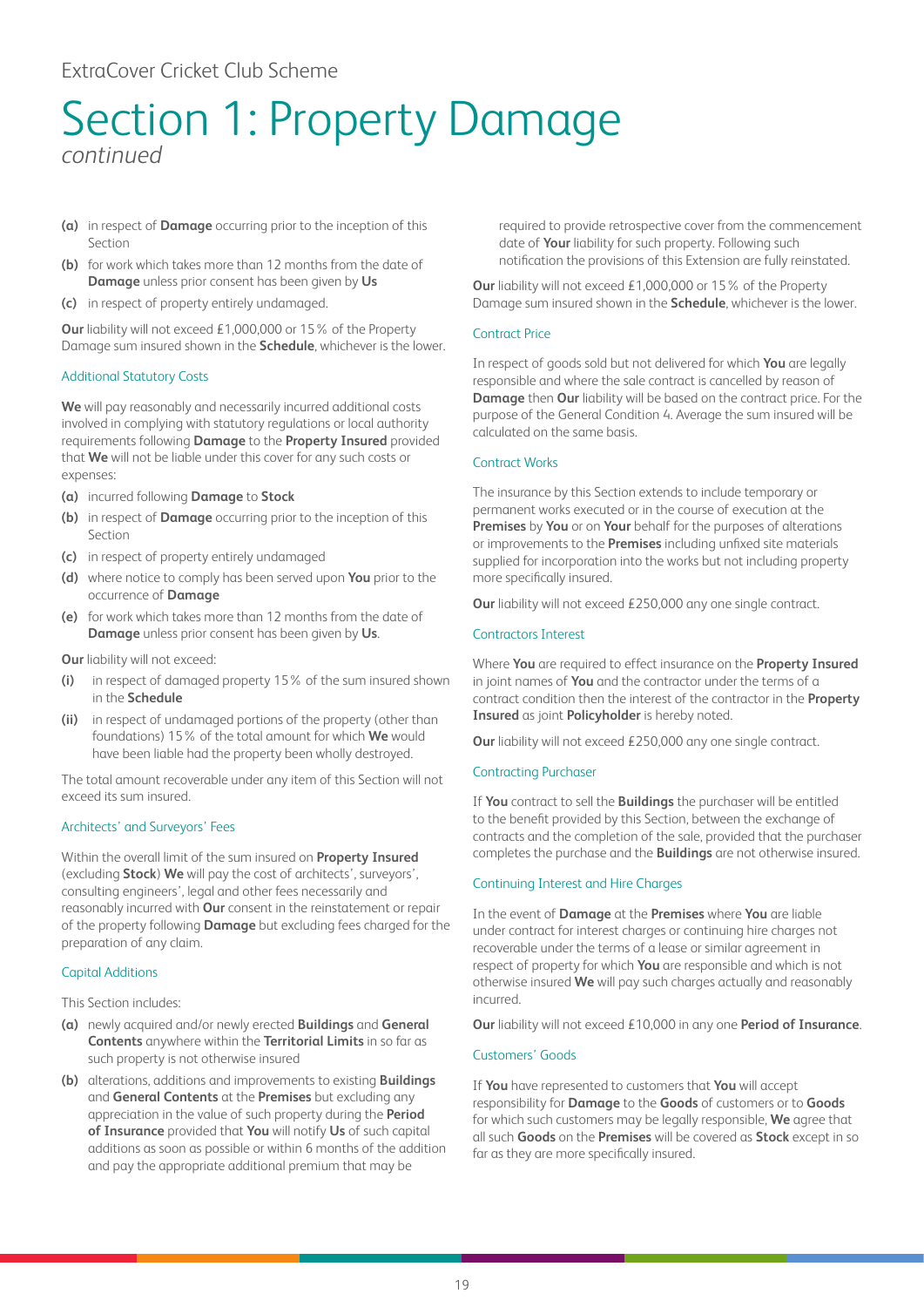### Debris Removal Costs

- **(a)** The insurance by this Section extends to include costs and expenses necessarily incurred by **You** with **Our** consent in:
	- **(i)** removing debris
	- **(ii)** dismantling or demolishing
	- **(iii)** shoring up or propping

of the portion or portions of the **Property Insured** which has been subject to **Damage** but excluding any such costs or expenses incurred in respect of **Stock**

- **(b)** where **Stock** is insured the insurance by this Section includes costs and expenses necessarily incurred by **You** with **Our** consent in removing debris of the portion or portions of such insured property which has suffered **Damage** but **Our** liability in respect of **Damage** to **Stock** will not be increased above the respective sum insured by the operation of this Extension provided that **We** will not be liable for any such costs or expenses:
	- **(i)** incurred in removing debris except from the site of the **Property Insured** which has suffered **Damage** and from the area immediately adjacent to such site
	- **(ii)** arising from **Pollution or Contamination** of property not insured by this Section.

**Our** liability will not exceed the Property Damage sum insured shown in the **Schedule**.

### Deterioration of Refrigerated Stock

**We** will pay for **Damage** to refrigerated foodstuff at the **Premises** contained in any **Refrigeration Unit**, caused by deterioration or putrefaction due to:

- **(a)** a rise or fall in temperature in the refrigerated chamber of any such unit resulting from:
	- **(i)** breakdown of or **Damage** to its refrigerating plant or associated thermostatic or other control devices
	- **(ii)** failure of the public electricity supply unless due to a deliberate act of the public electricity supply authority or the exercise by any such authority of its power to withhold or restrict supply
- **(b)** contamination by the escape of refrigerant fumes.

**Our** liability will not exceed £750 any one occurrence.

### **Seasonal Refrigerated Foodstuff Increase**

The sum insured for refrigerated foodstuff is increased by 25% during the **Period of Insurance** either:

- **(a)** during December and the first 15 days of January
- **(b)** during any other period during the year where the seasonal trend of **Your Business** requires such an increase in the sum insured, provided that such trend can be supported by previous trading records and that the period of the increase does not exceed 180 days in any **Period of Insurance**.

**We** will not be liable for:

- **1. Damage** to refrigerated foodstuff contained in any **Refrigeration Unit** which is more than ten years old at the commencement of any **Period of Insurance**
- **2.** deterioration or putrefaction which itself results from a **Defined Peril**
- **3. Damage** caused by any wilful act or neglect by **You** or any **Employee**
- **4. Damage** caused by faulty packing or stowage
- **5. Damage** caused by inherent defect or any form of normal trade loss
- **6.** The first £250 of each and every claim.

### Drains, Sewers and Gutters

**We** will pay costs and expenses necessarily incurred by **You** with **Our** consent for cleaning and/or clearing of drains, sewers and gutters in consequence of **Damage** to the **Property Insured** provided that **We** will not be liable for any such costs or expenses:

- **(a)** incurred in removing debris except from the site of the **Property Insured** which has suffered **Damage** and from the area immediately adjacent to such site
- **(b)** arising from **Pollution or Contamination** or property not insured by this Section.

### Exhibitions

**We** will pay for **Damage** caused to **Property Insured** excluding **Buildings** and **Tenants Improvements** whilst:

- **(a)** within the premises of any trade show or exhibition within **Europe** at which **You** are participating as an exhibitor
- **(b)** in transit thereto and therefrom any show or exhibition within **Europe** but excluding theft or attempted theft from any unattended **Vehicle**.

**Our** liability will not exceed £50,000 in any one **Period of Insurance**.

### Fire Brigade Charges

**We** will pay **You** the reasonable costs charged by any Public Authority relating to the extinguishing or fighting of fire.

### Further Investigation Costs

Where **You** have suffered **Damage** to **Buildings** insured by this Section and in the opinion of a competent construction professional, in respect of the same event, there is a reasonable possibility of **Damage** to:

- **(a)** a portion of the same **Building** which is not immediately apparent
- **(b) Buildings** for which **You** are responsible in the immediate vicinity

**We** will pay the reasonable costs incurred by **You** with **Our** prior consent in establishing whether or not such **Damage** has occurred.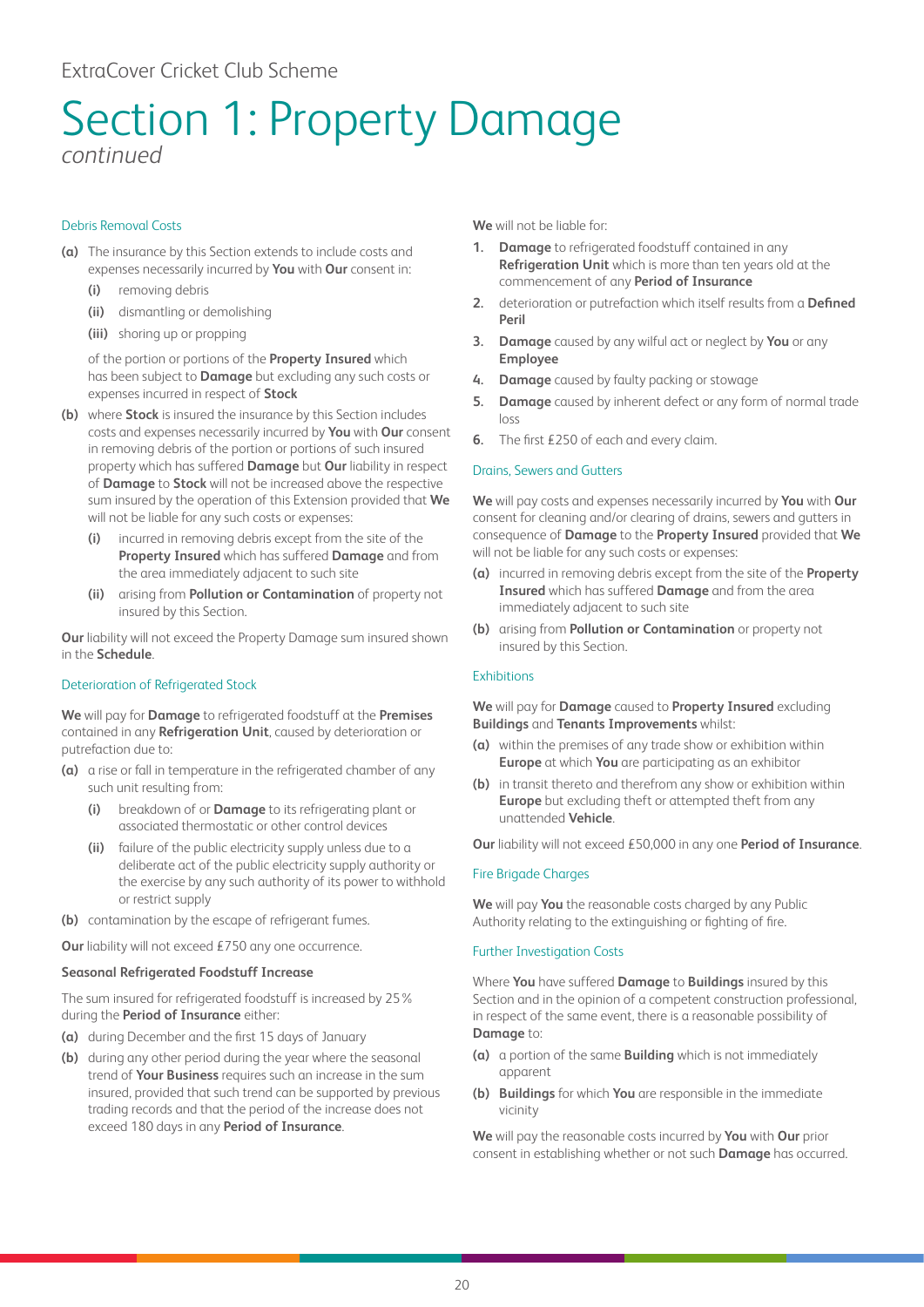### Provided that:

part **(b)** above is subject to such **Buildings** in the immediate vicinity being found to have suffered **Damage** for which **We** are liable under this Section.

**Our** liability will not exceed £25,000 in any one **Period of Insurance**.

### Glass

**We** will pay for **Damage** to fixed glass, lamps, signs and name plates at the **Premises** not owned by **You** or insured by this policy including necessarily incurred additional costs involved in:

- **(a)** boarding up or temporary glazing pending replacement of broken glass
- **(b)** removing and re-fixing window fittings and other obstacles to replacement

provided that **You** are legally responsible for the repair of such **Damage**.

**Our** liability will not exceed £25,000 in any one **Period of Insurance**.

### Goods in Transit

**We** will pay for **Damage** to **Property** whilst in the course of transit:

- **(a)** in or on any **Vehicle** owned or operated by **You**
- **(b)** by rail
- **(c)** by post or courier

within the **Territorial Limits**, including whilst loading and unloading.

**Our** liability for any one claim or series of claims arising out of any one occurrence will not exceed £1,000.

For the purposes of this Extension the following Definitions will apply:

### **Property**

Merchandise, **Goods**, **Stock** and **Tools** belonging to **You** or for which **You** are responsible, relating to the **Business**.

### **Territorial Limits**

Great Britain, Northern Ireland, the Isle of Man, the Channel Islands and the Republic of Ireland including sea or air transits between these territories.

### **Tools**

Tools, tool kits or test equipment which **You** own or are hired by **You** or used by **You** in connection with the **Business** and for which **You** are responsible.

### **This Extension also includes the following additional covers:**

### **Additional Vehicles**

**We** will pay for **Damage** to **Property** in any additional **Vehicle** not specified in the **Schedule** provided that **You** advise **Us** of the acquisition of such additional **Vehicle** within 21 days of its acquisition and pay any additional premium required by **Us**.

**Our** liability will not exceed £1,000 any one occurrence.

### **Clothing and Personal Effects**

**We** will pay for **Damage** to clothing and personal effects belonging to the driver or attendant whilst carried in any **Vehicle** which is conveying **Property** in transit, up to an amount not exceeding £500 per person any one occurrence.

### **Contract Price**

In respect of goods sold but not delivered for which **You** are legally responsible and where the sale contract is cancelled by reason of **Damage** then **Our** liability will be based on the contract price. For the purpose of the General Condition Average the sum insured will be calculated on the same basis.

### **Expenses**

**We** will pay the costs and expenses necessarily and reasonably incurred in:

- **(a)** the removal of debris and site clearance following **Damage** to the **Property** in transit
- **(b)** the transfer of the **Property** to another **Vehicle** and its delivery to the original destination or place of collection, following fire, collision or overturning of the **Vehicle** or impact with any object by the **Vehicle**

**Our** liability will not exceed £1,000 any one occurrence.

### **Free On Board**

**We** will pay for **Damage** to **Property** occurring during the **Period of Insurance** within the **Territorial Limits** whilst at dockside, airside or temporary warehousing until placed on board the export ship or aircraft provided that **You** are responsible by agreement for the **Property** prior to delivery. Cover applies for a period of up to 30 days from the commencement of transit in respect of any one consignment.

### **Reloading**

**We** will pay for the additional costs necessarily incurred in reloading any **Property** in transit which have fallen from the conveying **Vehicle** subject to a limit of £1,000 any one occurrence.

### **Ropes and Sheets**

**We** will pay for **Damage** to tarpaulins, sheets, ropes, chains, straps and packing materials owned by **You** or for which **You** are responsible, whilst being carried in or on any **Vehicle** owned or operated by **You**.

### **Substitution of Vehicle**

**We** will pay for **Damage** to **Property** in transit arising out of the use of any **Vehicle** substituted by **You** whilst any **Vehicle** is undergoing service or repair, up to an amount not exceeding the sum insured applicable to the **Vehicle** undergoing service or repair.

### **Travellers Samples**

**We** will pay for **Damage** to travellers samples occurring during the **Period of Insurance** within the **Territorial Limits** whilst:

**(a)** in or on any **Vehicle**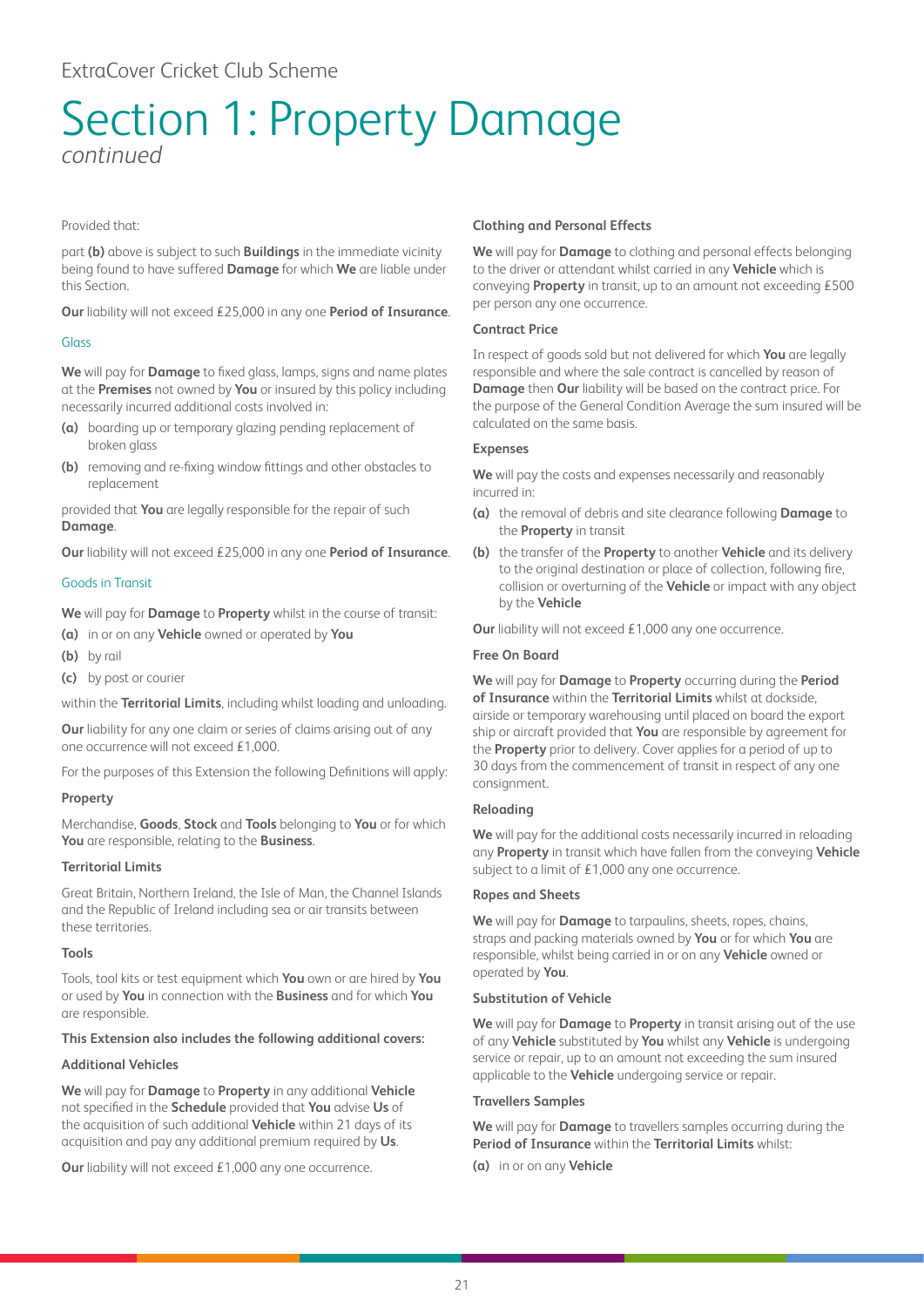**(b)** temporarily removed from a **Vehicle** and kept in a locked room or a locked building provided that the travellers samples remain under the custody or control of **You** or **Your Employee**.

**Our** liability will not exceed £1,000 any one occurrence.

### **Basis of Claims Settlement Clauses**

### **Maximum Amount Payable**

The most **We** will pay in respect of any one occurrence will not exceed the sum insured stated against each item or the total of all sums insured stated against all items insured by this Extension as shown in the **Schedule**.

### **Basis of Settlement**

The amount payable shall be the value of the **Property** at the time of its **Damage** or at **Our** option the reinstatement or replacement of such **Property** or any part of it.

### **The following Conditions apply to this Extension in addition to the General Conditions and Claims Conditions.**

### **Motor Vehicles**

- It is a condition precedent to **Our** liability that:
- **(a)** all **Vehicles** owned or operated by **You** are maintained and kept in a good state of repair and in efficient roadworthy condition and loaded in a safe and appropriate manner
- **(b) You** comply with **Our** requests for the installation of any further protections to any **Vehicle** if specified.

### **Security**

It is a condition precedent to **Our** liability that all keys to any unattended **Vehicle** owned or operated by **You** are removed from such **Vehicle** to a place of safety whenever the **Vehicle** is left loaded.

**We** will not be liable under this Extension for:

- **1.** claims in respect of or arising out of:
	- **(a)** depreciation, delay, inadequate documentation, loss of market or consequential loss
	- **(b)** the carriage of livestock or other living creatures, organisms or cultures
	- **(c)** the carriage of explosives or other dangerous goods
	- **(d) Property** carried by **You** for hire or reward
- **2. Damage** to:
	- **(a) Computer Equipment**
	- **(b) Money**
	- **(c) Property** more specifically insured

unless specifically mentioned as insured by this Section

- **3. Damage** due to breakdown of refrigeration and/or insufficient insulation
- **4.** The first £250 of each and every claim.

### Ground Maintenance Equipment

**We** will pay for **Damage** caused to **Ground Maintenance Equipment** anywhere within the **Territorial Limits** provided that this cover does not apply to property more specifically insured.

### Inadvertent Omission to Insure

This Section extends to include any **Premises** in the United Kingdom which **You** own or for which **You** are responsible which **You** have an obligation to insure but have inadvertently been left uninsured.

Provided that:

- **(a) You** advise **Us** in writing immediately **You** become aware of an omission to insure and will pay the appropriate premium from the date upon which the insurance of the property became **Your** responsibility
- **(b) You** will carry out at not less than annual intervals a check of all properties owned by **You** or for which **You** are responsible to ensure that effective insurance is in force for such properties
- **(c) Our** liability will not exceed £1,000,000 any one occurrence.

This Extension will only be effective if **We** are the sole provider of **Buildings** Insurance in respect of **Your** properties owned in connection with the **Business** as defined in the **Schedule** and where **You** have an obligation to arrange such insurance.

**We** will not be liable for:

- **(i)** any premises more specifically insured
- **(ii)** any appreciation in value.

### Index Linking

The sum insured specified in the **Schedule** will be adjusted at monthly intervals in accordance with fluctuations in suitable indices of cost. This adjustment will continue after any **Damage** if the repairs or reinstatement are done without delay.

**We** will not charge any extra premium during the **Period of Insurance** but at the end of the period **We** will calculate the renewal premium based on the revised sum insured.

### Interested Parties

Any act or omission by the leaseholder, lessee, mortgagor or **You** or by any tenant occupying or using the **Buildings** which increases the possibility of **Damage** will not prejudice the insured interest of the freeholder, lessor or mortgagee provided that:

- **(a)** such act or omission is entirely without the authority of the freeholder, lessor or mortgagee
- **(b)** as soon as the freeholder, lessor or mortgagee becomes aware of any such act or omission they will give immediate written notice to **Us** and pay any additional premium required.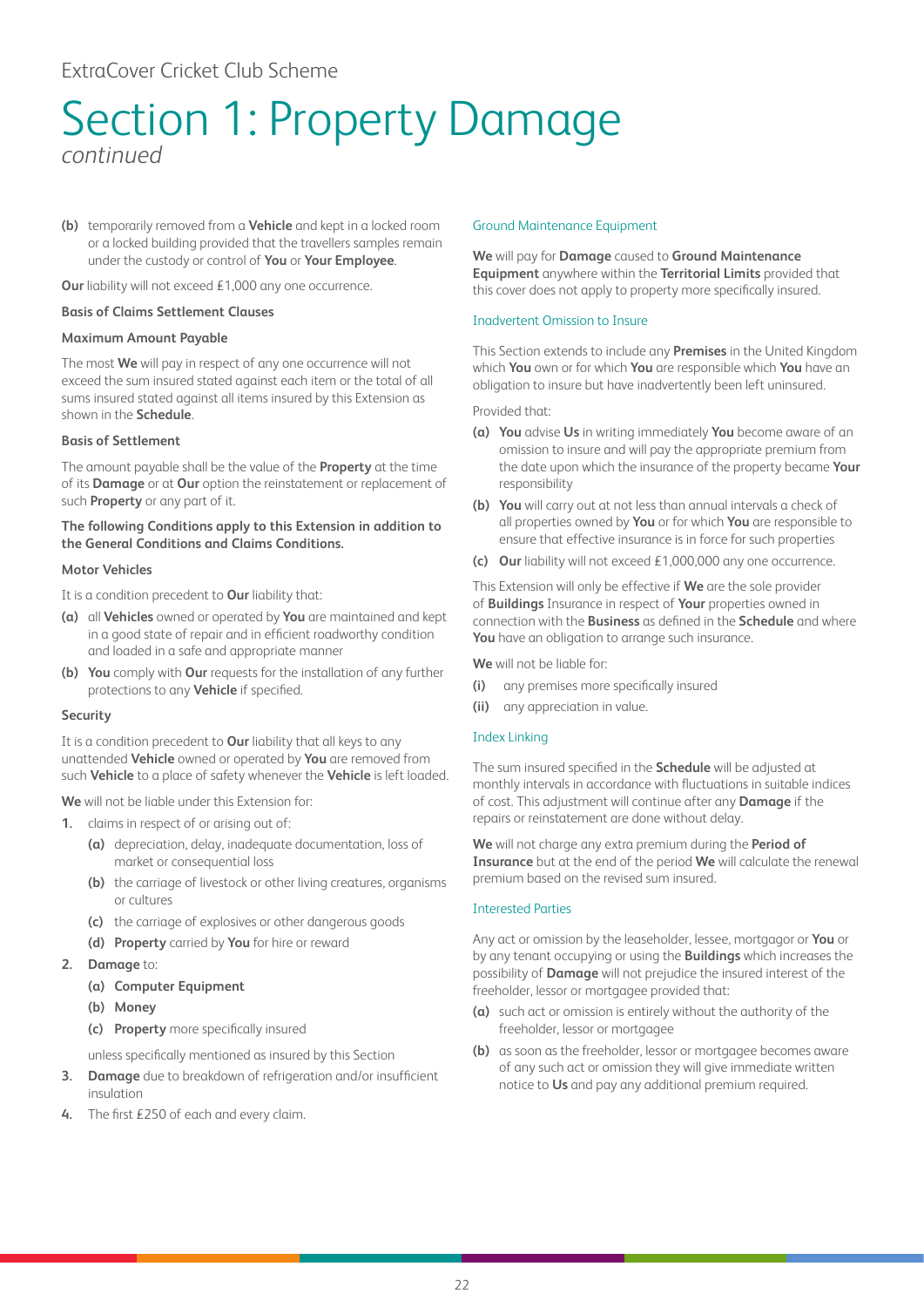### Landscaping Costs

**We** will pay **You** for the costs necessarily and reasonably incurred by **You** with **Our** consent in repairing or reinstating **Damage** to the landscaped gardens and grounds at the **Premises** caused by fire brigade equipment and personnel in the course of combating fire or any other insured event provided that **You** are legally responsible for the repair or reinstatement of such **Damage**.

**Our** liability will not exceed £25,000 in any one **Period of Insurance**.

### Loss of Metered Utilities

**We** will pay charges for which **You** are responsible if water, oil, gas or electricity is accidentally discharged from a metered system providing service to the **Premises** as a result of **Damage** insured under this Section.

**We** will not be liable for any such charges incurred by **You** in respect of any **Buildings** or part thereof that have become unoccupied, untenanted or which have not been actively used for a period of more than 30 days.

**Our** liability will not exceed £25,000 in any one **Period of Insurance**.

### Loss Minimisation Expenses

**We** will pay for the costs necessarily and reasonably incurred by **You** with **Our** consent in:

- **(a)** preventing or reducing losses in the event of imminent **Damage** which would have been insured under this Section
- **(b)** alleviating **Damage** insured under this Section during and after the event of such **Damage**

Provided that:

- **(i)** the impending **Damage** was not reasonably foreseeable earlier and would be the inevitable outcome if such costs and expenses were not incurred
- **(ii)** the impending **Damage** did not arise from any defect in the **Property Insured**
- **(iii)** the impending **Damage** is not more specifically insured.

**Our** liability will not exceed £10,000 in any one **Period of Insurance**.

### Non-invalidation

The insurance by this Section, other than in respect of **Damage** by theft or any attempt thereat, will not be invalidated by any act or omission or by any alteration unknown to **You** and beyond **Your** control whereby the risk of **Damage** is increased provided that as soon as **You** become aware of any such act or omission or alteration **You** will give immediate written notice to **Us** and pay any additional premium required.

### Obsolete Building Materials

**We** will pay the reasonable additional cost incurred in the replacement of **Damaged** materials which given consideration to the knowledge at the time of installation, construction or fitting were deemed fit for purpose but require replacement with more suitable modern materials following **Damage**.

### Property Stored

**We** will pay for **Damage** to **Stock** and **Goods** whilst removed from the **Premises** but remaining within the United Kingdom. **We** will not pay for:

- **(a) Stock** and **Goods** more specifically insured
- **(b) Damage** to **Stock** and **Goods** in any yard, car park, open space or contained within an open sided structure or open sided building
- **(c) Damage** caused other than by a **Defined Peril**.

**Our** liability will not exceed £100,000 any one occurrence.

### Protection Equipment Expenses

**We** will pay **You** the cost of refilling fire extinguishing equipment and smoke cloaks used solely as a consequence of **Damage**.

**Our** liability will not exceed the Property Damage sum insured shown in the **Schedule**.

#### Reinstatement to Match (Computer Equipment)

Where **Computer Equipment** has suffered **Damage**, **You** may replace, repair or restore the property with equivalent property which employs current technology, and replacement, repair or restoration with such property for the purposes of this Section shall not be regarded as being better or more extensive than when new.

Cover also extends to include:

- **(a)** the cost of replacement or modification of undamaged **Computer Equipment** insofar as it is necessary to adapt it to operate in conjunction with lost, destroyed or damaged property which has been replaced, repaired or restored
- **(b)** the cost of replacement, repair or modification of undamaged parts of **Computer Equipment** that form part of a matching set of articles, or suite of common design or function where the **Damage** is restricted to a clearly identifiable area or to a specific part.

#### Provided that:

- **(a) Our** total liability is not increased beyond the amount:
	- **(i)** that would otherwise have been payable for the replacement, repair or restoration of the property lost, destroyed or damaged in its original form
	- **(ii)** that would have been payable for replacement, repair or modification if such property forming a set of articles, or suite of common design or function had been wholly destroyed
- **(b) We** will be liable only for the amount sufficient to enable **You** to resume operations in substantially the same manner as before the **Damage**
- **(c)** where the property is lost, destroyed or damaged in part only, **We** will not be liable for more than the amount representing the cost which **We** would have paid for repair, restoration or replacement if such property had been wholly destroyed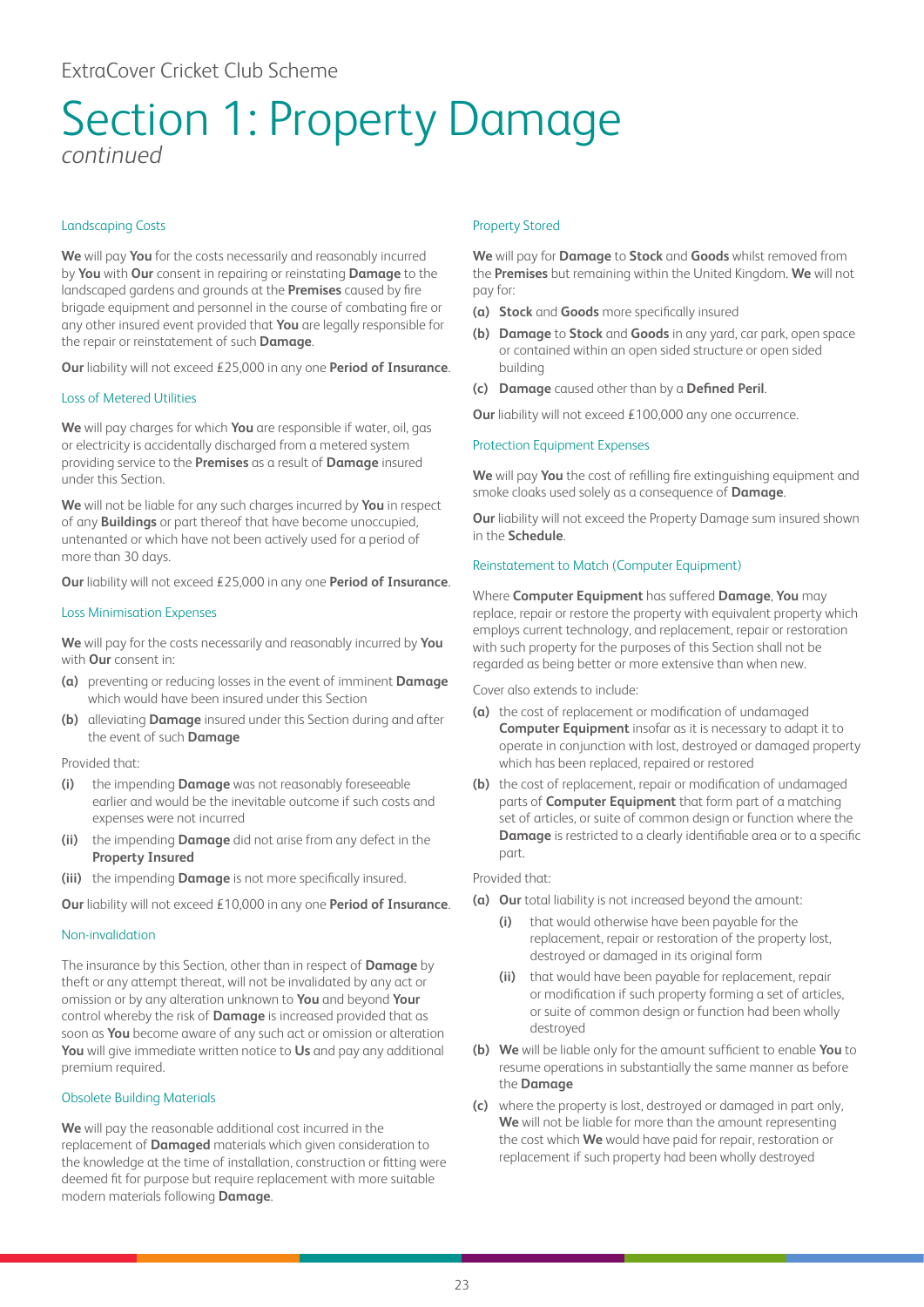- **(d)** if **Damage** to **Computer Equipment** results in undamaged computer records being incompatible with the replacement **Computer Equipment**, **We** will pay the cost of:
	- **(i)** modifying the **Computer Equipment**; or
	- **(ii)** replacing computer records with reinstatement of programs and/or information (but not for the value of the information to **You**)

whichever is the less

**Our** liability will not exceed the £2,500 in any one **Period of Insurance**.

### Rent

Rent payable by **You** or to **You** following **Damage** to the **Premises** which makes them uninhabitable during the period necessary to reinstate or repair the **Buildings** or portions from which **You** operate **Your Business** or to make it accessible to **You** provided that:

- **(a)** cover for any costs will only apply to the extent that they are not otherwise insured
- **(b)** the maximum indemnity period during which **We** will pay will not exceed 36 months from the date of **Damage**.

**Our** liability will not exceed the sum insured shown in the **Schedule**.

### Seasonal Stock Increase

The sums insured for **Stock** is increased by 25% during each **Period of Insurance** either:

- **(a)** during December and the first 15 days of January
- **(b)** during any other period during the year where the seasonal trend of **Your Business** requires such an increase in the sum insured, provided that such trend can be supported by previous trading records and that the period of the increase does not exceed 180 days in any **Period of Insurance**.

### Seventy Two Hour Clause

**Damage** caused by Storm, Flood or Earthquake if insured hereby occurring within each and every separate period of seventy-two hours during the currency of this Section will be deemed to be one occurrence in determining the application of any deductible or the **Excess**.

### Sprinkler Upgrade Costs

**We** will pay the costs incurred following **Damage** to **Property Insured** to upgrade an automatic sprinkler installation within **Your Buildings** in order to comply with current Loss Prevention Council (LPC) rules.

Provided that:

- **(a)** at the date of **Damage** the installation conforms to the LPC rules current at the date of installation
- **(b)** the system has a complete service record up to the date of **Damage**.

### Subrogation Waiver

In the event of a claim arising under this Section **We** agree to waive any rights remedies or relief to which **We** may become entitled by subrogation against:

- **(a)** any company standing in the relation of Parent to Subsidiary or Subsidiary to Parent to **You** as defined in the Companies Act or Companies (N.I.) Order as appropriate current at the time of the **Damage**
- **(b)** any company which is a Subsidiary of a Parent Company of which **You** are yourself a Subsidiary in each case within the meaning of the Companies Act or Companies (N.I.) Order as appropriate current at the time of the **Damage**
- **(c)** any tenant or lessee who contributes to the cost of the premiums but excluding **Damage** arising out of the tenant's or lessee's gross negligence or as a result of the tenant's or lessee's wilful act or recklessness.

### Temporary Removal

**We** will pay for **Damage** to:

**(a) Computer Equipment** and **General Contents** (other than **Stock**) whilst temporarily removed from the **Premises** for cleaning, renovation, repair or similar purposes and in transit thereto and therefrom anywhere within the **Territorial Limits**.

**Our** liability any one occurrence will not exceed:

- **(i)** 15% of the sum insured on each item
- **(ii)** in the case of documents, manuscripts, plans and the like 15% of the total value.
- **(b) General Contents** whilst being transferred between **Premises** described in the **Schedule** including transit by road, rail or inland waterway between such **Premises**.

**Our** liability will not exceed the amount which would have been recoverable had the **Damage** occurred at the **Premises** from which the property is transferred or £50,000 whichever is the less in respect of any such transfers at any one time.

**We** will not pay for property more specifically insured.

### Temporary Removal – Documents and Computer System Records

**We** will pay for **Damage** to the following whilst temporarily removed to premises not in **Your** occupation but whilst remaining within the **Territorial Limits**:

- **(a)** deeds and other documents, manuscripts, plans and writings of every description and books (but excluding computer system records)
- **(b)** computer system records

**We** will not pay for property more specifically insured.

**Our** liability any one occurrence will not exceed:

**(i)** in the case of deeds, documents and the like 15% of the figure stated within the definition of **General Contents** for computer system records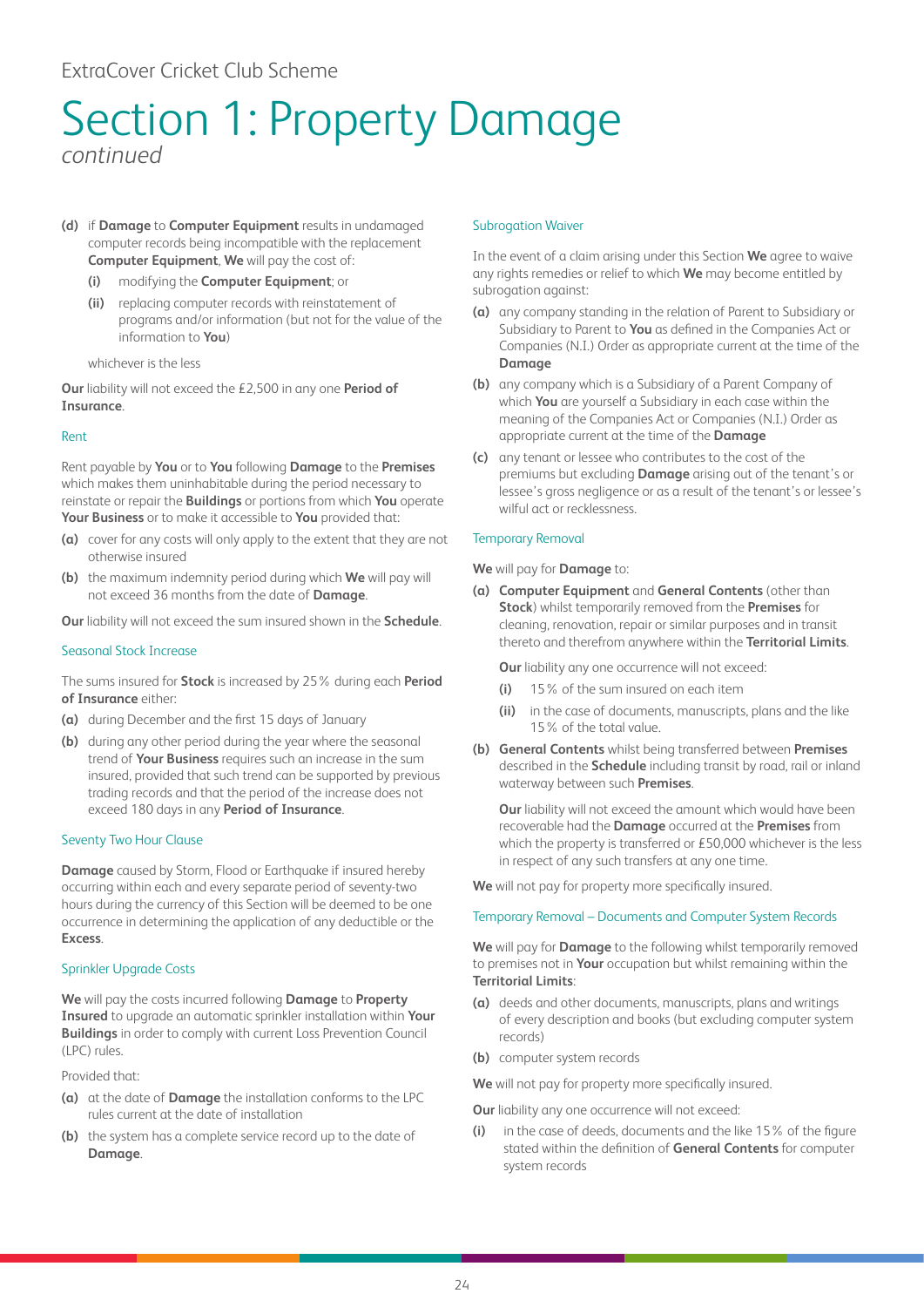**(ii)** in the case of computer system records 10% of the total value of such items.

### Theft Damage to Buildings

**We** will pay for **Damage** to the **Buildings** at the **Premises** not owned by **You** or insured by this policy resulting from theft or any attempt thereat provided that **You** are legally responsible for the repair of such **Damage**.

**Our** liability will not exceed £50,000 or 15% of the Property Damage sum insured shown in the **Schedule**, whichever is the lower.

### Theft of Fixed Fabric of the Building

**We** will pay for theft of the fixed fabric of the **Buildings**, which **You** own or are legally responsible for including fixed external CCTV equipment and security lighting.

**Our** liability will not exceed £25,000 in any one **Period of Insurance**.

### Theft of Keys

**We** will pay **You** costs and expenses necessarily and reasonably incurred for the replacement of locks or keys to the **Buildings** or to any safe or strongroom therein resulting from loss of keys following their theft:

- **(a)** from the **Buildings** or the home of any authorised **Employee**
- **(b)** involving assault or violence or threat thereof whilst such keys are in the personal custody of **You** or any authorised **Employee**.

**Our** liability will not exceed £25,000 in any one **Period of Insurance**.

### Trace and Access

In the event of **Damage** at the **Premises** resulting from the escape of water or oil from any fixed installation, **We** will pay for costs necessarily and reasonably incurred in:

- **(a)** locating the source of **Damage** in order to effect repairs
- **(b)** making good.

**Our** liability will not exceed £25,000 in any one **Period of Insurance**.

### Unauthorised Use of Electricity Gas or Water

**We** will pay **You** for the cost of metered electricity, gas or water for which **You** are legally responsible arising from its unauthorised use by persons taking possession of or occupying **Premises** without **Your** authority.

Provided that **You** shall take all practical steps to terminate such unauthorised use as soon as it is discovered.

**Our** liability will not exceed £50,000 any one occurrence.

### Workmen

Workmen shall be allowed on the **Premises** for the purpose of carrying out minor repairs, decorations or alterations without affecting the cover provided by this Section.

### Optional Extensions of Cover

### **Your Schedule** will show if this Extension is operative.

#### Subsidence

Exclusion 16 of this Section is deleted.

This Section is extended to include **Damage** caused by subsidence, ground heave or landslip of any part of the site on which the **Property Insured** stands.

**We** will not be liable under this Extension for:

- **(a) Damage** to yards, forecourts, terraces, drives, roads, pavements, walls, gates and fences unless a **Building** at the same **Premises** is damaged by the same cause at the same time
- **(b) Damage** caused by or consisting of bedding down of new structures or by the settlement or movement of made up ground or by coastal or river erosion
- **(c) Damage** occurring whilst the whole or part of the **Property Insured** is in the course of erection, structural alterations or repair or demolition
- **(d) Damage** caused by defective design or workmanship or defective materials
- **(e) Damage** which commenced prior to the inception of the cover under this Extension
- **(f) Damage** cause by or consisting of fire, subterranean fire, explosion, earthquake or the escape of water from any tank, apparatus or pipe
- **(g)** the amount of the **Excess** stated in the **Schedule** applicable to Subsidence

### Provided that:

Insofar as this insurance relates to **Damage** caused by subsidence, ground heave or landslip **You**:

- **(a)** keep the **Property Insured** in good and substantial repair
- **(b)** notify **Us** immediately **You** become aware of any demolition, groundworks, excavation or construction being carried out on any adjoining site. **We** shall then have the right to vary the terms or cancel the cover provided by this Extension.

### Basis of Claims Settlement Clauses

### Average

Each item of **Property Insured** under this Section is similarly but separately subject to Average as specified in General Condition 4.

### Basis of Settlement

In the event of **Damage** to **Property Insured** by this Section the basis upon which the amount payable will be calculated is as follows:

- **(a) Stock** and **Goods** the cost price of replacing the goods at the time of the **Damage**
- **(b)** deeds, documents and business books their value as stationery only together with the cost of clerical labour expended in writing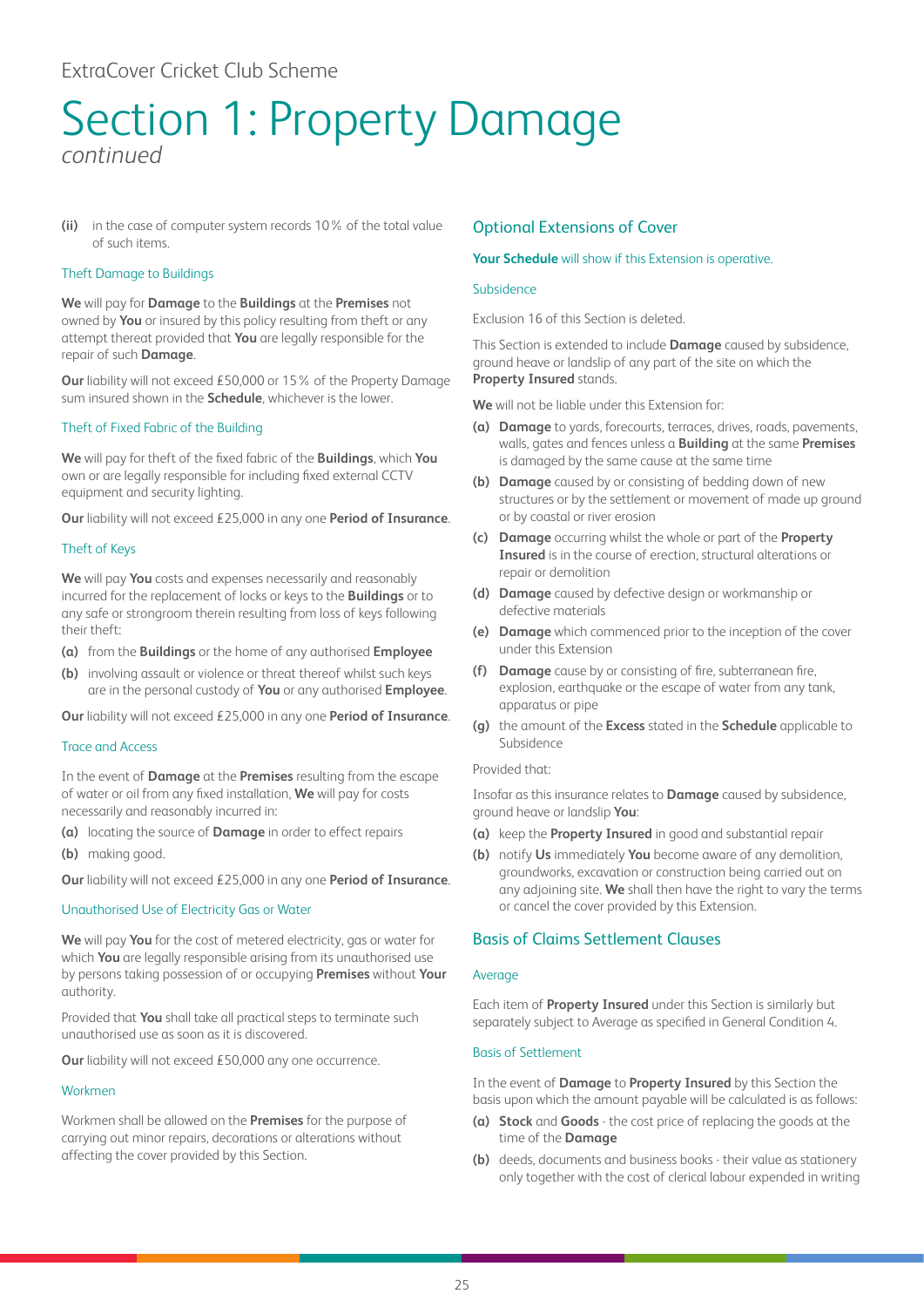up and not for the value to **You** of the information contained therein

- **(c)** computer systems records the value of the materials only together with the cost of clerical labour and computer time expended in reproducing the records provided that **We** will not pay for the value to **You** of the information contained therein or for any expense in connection with the production of information to be recorded therein
- **(d)** patterns, models, moulds, plans and designs the value of the materials only together with the cost of labour expended in reinstatement of such property
- **(e) Personal Effects** not otherwise insured the cost of repair or replacement at the time of the **Damage**
- **(f)** rent the loss of rent payable by or to **You** whilst necessary reinstatement or repairs are carried out following **Damage** to the **Buildings** which makes them uninhabitable, subject to the indemnity period as stated in the **Schedule**
- **(g) Buildings**, **Computer Equipment**, **Tenants Improvements**, and **General Contents** (other than **Stock**)- subject to the following Special Conditions the basis upon which the amount payable in respect of any item on **Buildings**, **Computer Equipment**, **Tenants Improvements**, or **General Contents** (other than **Stock**) is to be calculated will be the reinstatement of the property subject to **Damage**. For this purpose 'reinstatement' means:
	- **(i)** the rebuilding or replacement of property subject to **Damage** which, provided that **Our** liability is not increased, may be carried out:
		- in any manner suitable to **Your** requirements
		- upon another site
	- **(ii)** the repair or restoration of property subject to **Damage** in either case to a condition equivalent to or substantially the same as but not better or more extensive than its condition when new.

### Special Condition

- **1. Our** liability for the repair or restoration of property which is only partially damaged will not exceed the amount which would have been payable had the property been wholly destroyed
- **2.** if at the time of any **Damage** the sum insured is less than 85% of the actual reinstatement cost of the **Property Insured** including any additional costs for removal of debris and architects' and surveyors' fees where applicable, **You** will be considered as being **Your** own Insurer for the difference and will bear a proportionate share of the loss.
- **3.** No payment beyond the amount which would have been payable in the absence of this Basis of Settlement will be made:
	- **(a)** unless reinstatement commences and proceeds without unreasonable delay
	- **(b)** until the cost of reinstatement has actually been incurred
- **(c)** if at the time of **Damage** the **Property Insured** is insured by any other insurance effected by **You** or on **Your** behalf which is not upon the same basis of reinstatement
- **4.** All the terms and conditions of the policy shall apply:
	- **(a)** in respect of any claim payable under the provisions of this Clause except in so far as they are varied hereby
	- **(b)** where claims are payable as if this Basis of Settlement had not been incorporated
- **(h)** all other property the cost of repairing or reinstating the property equal to its condition when new provided that:
	- **(i)** this is carried out without delay and in the most economical manner
	- **(ii)** until Reinstatement has been completed no payment will be made for more than the amount which would be payable if an allowance had been made for wear, tear or depreciation.

### Maximum Amount Payable

The most **We** will pay in respect of any one occurrence will not exceed the sum insured stated against each item or the total of all sums insured stated against all items insured by this Section as shown in the **Schedule**.

### **Designation**

For the purpose of determining where necessary the item against which any property is insured **We** agree to accept the designation under which such property has been entered in **Your** books.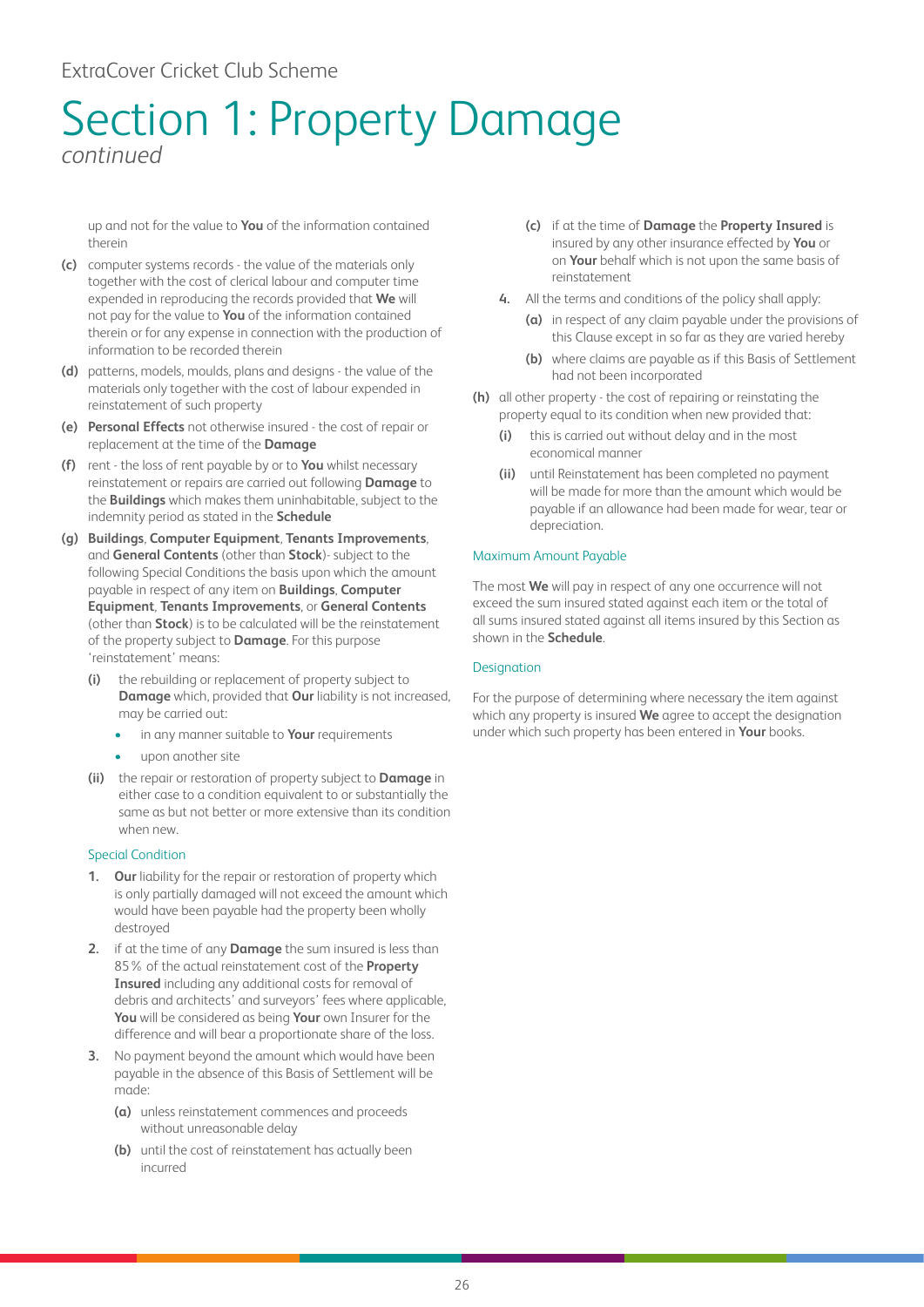### Section 1: Property Damage Exclusions

### The following Exclusions apply to this Section in addition to the General Exclusions at the front of this policy.

This Section does not cover:

- **1.** water (other than loss of metered water as described in this Section), air, runways, railway lines, dams, reservoirs, storage lakes, canals, rigs, wells, tunnels, docks, piers, jetties, excavations, wharfs, mines, and off-shore property
- **2.** animals and growing crops
- **3.** bullion, furs, explosives or contraband
- **4.** jewellery, precious metals, precious stones or furs except where specifically mentioned in the **Schedule**
- **5.** overhead electrical and telecommunication transmission and distribution lines, overhead transformers or other similar overhead communication, transmission or distribution equipment and their supporting structures other than those within the **Premises** for which **You** are responsible
- **6.** vehicles required to be licensed for road use (including accessories thereon), caravans, trailers, railway locomotives or rolling stock, watercraft, aircraft or spacecraft (including but not limited to satellites)
- **7.** property or structures in the course of demolition. construction or erection and materials, equipment or supplies in connection therewith unless specifically mentioned as insured by this Section
- **8.** moveable property in the open, fences, gates, vegetation, lawns and shrubs in respect of **Damage** caused by wind, rain, hail, sleet, snow, flood, dust or falling trees
- **9.** property from a garden, yard, open space or any open fronted or open sided building therein by theft or any attempt thereat or malicious damage. This Exclusion shall not apply to **Ground Machinery** whilst in use or which has been secured to the building (or to the ground by a high tensile steel anchor concreted into the ground), by a padlock conforming to BS EN 12320 CEN Security Grade 4, 5 or 6 and a chain approved to "Sold Secure" Gold (www.soldsecure.com)
- **10. Property Insured** at any **Vacant or Unoccupied Buildings** unless agreed by **Us**
- **11. Damage** to any electrical machine or apparatus or component thereof occasioned by its over-running, excessive pressure, short-circuiting or self-heating not resulting in fire
- **12. Damage** caused by or consisting of the bursting of any boiler, economiser (other than a boiler used for domestic purposes only) vessel, machine or apparatus in which internal pressure is due to steam only and belonging to **You** or under **Your** control but this shall not exclude subsequent **Damage** which itself results from a cause not otherwise excluded
- **13.** Explosion in respect of and originating in any vessel machinery or apparatus or its contents, belonging to **You** or under **Your** control which requires to be examined to comply with any statutory regulations unless such vessel, machinery or apparatus is the subject of a policy or other contract providing the required inspection service
- **14. Damage** arising solely from a change in the water table level (i.e. the level below which the ground is saturated with water)
- **15. Damage** by falling trees caused by felling or lopping carried out by **You** or on **Your** behalf
- **16. Damage** caused by subsidence, ground heave or landslip
- **17. Damage** to **Property Insured**:
	- **(a)** caused by fire resulting from its undergoing any heating process or any process involving the application of heat
	- **(b)** (other than fire or explosion) resulting from its undergoing any process of production, packaging, treatment, testing, commissioning, servicing or repair
- **18. Damage** caused by or arising from or consisting of:
	- **(a)** collapse or cracking of **Buildings**
	- **(b)** denting or mechanical or electrical defect, failure, breakdown or derangement
	- **(c)** gradually operating causes, including but not limited to atmospheric or climatic conditions, wet or dry rot, fungus, rust, corrosion, woodworm, moths, insects, vermin or pests, marring or scratching
	- **(d)** joint leakage, failure of welds, cracking, fracturing, collapse or overheating of boilers, economisers, superheaters, pressure vessels or any range of steam and feed piping in connection therewith
	- **(e)** any process involving drying, cleaning, dyeing, staining, repairing, restoring, renovating, fitting, installation, alteration or maintenance of any property
	- **(f)** use of any article contrary to manufacturers' instructions
	- **(g)** change in temperature, colour, flavour or finish
	- but this shall not exclude:
	- such **Damage** not otherwise excluded which itself results from a **Defined Peril**
	- subsequent **Damage** which itself results from a cause not otherwise excluded
- **19. Damage** caused by or consisting of:
	- **(a)** inherent vice, latent defect, defective design, plan or specification or the use of faulty materials
	- **(b)** wear, tear or depreciation or diminution in value
	- **(c)** faulty or defective workmanship operational error or omission by **You** or any of **Your Employees** but this shall not exclude subsequent **Damage** which results from a cause not otherwise excluded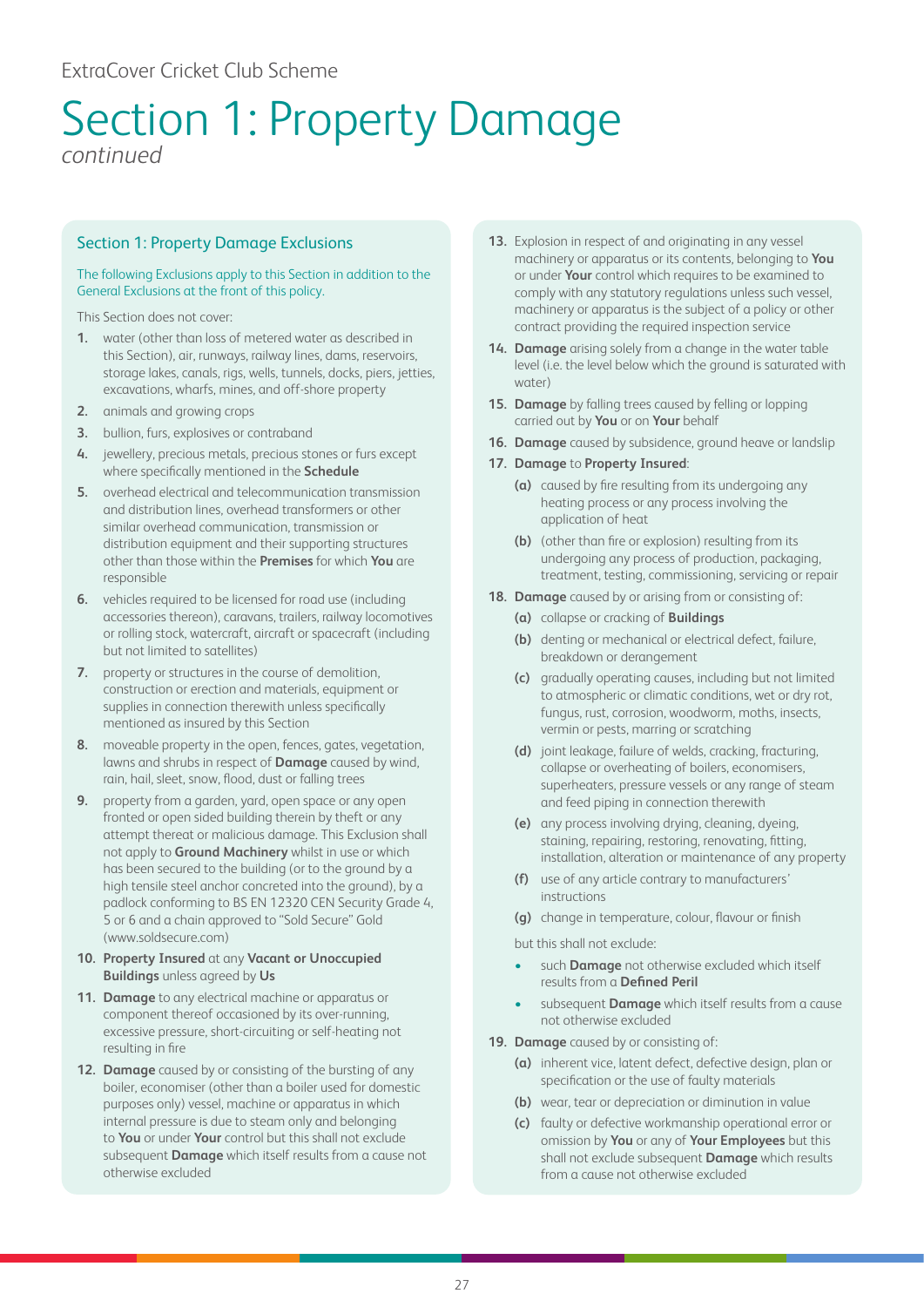### ExtraCover Cricket Club Scheme

### Section 1: Property Damage *continued*

- **20.** theft or attempted theft where **You** or any director, partner, **Member** or **Employee** of **Yours** or any member of **Your** family or household be concerned as principal or accessory
- **21.** theft or attempted theft unless:
	- **(a)** involving forcible and violent entry to or exit from a **Building** at the **Premises**
	- **(b)** involving assault or violence or threat thereof to **You** or any **Member** or any of **Your Employees**
	- **(c)** as provided for under Section Extension Theft of Fixed Fabric of the Building
- **22. Damage** by theft or attempted theft from any unattended **Vehicle** being any **Vehicle** with no person in charge or keeping the **Vehicle** under observation and able to observe or prevent any attempt by any person to interfere with the **Vehicle** unless:
	- **(a)** all windows and other openings have been closed, all doors have been secured and any other protective devices put into full and effective operation
	- **(b)** any property insured by this Section is secured in the locked boot, storage compartment or closed glove compartment; (the luggage space at the rear of an estate car or hatchback under the top cover and out of view is deemed to be a locked boot)
	- **(c) Overnight** or after the completion of any **Working Day of the Driver** all windows and other openings have been closed and the **Vehicle** is locked and garaged in a secure building or compound
	- **(d)** any unattended **Vehicle** in an unattended building (not at the **Premises**) unless all security devices are put into full and effective operation and such theft or attempted theft involves forcible and violent entry to or exit from the building
- **23. Damage** to **Property Insured** whilst in transit other than as provided for under Section Extension Goods in Transit
- **24.** in respect of **Stock** and **Goods** whilst in transit:
	- **(a) Damage** due to:
		- **(i)** leakage, spillage, contamination or deterioration
		- **(ii)** breakage of china, glass or other brittle articles unless caused by fire, theft or an accident involving the **Vehicle**
	- **(b) Damage** resulting from faulty packing or labelling
	- **(c) Damage** to property conveyed in any soft or open topped or soft or open sided **Vehicle** caused by:
		- **(i)** theft or attempted theft unless caused by or arising from theft or attempted theft of the conveying **Vehicle**
		- **(ii)** storm or malicious damage
- **25. Damage** caused by theft or attempted theft occurring outside **Business Hours** to any till or cash register unless its drawer has been left in an open position
- **26.** any losses, **Damage**, costs or expense of any kind which occurs as a result of interruption of or interference with the **Business** under this Section, except loss of Rent Payable where this is shown as covered in **Your Schedule**
- **27.** losses not directly associated with the incident that caused **You** to claim
- **28.** the **Excess** stated in the **Schedule**.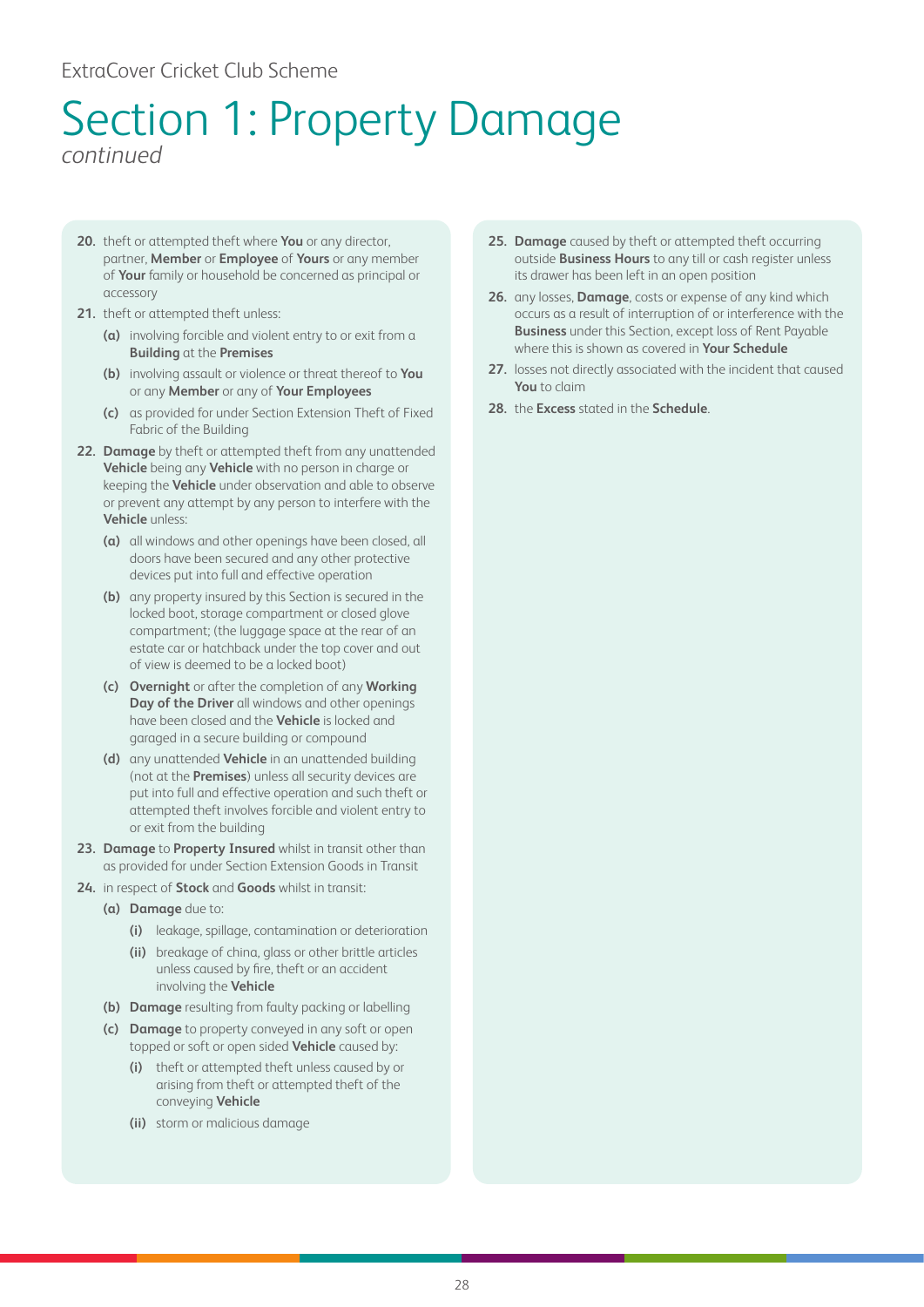### <span id="page-29-0"></span>Section 1: Additional Cover Business Interruption

### **Your Schedule** will show if this Section is operative

### **Definitions**

The following Definitions apply to this Section in addition to the General Definitions at the front of this policy and keep the same meaning wherever they appear in this Section, unless an alternative definition is stated to apply.

### Annual Revenue

The **Gross Revenue** during the twelve months immediately before the date of any **Damage** to property used by **You** at the **Premises** for the purposes of the **Business**.

### Gross Revenue

The money paid or payable to **You** for work done and services rendered in the course of the **Business**.

### Gross Revenue Sum Insured

Four times the total sum insured for **General Contents** and/or **Ground Machinery** or as otherwise shown in the **Schedule**.

### Standard Gross Revenue

The **Gross Revenue** during that period in the twelve (12) months immediately before the date of the **Damage** which corresponds with the **Indemnity Period**.

### Indemnity Period

The period beginning with the date of **Damage** and lasting for the period during which **Your Business** is affected as a result of the **Damage**, but not longer than the **Maximum Indemnity Period** shown in the **Schedule**.

### Maximum Indemnity Period

24 months.

### Outstanding Debit Balances

The individual amounts owed to **You** by **Your** customers and shown as outstanding in **Your** records after adjustment for bad debts, abnormal trading conditions and debit/credit amounts not passed through **Your** books during the period between the last record and the date of **Damage**.

### Cover

If **Damage** occurs to property used by **You** at the **Premises** for the purposes of the **Business** which occurs during the **Period of Insurance** and causes interruption to or interference with the **Business** at the **Premises**, **We** will indemnify **You** in respect of such loss in accordance with the Basis of Cover stated in the **Schedule** and described below, provided that:

- **1.** at the time of **Damage** there is insurance in force covering **Your** interest in the property at the **Premises** against **Damage** and that:
	- **(a)** payment has been made or liability admitted under that insurance; or
	- **(b)** payment would have been made or liability admitted, for the **Damage**, but for the operation of a proviso in the insurance excluding liability for losses below a specified amount.

**Our** liability in respect of any one occurrence will not exceed100% of each item as shown in the **Schedule**.

### Basis of Cover

Following **Damage** insured by this Section **We** will pay for the following in respect of any of the undermentioned items if insured by this Section.

### Gross Revenue

Loss thereof due to:

- **(a)** loss of **Gross Revenue** being the amount by which the **Gross Revenue** during the **Indemnity Period** will fall short of the **Standard Gross Revenue** in consequence of the **Damage**
- **(b)** increase in cost of working being the additional expenditure necessarily and reasonably incurred for the sole purpose of avoiding or diminishing the reduction in **Gross Revenue** which but for that expenditure would have taken place during the **Indemnity Period** in consequence of the **Damage**, but not exceeding the amount of reduction in **Gross Revenue** thereby avoided

less any sum saved during the **Indemnity Period** in respect of such of the charges and expenses of the **Business** payable out of **Gross Revenue** as may cease or be reduced in consequence of the **Damage**.

### Increase in Cost of Working

Increase in Cost of Working (where insured as a separate item) is limited to the additional expenditure necessarily and reasonably incurred as a result of the **Damage** in order to minimise any interruption or interference with the **Business** during the **Indemnity Period**.

### Extensions

The Extensions provided under this Section will be decided by the Basis of Cover shown in **Your Schedule** as follows:

- **(a) Gross Revenue** this Section extends to include Extensions **A-O** or
- **(b)** Increase in Cost of Working this Section extends to include Extensions **B. Book Debts**, **C. Deeds & Documents**, **E. Denial of Access**, **F. Exhibition Sites** and **G. Failure of Public Utilities** only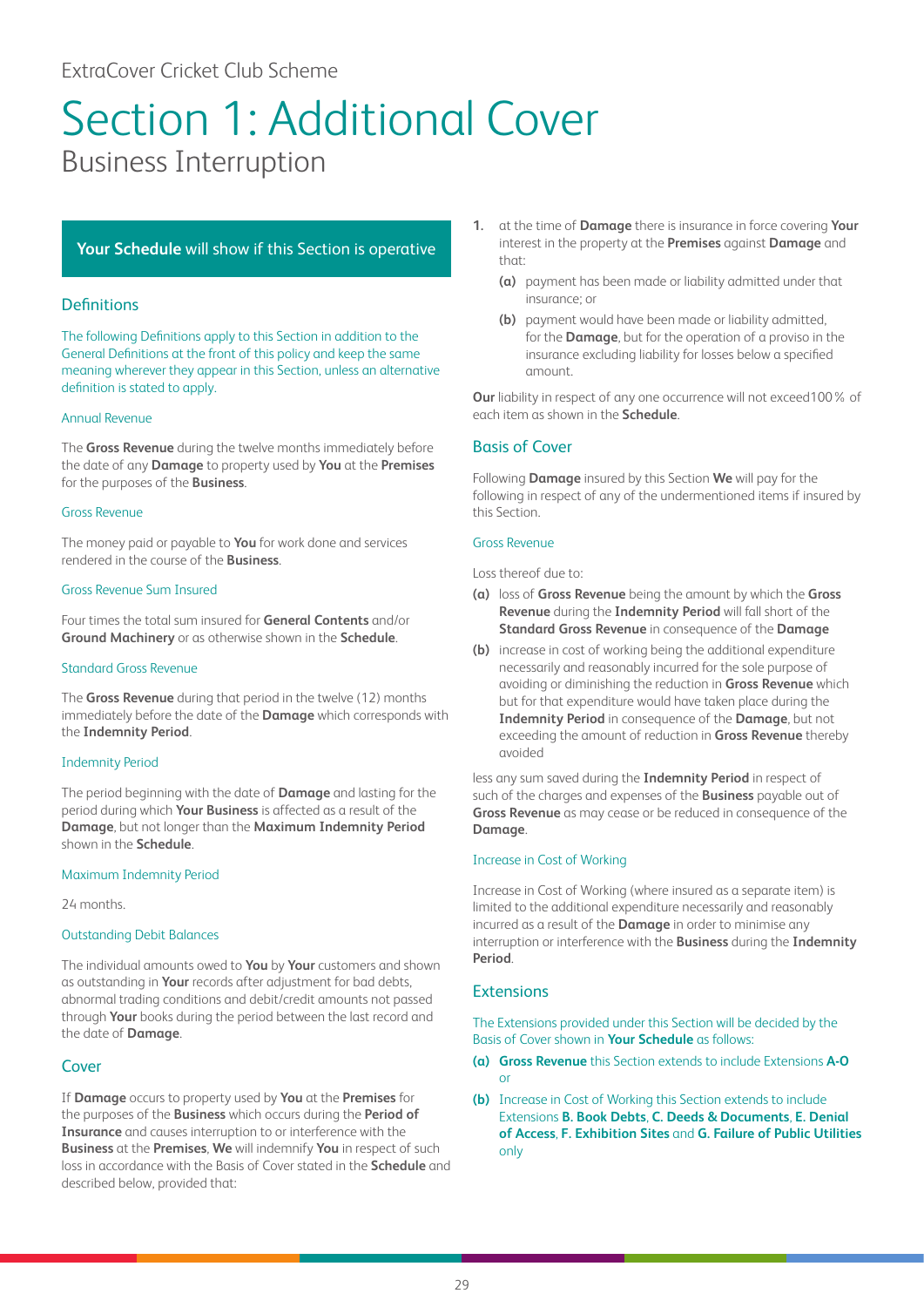# Section 1: Additional Cover Business Interruption

### *continued*

When the Basis of Cover shown in **Your Schedule** is Increase in Cost of Working **Our** liability in respect of these Extension will not exceed:

- **(a)** the sum insured stated in **Your Schedule** for Increase in Cost of **Working**
- **(b)** the limit stated within the Extension

whichever is the lower occurring during the **Period of Insurance**.

### Any limit shown against an Extension is within and does not increase the Business Interruption sum insured shown in the **Schedule**.

### A. Additional Increase in Cost of Working

Additional expenditure necessarily and reasonably incurred by **You** during the **Indemnity Period** in excess of the amount payable under the **Gross Revenue** basis (as applicable) for the sole purpose of avoiding or diminishing the reduction in **Gross Revenue** in order to resume or maintain normal **Business** operations.

**Our** liability shall not exceed £25,000 any one occurrence.

### B. Book Debts

Interruption of or interference with the **Business** in consequence of **Damage** to **Your** records of **Outstanding Debit Balances** contained within the **Premises**. **We** will pay for any net **Outstanding Debit Balances** which **You** are unable to recover from customers as a result of **Damage** to such records and any additional expenditure incurred after such **Damage** in tracing and establishing **Outstanding Debit Balances**.

**Our** liability in respect of loss of net **Outstanding Debit Balances**  and their associated additional expenditure and accountants charges will not exceed £250,000 any one occurrence.

### Special Condition

At the end of each month **You** will record the total amount outstanding in customer's accounts and will maintain a separate record, in addition to the books of account, at alternative premises.

### C. Deeds & Documents

Interruption of or interference with the **Business** in consequence of **Damage** to plans, deeds, briefs, manuscripts, books, documents and office records whilst temporarily removed from the **Premises** to elsewhere within the **Territorial Limits**.

**Our** liability will not exceed £250,000 any one occurrence.

### D. Compulsory Closure

Interruption of or interference with the **Business** as a result of compulsory closure of the **Premises** by a public body authorised to prevent access to the **Premises** arising from the occurrence of:

- **(a)** foreign or deleterious matter in food or drink sold, supplied or provided at the **Premises**
- **(b)** murder, manslaughter, suicide or rape at the **Premises**
- **(c)** defective sanitation or the presence of vermin or pests at the **Premises**.

For the purposes of the cover the **Indemnity Period** is restated as follows:

The **Indemnity Period** shall mean the period of time during which interruption to the **Business** occurs as a result of the matters set out at sub-clauses **(a)** – **(c)** (each 'an occurrence') commencing with the date of the closure of the **Premises** and not exceeding:

- **(i)** 30 days in respect of each occurrence and
- **(ii)** 30 days in total in respect of all occurrences in any one **Period of Insurance**

**Our** liability will not exceed £25,000 in any one **Period of Insurance**.

### E. Denial of Access

Interruption of or interference with the **Business** in consequence of **Damage** to property within 1 kilometre of the **Premises** which prevents or hinders the use of or prevents access to the **Premises** but excluding **Damage** to property of any public utility from which **You** obtain supplies or services.

**Our** liability will not exceed the **Gross Revenue** or Increase in Cost of Working (as applicable) sum insured shown in the **Schedule**.

### F. Exhibition Sites

Interruption of or interference with the **Business** in consequence of **Damage** at any trade fair or exhibition at which **You** are to occupy a stand.

**Our** liability will not exceed £100,000 any one occurrence anywhere in **Europe** or £50,000 any one occurrence anywhere worldwide.

### G. Failure of Public Utilities

Interruption of or interference with the **Business** in consequence of **Damage** to property at any:

- **(a)** generating station or sub-station of the public electricity supplier
- **(b)** land based premises of the public gas supplier or of any natural gas producer linked directly with them
- **(c)** land based premises of the public telecommunications supplier or internet service provider
- **(d)** waterworks or pumping station of the public water supplier

within the **Territorial Limits** from which **You** obtain electricity, gas or water supplies or telecommunication services.

**Our** liability will not exceed £250,000 any one occurrence.

### H. Key Employees

Additional expenditure necessarily and reasonably incurred by **You** during the **Period of Insurance** as a consequence of:

- **(a)** the death of any of **Your** principals, directors or partners; or
- **(b)** total and permanent disablement of any of **Your** principals, directors or partners which prevents them from carrying out their usual employment or occupation

due to injury caused by accidental and violent means.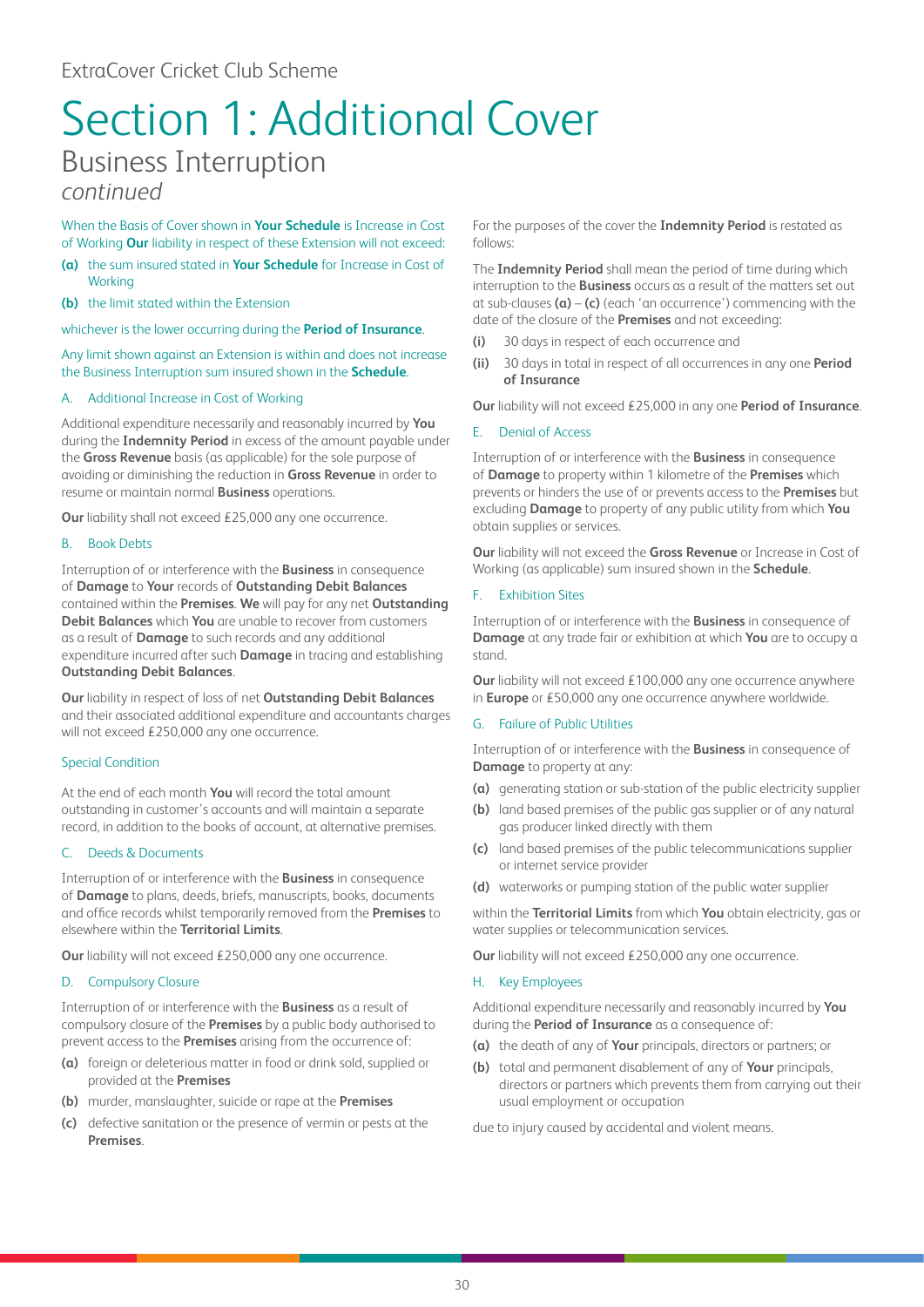### Section 1: Additional Cover Business Interruption *continued*

**We** will only pay the additional expenditure that **You** necessarily and reasonably incur solely in order to minimise any interruption or interference with the **Business**, during the **Indemnity Period**, which but for such additional expenditure would have taken place.

Provided that:

- **(a)** the **Maximum Indemnity Period** shall not exceed 12 months
- **(b) Our** liability will not exceed £100,000 any one occurrence.

### I. National Lottery

For the purpose of this Extension **Employee** shall mean:

Any person while working for **You** in connection with the **Business** who is under a contract of service or apprenticeship with **You**.

Interruption of or interference with the **Business** at the **Premises** in consequence of an **Employee** or **Employees** terminating their employment with **You** as a direct result of a confirmed win on the National Lottery in the United Kingdom.

Provided that the **Maximum Indemnity Period** under this Extension shall not exceed 3 months from the date of the confirmed win on the National Lottery.

**Our** liability will not exceed £25,000 any one occurrence.

### J. Property in Transit

Interruption of or interference with the **Business** in consequence of **Damage** to property whilst in transit by road, rail or inland waterway within the **Territorial Limits**.

**Our** liability will not exceed £100,000 any one occurrence.

### K. Research and Development Costs

Interruption of or interference with the **Business** in consequence of **Damage** to research and development records contained within the **Premises**.

**We** will pay the reasonable and necessary costs incurred by **You** during the **Indemnity Period** solely to re-constitute records and re-work projects and to restore research and development projects to a state substantially similar to that which existed before the **Damage** provided that:

- **(a)** the **Maximum Indemnity Period** in respect of this Extension will not exceed 12 months
- **(b) Our** liability will not exceed £25,000 any one occurrence.

### L. Unspecified Contract Sites

Interruption of or interference with the **Business** in consequence of **Damage** at any location not shown in the **Schedule** at which **You** are contracted to undertake work anywhere within the **Territorial Limits**.

**Our** liability will not exceed £100,000 any one occurrence.

### M. Unspecified Customers

Interruption of or interference with the **Business** in consequence of **Damage** at the premises of **Your** direct customers anywhere within the **Territorial Limits**.

**Our** liability will not exceed £100,000 any one occurrence.

### N. Unspecified Storage Sites

Interruption of or interference with the **Business** in consequence of **Damage** at any premise within the **Territorial Limits** not owned or occupied by **You** where **Your** property is stored.

**Our** liability will not exceed £100,000 any one occurrence.

### O. Unspecified Suppliers

Interruption of or interference with the **Business** in consequence of **Damage** at the premises of **Your** direct suppliers, manufacturers or processors of components, goods or materials anywhere within the **Territorial Limits**.

**Our** liability will not exceed £100,000 any one occurrence.

### Clauses

### The following Clauses apply to this Section.

### Alternative Trading

If during the **Indemnity Period** goods shall be sold or services shall be rendered elsewhere than at the **Premises** for the benefit of the **Business** either by **You** or by others on **Your** behalf the money paid or payable in respect of such sales or services shall be brought into account in arriving at the **Gross Revenue** during the **Indemnity Period**.

### Payments on Account

Payments on account will be made to **You** during the **Indemnity Period** if desired.

### Professional Accountants

**We** will pay under this Section the reasonable charges payable by **You** to professional accountants for producing any particulars or details or any other proofs, information or evidence as may be required by **Us** and reporting that such particulars or details are in accordance with **Your** books of account or other business books or documents provided that the sum of the amount payable under this clause and the amount otherwise payable under the Section will in no case exceed the maximum amount payable.

### Separate Departments

If the **Business** is conducted in departments, the independent trading results of which are ascertainable, the provisions of the Basis of Cover sub-paragraphs **(a)** and **(b)** of any item on **Gross Revenue** as appropriate will apply separately to each department affected by the **Damage**.

### Trends and Variations

Adjustments shall be made to the figures representing the **Annual Revenue** and **Standard Gross Revenue** as may be necessary to provide for the trend of the **Business**, and for variations in or special circumstances affecting the **Business**, either before or after the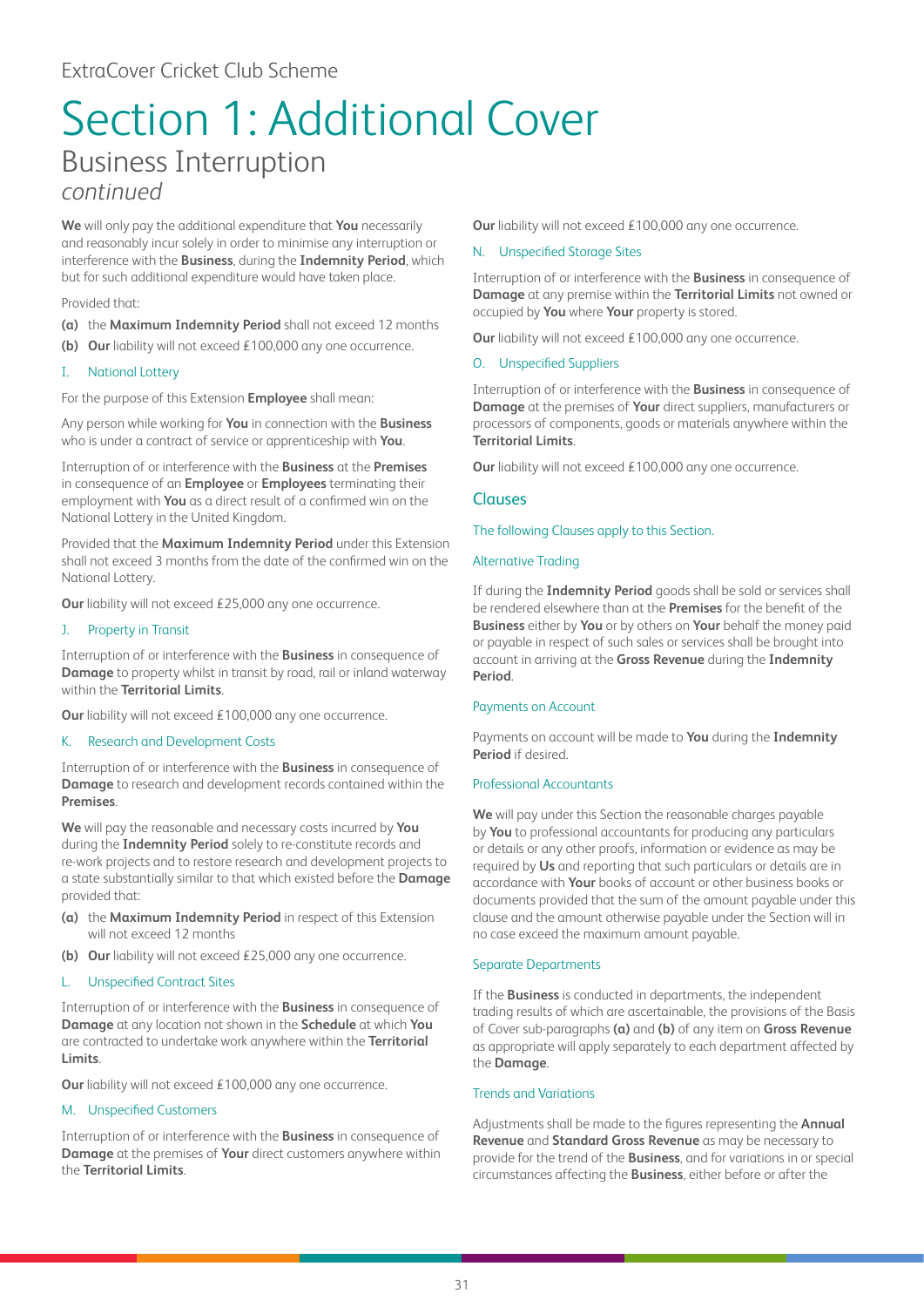### Section 1: Additional Cover Business Interruption *continued*

**Damage** which would have affected the **Business** had the **Damage** not occurred, so that the adjusted figures represent as nearly as may be reasonably practicable the results which but for the **Damage** would have been obtained during the relative period after the **Damage**.

### Value Added Tax

To the extent that **You** are accountable to the tax authorities for Value Added Tax all terms of this Section will be exclusive of such tax.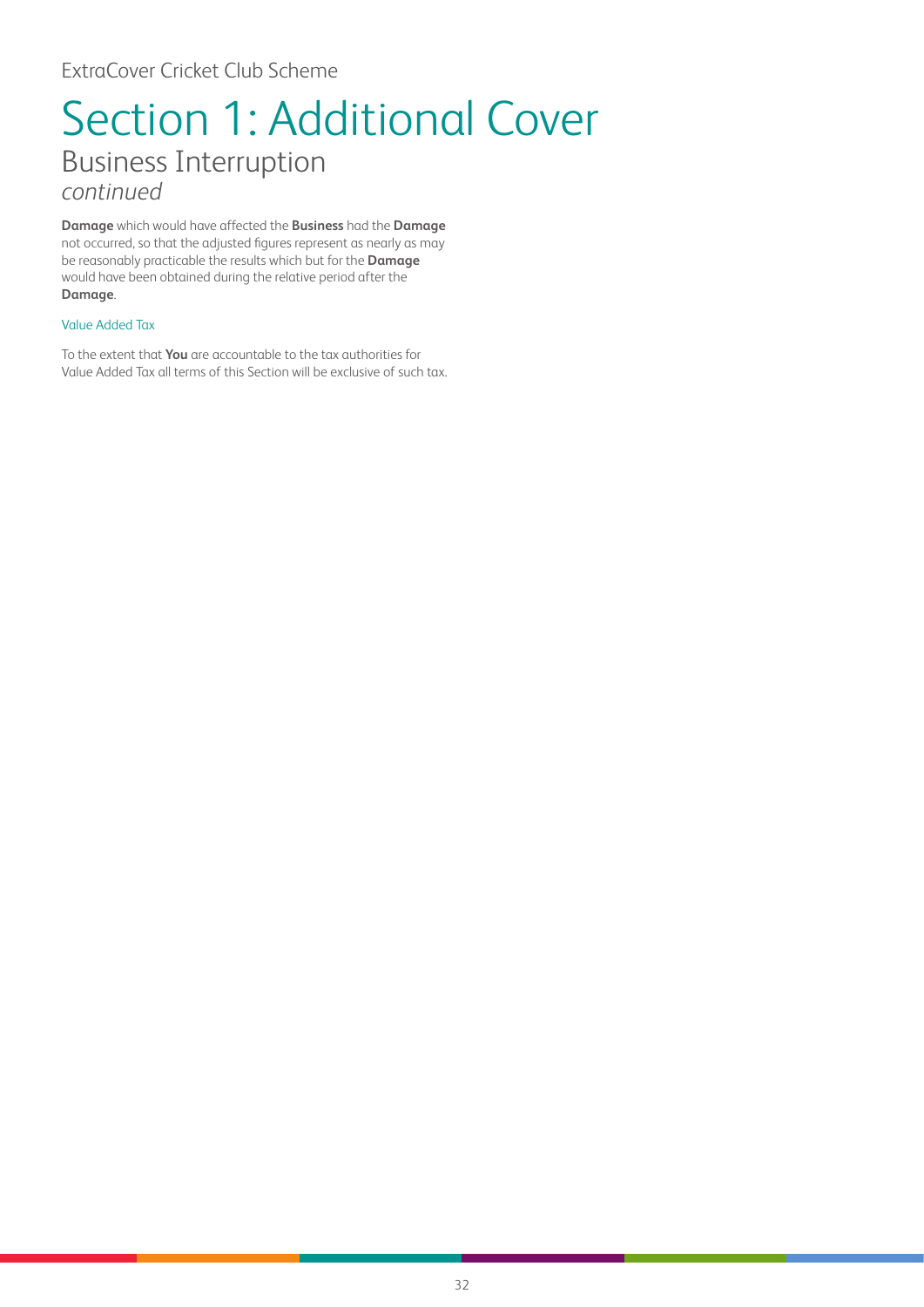### <span id="page-33-0"></span>Section 1: Additional Cover Loss of Bar Income following Damage to Cricket Square

### **Your Schedule** will show if this Section is operative

### **Definitions**

The following Definitions apply to this Section in addition to the General Definitions at the front of this policy and keep the same meaning wherever they appear in this Section, unless an alternative definition is stated to apply.

### Annual Bar Income

The **Bar Income** during the twelve months immediately before the date of any **Damage** to property used by **You** at the **Premises** for the purposes of the **Business**.

### Bar Income

The money paid or payable to **You** for produce supplied and/or services rendered from any bar, café or other food and drink facilities at the **Premises** in the course of the **Business**.

### Bar Income Sum Insured

The sum insured as specified on the **Schedule**.

### Cricket Square

The area of the **Premises** designated and maintained for use as cricket pitches.

### Indemnity Period

The period beginning with the date of **Damage** and lasting for the period during which **Your Business** is affected as a result of the **Damage**, but not longer than the **Maximum Indemnity Period** shown in the **Schedule**.

### Maximum Indemnity Period

3 months.

### Standard Bar Income

The **Bar Income** during that period in the twelve (12) months immediately before the date of the **Damage** which corresponds with the **Indemnity Period**.

### Cover

**We** will indemnify **You** in respect of loss resulting from the interruption of or interference with the **Business** in consequence of **Damage** to the **Cricket Square** used by **You** at the **Premises** for the purpose of the **Business** provided that:

**1.** at the time of **Damage** there is insurance in force covering **Your** interest in the property at the **Premises** against **Damage** and that:

- **(a)** payment has been made or liability admitted under that insurance; or
- **(b)** payment would have been made or liability admitted, for the **Damage**, but for the operation of a proviso in the insurance excluding liability for losses below a specified amount.

**Our** liability in respect of any one occurrence will not exceed:

- **1.** the **Bar Income Sum Insured**
- **2.** 100% of each other item

as shown in the **Schedule**.

### Basis of Cover

Following **Damage** insured by this Section **We** will pay for the following in respect of the undermentioned items if insured by this Section.

### Bar Income

- **(a)** loss of **Bar Income** being the amount by which the **Bar Income** during the **Indemnity Period** will fall short of the **Standard Bar Income** in consequence of the **Damage**
- **(b)** increase in cost of working being the additional expenditure necessarily and reasonably incurred for the sole purpose of avoiding or diminishing the reduction in **Bar Income** which but for that expenditure would have taken place during the **Indemnity Period** in consequence of the **Damage**, but not exceeding the amount of reduction in **Bar Income** thereby avoided

less any sum saved during the **Indemnity Period** in respect of such of the charges and expenses of the **Business** payable out of **Bar Income** as may cease or be reduced in consequence of the **Damage**.

### Increase in Cost of Working

Increase in Cost of Working (where insured as a separate item) is limited to the additional expenditure necessarily and reasonably incurred as a result of the **Damage** in order to minimise any interruption or interference with the **Business** during the **Indemnity Period**.

### **Clauses**

The following Clauses apply to this Section.

### Alternative Trading

If during the **Indemnity Period** goods shall be sold or services shall be rendered elsewhere than at the **Premises** for the benefit of the **Business** either by **You** or by others on **Your** behalf the money paid or payable in respect of such sales or services shall be brought into account in arriving at the **Bar Income** during the **Indemnity Period**.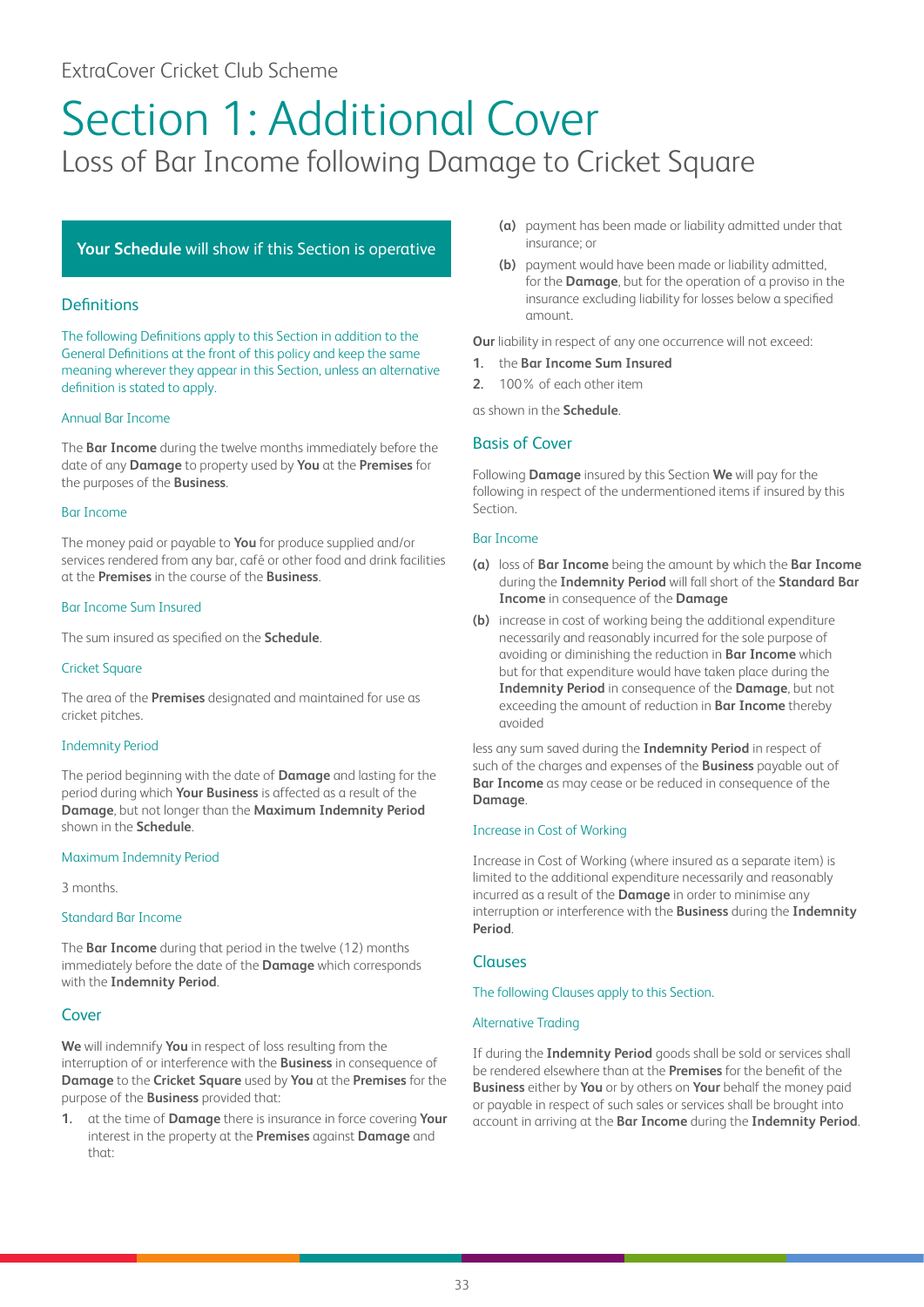### Section 1: Additional Cover Loss of Bar Income following Damage to Cricket Square *continued*

### Payments on Account

Payments on account will be made to **You** during the **Indemnity Period** if desired.

### Professional Accountants

**We** will pay under this Section the reasonable charges payable by **You** to professional accountants for producing any particulars or details or any other proofs, information or evidence as may be required by **Us** and reporting that such particulars or details are in accordance with **Your** books of account or other business books or documents provided that the sum of the amount payable under this clause and the amount otherwise payable under the Section will in no case exceed the maximum amount payable.

### Separate Departments

If the **Business** is conducted in departments, the independent trading results of which are ascertainable, the provisions of the Basis of Cover sub-paragraphs **(a)** and **(b)** of any item on **Bar Income** as appropriate will apply separately to each department affected by the **Damage**.

### Trends and Variations

Adjustments shall be made to the figures representing the **Annual Bar Income** and **Standard Bar Income** as may be necessary to provide for the trend of the **Business**, and for variations in or special circumstances affecting the **Business**, either before or after the **Damage** which would have affected the **Business** had the **Damage** not occurred, so that the adjusted figures represent as nearly as may be reasonably practicable the results which but for the **Damage** would have been obtained during the relative period after the **Damage**.

### Value Added Tax

To the extent that **You** are accountable to the tax authorities for Value Added Tax all terms of this Section will be exclusive of such tax.

### Section 1: Business Interruption and Loss of Bar Income following Damage to Cricket Square Exclusions.

### The following Exclusions apply in addition to the General Exclusions at the front of this policy.

This Section does not cover loss arising from any interruption of or interference with the **Business**:

- **1.** In respect of:
	- **(a)** water, air, runways, railway lines, dams, reservoirs, storage lakes, canals, rigs, wells, tunnels, docks, piers, jetties, excavations, wharfs, mines, and off-shore property
	- **(b)** animals and growing crops
	- **(c)** vehicles required to be licensed for road use (including accessories thereon), caravans, trailers, railway locomotives or rolling stock, watercraft, aircraft or spacecraft (including but not limited to satellites)
	- **(d)** property or structures in the course of demolition, construction or erection and materials, equipment or supplies in connection therewith unless specifically mentioned as insured by the Property Damage Section
- **2.** as a result of **Damage** to:
	- **(a)** moveable property in the open, fences, gates, vegetation, lawns and shrubs caused by wind, rain, hail, sleet, snow, flood, dust or falling trees
	- **(b)** property from a garden, yard, open space or any open fronted or open sided building therein by theft or any attempt thereat or malicious damage. This Exclusion shall not apply to **Ground Machinery** whilst in use or which has been secured to the building (or to the ground by a high tensile steel anchor concreted into the ground), by a padlock conforming to BS EN 12320 CEN Security Grade 4, 5 or 6 and a chain approved to "Sold Secure" Gold (www.soldsecure.com)
	- **(c) Property Insured** at any **Vacant or Unoccupied Buildings** unless agreed by **Us**
	- **(d)** any electrical machine or apparatus or component thereof occasioned by its over-running, excessive pressure, short-circuiting or self-heating not resulting in fire
- **3.** caused by or consisting of the bursting of any boiler, economiser (other than a boiler or economiser on the **Premises** or boiler used for domestic purposes only) vessel, machine or apparatus in which internal pressure is due to steam only and belonging to **You** or under **Your** control but this shall not exclude subsequent **Damage** which itself results from a cause not otherwise excluded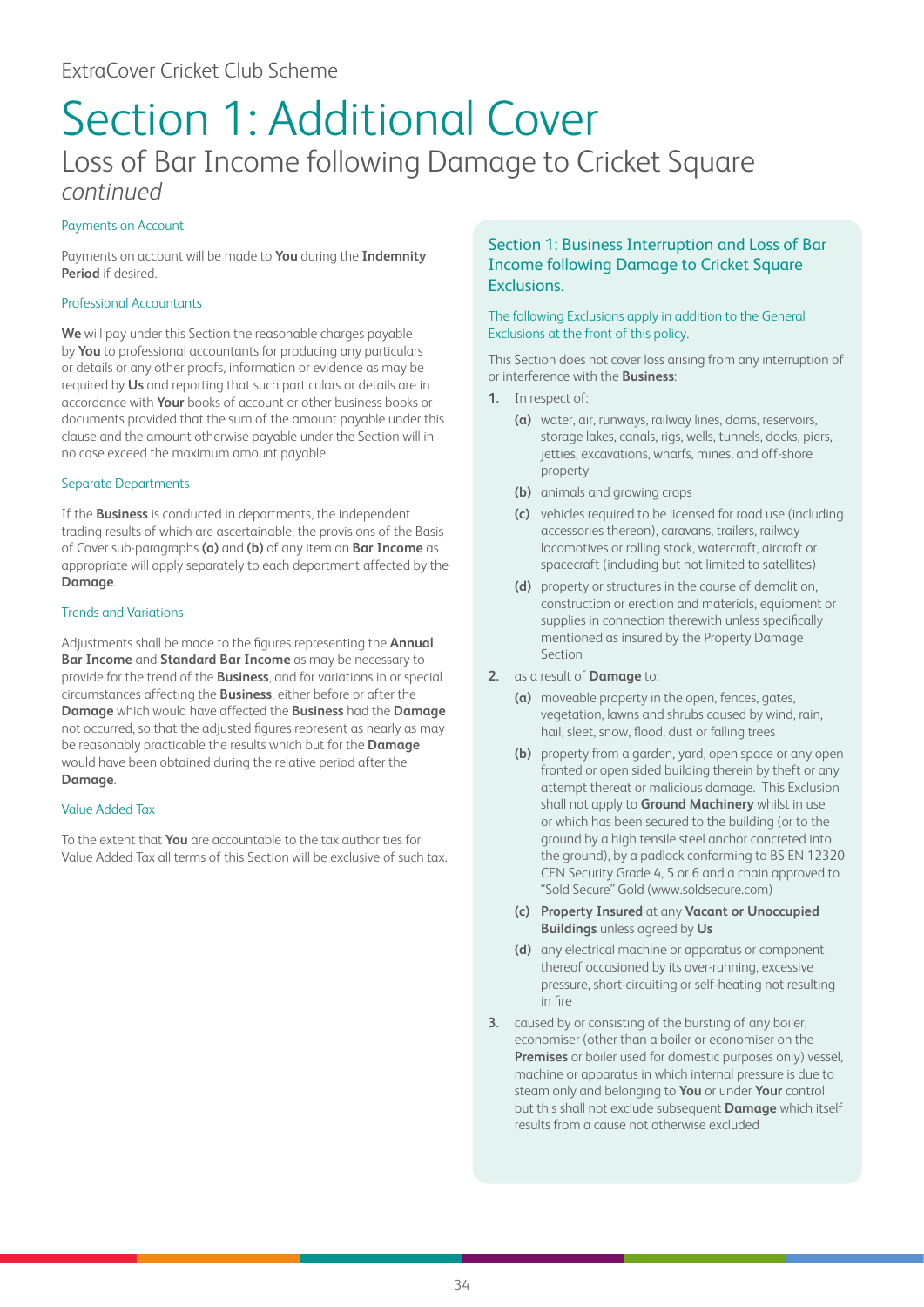### ExtraCover Cricket Club Scheme

### Section 1: Additional Cover *continued*

- **4.** caused by Explosion in respect of and originating in any vessel machinery or apparatus or its contents, belonging to **You** or under **Your** control which requires to be examined to comply with any statutory regulations unless such vessel, machinery or apparatus is the subject of a policy or other contract providing the required inspection service
- **5.** arising solely from a change in the water table level (i.e. the level below which the ground is saturated with water)
- **6.** caused by:
	- **(a)** falling trees caused by felling or lopping carried out by **You** or on **Your** behalf
	- **(b)** subsidence, ground heave or landslip. This Exclusion does not apply where Subsidence under the Property Damage Section is shown as being operative in **Your Schedule**, however, **We** will not be liable under this Section for any consequential loss resulting from **Damage**:
		- **(i)** to yards, forecourts, terraces, drives, roads, pavements, walls, gates and fences unless a Building at the same **Premises** is damaged by the same cause at the same time
		- **(ii)** caused by or consisting of bedding down of new structures or by the settlement or movement of made up ground or by coastal or river erosion
		- **(iii)** occurring whilst the whole or part of the **Property Insured** is in the course of erection, structural alterations or repair or demolition
		- **(iv)** caused by defective design or workmanship or defective materials
		- **(v)** which commenced prior to the inception of the cover under the Subsidence Extension
		- **(vi)** caused by or consisting of fire, subterranean fire, explosion, earthquake or the escape of water from any tank, apparatus or pipe
- **7.** to **Property Insured**:
	- **(a)** caused by fire resulting from its undergoing any heating process or any process involving the application of heat
	- **(b)** (other than fire or explosion) resulting from its undergoing any process of production, packaging, treatment, testing, commissioning, servicing or repair
- **8.** caused by or arising from or consisting of:
	- **(a)** collapse or cracking of **Buildings**
	- **(b)** denting or mechanical or electrical defect, failure, breakdown or derangement
	- **(c)** gradually operating causes, including but not limited to atmospheric or climatic conditions, wet or dry rot, fungus, rust, corrosion, woodworm, moths, insects, vermin or pests, marring, scratching
- **(d)** joint leakage, failure of welds, cracking, fracturing, collapse or overheating of boilers, economisers, superheaters, pressure vessels or any range of steam and feed piping in connection therewith
- **(e)** any process involving drying, cleaning, dyeing, staining, repairing, restoring, renovating, fitting, installation, alteration or maintenance of any property
- **(f)** use of any article contrary to manufacturers' instructions
- **(g)** change in temperature, colour, flavour or finish but this shall not exclude:
- such **Damage** not otherwise excluded which itself results from a **Defined Peril**
- subsequent **Damage** which itself results from a cause not otherwise excluded
- **(h)** inherent vice, latent defect, defective design, plan or specification or the use of faulty materials
- **(i)** wear, tear or depreciation or diminution in value
- **(j)** faulty or defective workmanship operational error or omission by **You** or any of **Your Employees** but this shall not exclude subsequent **Damage** which results from a cause not otherwise excluded
- **9.** caused by theft or attempted theft where **You** or any director, partner **Member** or **Employee** of **Yours** or any member of **Your** family or household be concerned as principal or accessory
- **10.** caused by theft or attempted unless:
	- **(a)** involving forcible and violent entry to or exit from a **Building** at the **Premises**
	- **(b)** involving assault or violence or threat thereof to **You** or any **Member** or any of **Your Employees**
	- **(c)** as provided for under Property Damage Section Extension Theft of Fixed Fabric of the Building
- **11.** caused by the deliberate act of any supply undertaking or by the exercise by any such undertaking of its power to withhold or restrict supply or services
- **12.** not caused by **Damage** other than as described in Business Interruption Section Extensions – D. Compulsory Closure, H. Key Employees and I. National Lottery
- **13.** if **Your** interest ceases other than by death or the **Business** is:
	- **(a)** wound up or carried on by a liquidator or receiver or
	- **(b)** permanently discontinued

unless **We** agree otherwise in writing.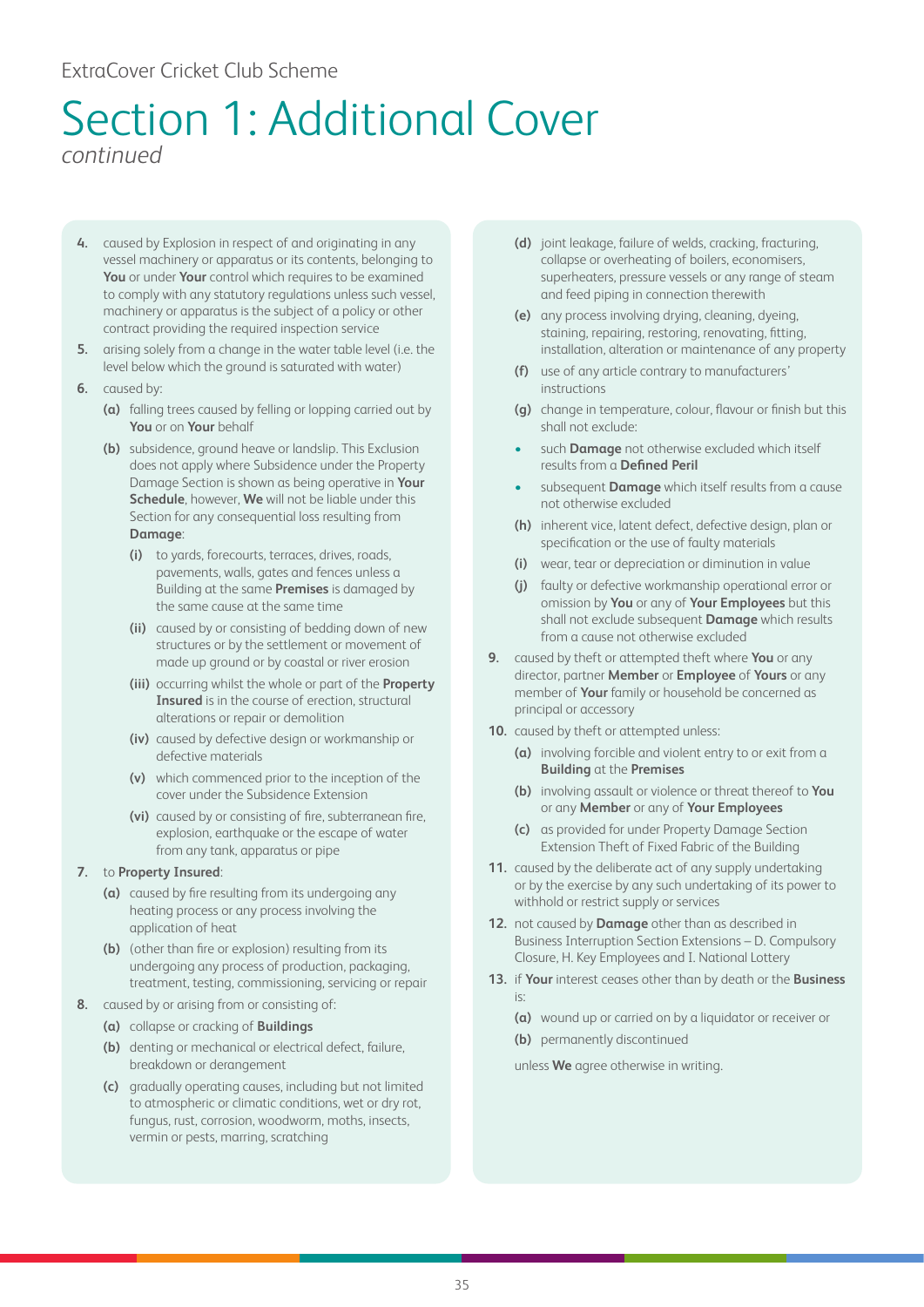### <span id="page-36-0"></span>Section 1: Additional Cover Loss of Licence

### **Your Schedule** will show if this Section is operative

### **Definitions**

The following Definitions apply to this Section in addition to the General Definitions at the front of this policy and keep the same meaning wherever they appear in the Section, unless an alternative definition is stated to apply.

### Gross Income

The money paid or payable to **You** in respect of food, drink or accommodation provided and services rendered, less the cost of food and drink.

### Indemnity Period

The period beginning with the loss of licence and ending not later than 12 months thereafter during which the results of the **Business** shall be affected in consequence of the loss of licence provided that if the **Premises** are disposed of within 12 months after the loss of licence, the Indemnity Period will terminate upon disposal.

### Cover

In the event that the licence for the sale of excisable liquors granted in respect of the **Premises** is forfeited, suspended or withdrawn during the **Period of Insurance**, **We** will pay **You**:

- **1. (a)** the amount by which the **Gross Income** during the **Indemnity Period** falls short of the **Gross Income** during the equivalent period immediately before the forfeiture, suspension or withdrawal of the licence; and
	- **(b)** any reasonable additional expenses incurred to maintain the **Gross Income** during the **Indemnity Period** but not more than the loss avoided under **Gross Income**

less any amount saved during the **Indemnity Period** in respect of reduced expenses due to the event.

**2.** the depreciation in value of the **Premises** if **You** are unable to obtain a licence for a period of 12 months from the date of the forfeiture, suspension or withdrawal of the licence and **You** sell the **Premises**.

### Maximum Amount Payable

**Our** liability during any one **Period of Insurance** will not exceed the sum insured stated in the **Schedule**.

### Extensions

### The following Extensions apply to this Section.

### Costs and Expenses

Costs and expenses incurred with **Our** written consent in connection with any proceedings in which an order for a forfeiture, suspension or withdrawal of the licence is made, arising out of a cause beyond **Your** control, including any appeal against such order.

### Clauses

### The following Clauses apply to this Section.

### Alternative Trading

If during the **Indemnity Period** work is done or services are provided elsewhere than at the **Premises** for the benefit of the **Business** either by **You** or by others on **Your** behalf, the money paid or payable in respect of such work or services will be brought into account in arriving at the **Gross Income** during the **Indemnity Period**.

### Departmental Trading

If the **Business** is conducted in departments or across a number of **Premises**, the separate trading results of which can be ascertained, then any claim settlement under this Section will be calculated for each department or **Premises**.

### Trends and Variations

In adjusting the amount paid, all variations or special circumstances affecting the **Business** will be taken into account in order that the amount paid will represent as nearly as practicable the results which would have been expected if forfeiture, suspension or withdrawal of the licence had not occurred.

If the event occurs in the first trading year of the **Business**, the payment under **Gross Income** will be based on the trading figures immediately before the forfeiture, suspension or withdrawal of the licence.

### Value Added Tax

To the extent that **You** are accountable to the tax authorities for Value Added Tax all terms of this Section will be exclusive of such tax.

### **Conditions**

The following Conditions apply to this Section, in addition to the General Conditions and Claims Conditions at the front of this policy.

### Change in Circumstances

**You** will immediately advise **Us** in writing and supply such additional information and give such assistance as **We** may reasonably require on becoming aware of any:

**(a)** complaint against the **Business**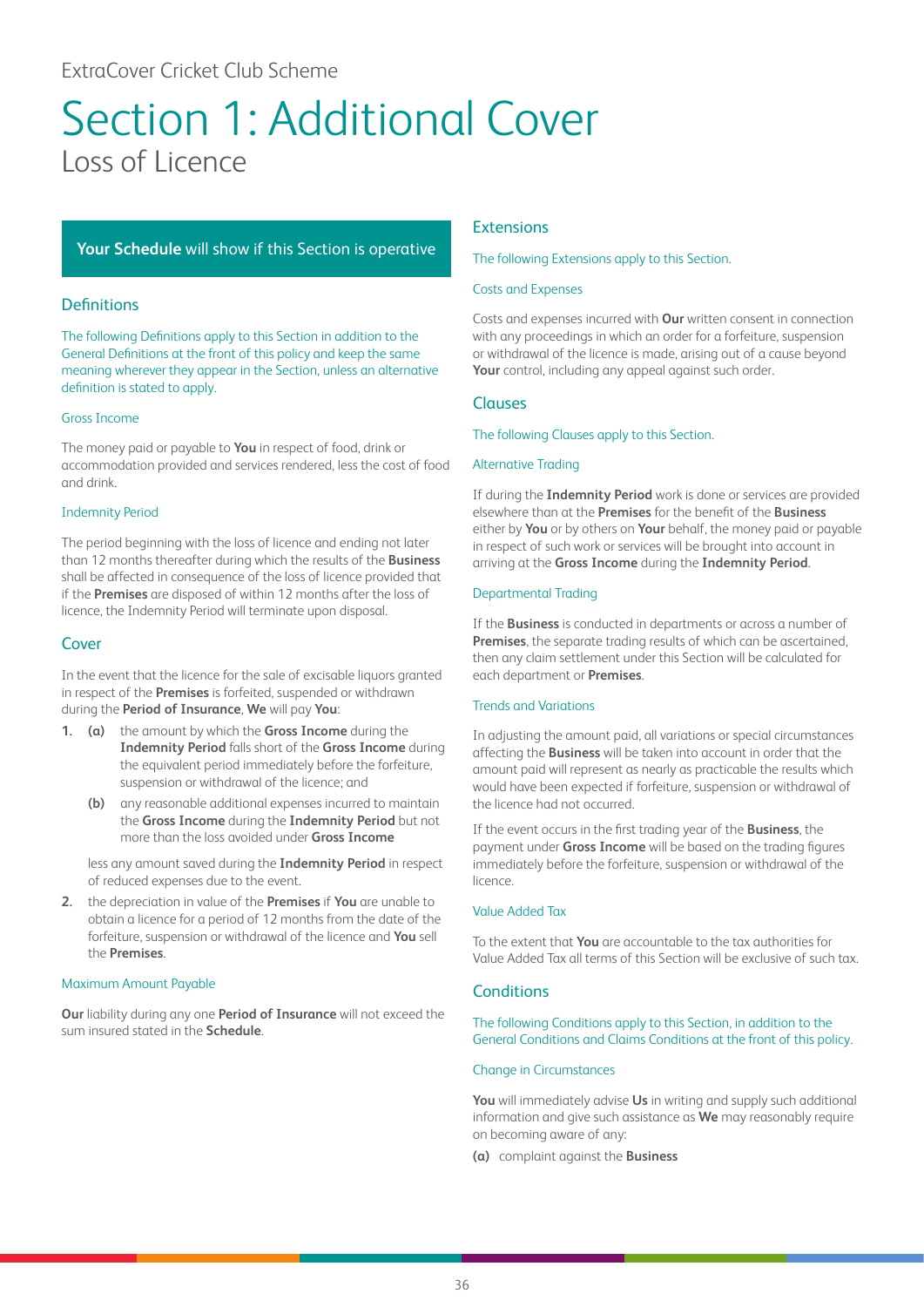### Section 1: Additional Cover Loss of Licence *continued*

- **(b)** proceedings against or conviction of the licence holder, manager, tenant or occupier of the **Premises**, for any breach of the licensing law or any other matter whatsoever where the character or reputation of the person concerned is affected or called into question with respect to their honesty, moral standing or sobriety
- **(c)** change in the tenancy or management of the **Premises**
- **(d)** transfer or proposed transfer of the licence
- **(e)** alteration in the purpose for which the **Premises** are used
- **(f)** objection to renewal or other circumstances which may endanger the licence or its renewal.

### Forfeiture or Refused Renewal

In the event of the licence being forfeited or refused renewal, **You** shall:

- **(a)** give notice to **Us** within 24 hours of becoming aware of such event, stating the grounds upon which the licence was forfeited or renewal refused
- **(b)** give all such assistance as **We** may require, for the purpose of an appeal against such forfeiture or refusal to renew
- **(c)** apply if practicable and if required by **Us** for the grant of a new licence for the same or alternative premises as may enable **You** to continue the **Business** in a similar or alternative form.

### Transfer of Licence

In the event of **Your** death, bankruptcy or incapacity or desertion of the **Premises** or conviction for any offence (where such conviction affects the character or reputation of the convicted person with respect to their honesty, moral standing or sobriety) of the licence holder, manager, tenant or occupier of the **Premises**, **You** shall where practicable and at **Our** request, procure a suitable person to replace them and one to whom the justices will transfer the licence or grant the licence by way of renewal.

### **Exclusions**

### The following Exclusions apply to this Section in addition to the General Exclusions at the front of this policy.

This Section does not cover:

- **1.** any loss if:
	- **(a) You** are entitled to obtain compensation under the provision of any statute following refusal to renew the licence
	- **(b)** alteration of the **Premises** requiring consent of the appropriate authority are made without that consent
	- **(c)** the **Premises** are not maintained in a good state of sanitary condition or repair
	- **(d) You** fail to comply with any direction or requirement of the licensing or other authority
	- **(e)** the forfeiture or refusal to renew the licence occurs wholly or partly through **Your** misconduct, connivance, neglect or omission or by **Your** failure to take any steps necessary for keeping the licence in force
	- **(f)** surrender or refusal to renew or forfeiture arises under or results directly or indirectly from any scheme of town or country planning, improvement or redevelopment
- **2.** any loss arising from:
	- **(a)** surrender, reduction or redistribution of licences
	- **(b)** any alteration of the law affecting the grant, surrender, refusal to renew or forfeiture of licences.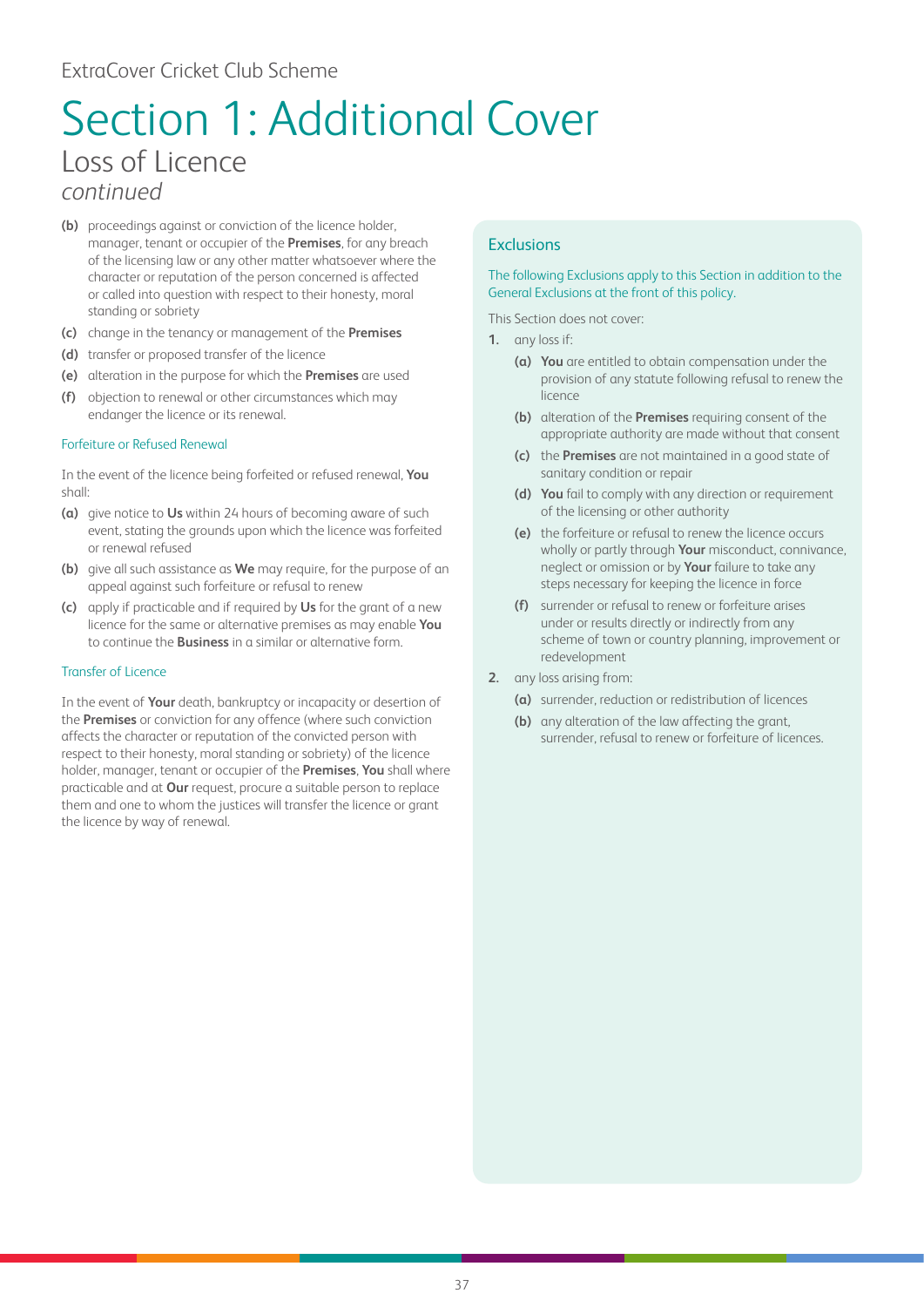### <span id="page-38-0"></span>Section 1: Additional Cover Money and Assault

### **Your Schedule** will show if this Section is operative

### Definitions

The following Definitions apply to this Section in addition to the General Definitions at the front of this policy and keep the same meaning wherever they appear in the Section, unless an alternative definition is stated to apply.

### Injury

Bodily Injury by violent and visible means.

### Insured Person

**You** or any of **Your** partners, directors, **Members** or any **Employee** aged between 16 and 70 years.

### Loss of Limb

Total loss of one or more limbs at or above the wrist or ankle or total and permanent loss of use of an entire limb.

### Loss of Sight

Total and irrecoverable loss of sight in one or both eyes.

### Medical Expenses

Any reasonable costs necessarily incurred for medical, surgical or other diagnostic or remedial treatment given or prescribed by a qualified medical practitioner and any hospital, nursing home or ambulance charges.

### Money

**Negotiable Money** and **Non-Negotiable Money** all pertaining to the **Business** and belonging to **You** or which **You** are responsible for.

### Negotiable Money

Current currency, uncrossed bankers drafts, postal and money orders, uncrossed cheques, travellers cheques, national savings stamps, bus and rail travel cards and passes, telephone cards, current postage stamps, luncheon vouchers, gift tokens, holiday with pay stamps, trading stamps, premium bonds, savings stamps and National Lottery 'Instants' and other scratch cards.

### Non-Negotiable Money

Crossed cheques, postal orders, money orders, bankers drafts, national giro drafts, payment orders, dividend warrants, national savings certificates, unused postal franking machine units, stamped or impressed national insurance cards, premium bonds, VAT purchase invoices, credit and debit card sales vouchers and consumer redemption vouchers.

### Permanent Total Disablement

Permanent inability to engage in any gainful employment, other than such inability caused by **Loss of Limb** or **Loss of Sight**.

### Temporary Partial Disablement

Temporary disablement preventing the **Insured Person** to attend to a substantial and essential part of their usual occupation.

### Temporary Total Disablement

Temporary and absolute inability to engage in usual occupation.

### Cover

**We** will pay for physical loss of **Money** as described below occurring within the **Territorial Limits** and subject to the limits stated in the **Schedule**:

- **(a)** loss of **Non-Negotiable Money**
- **(b)** loss of **Negotiable Money**:
	- **(i)** in transit, in **Your** personal custody or in the custody of any authorised **Insured Person** or in a bank night safe
	- **(ii)** on the **Premises** during **Business Hours**
	- **(iii)** on the **Premises** out of **Business Hours** contained in locked safe(s)
	- **(iv)** on the **Premises** out of **Business Hours** not contained in locked safe(s)
	- **(v)** in **Your** home or in the home of any authorised **Insured Person**

### **Extensions**

### The following Extensions apply to this Section.

### Credit Cards

**We** will pay for any amount for which **You** become liable under the terms of issue of any bank charge credit debit or cash card issued and used only in connection with the **Business** following fraudulent use by any unauthorised person within the **Territorial Limits**.

Provided that **You** report the loss to the issuing company immediately and to the police within 24 hours of discovering the loss and have complied with the terms and conditions of issue of the card.

**Our** liability will not exceed £5,000 in any one **Period of Insurance**.

### Safes

**We** will pay the cost of repair or replacement as a result of **Damage** following theft or attempted theft of **Money** to any:

- **(a)** safe or strongroom
- **(b)** postal franking machine
- **(c)** security case, bag or waistcoat used to carry **Money**.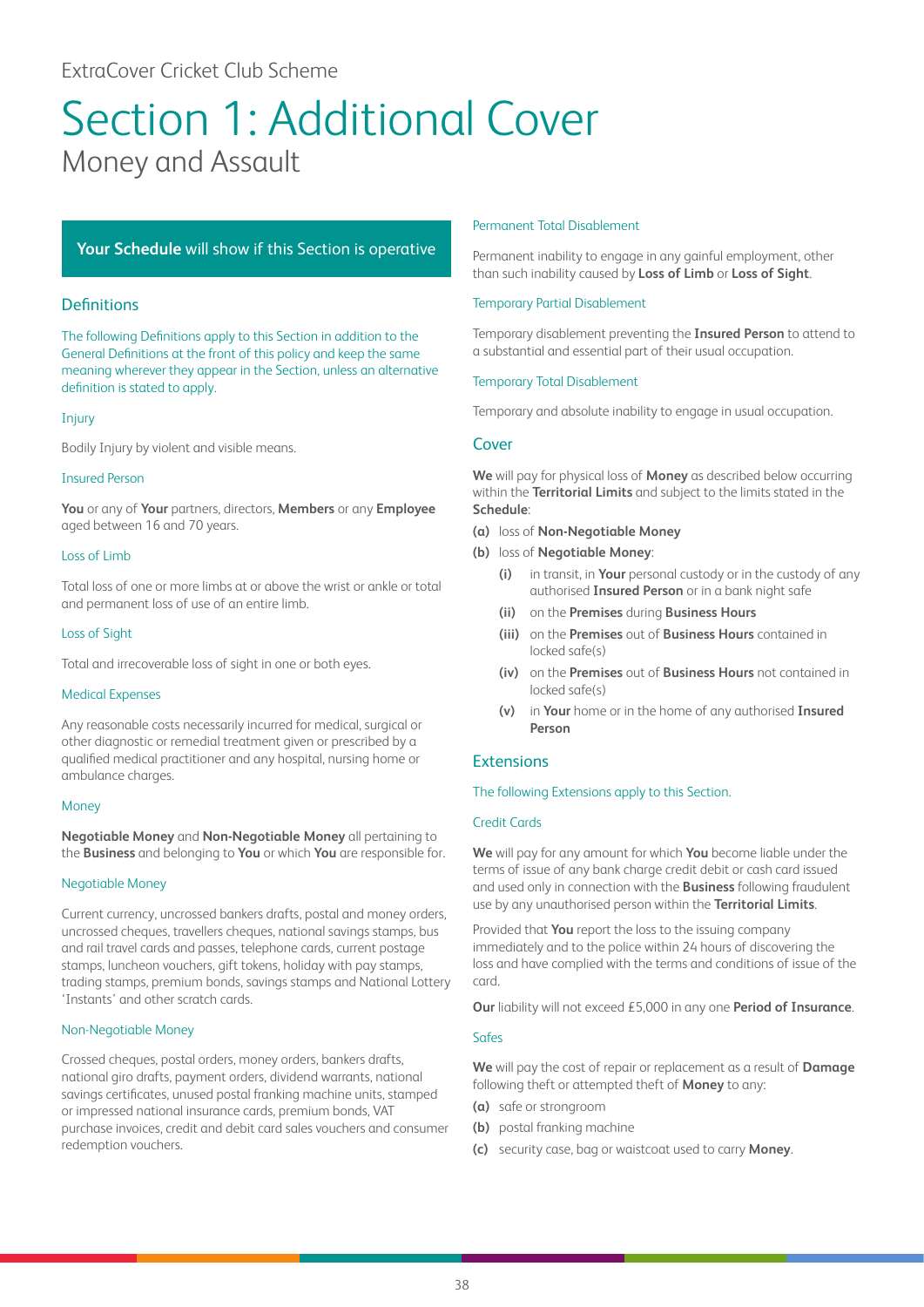### Section 1: Additional Cover Money and Assault *continued*

### **Conditions**

The following Conditions apply to this Section in addition to the General Conditions and Claims Conditions at the front of this policy.

### Accompaniment Condition

It is a condition precedent to **Our** liability that whenever **Negotiable Money** is in transit:

- **(a)** the **Negotiable Money** must be accompanied by not less than:
	- **(i)** two responsible **Insured Persons** when in excess of £3,000
	- **(ii)** three responsible **Insured Persons** when in excess of £6,000

**(b)** the time of the day and the routes taken must be varied

unless otherwise agreed by **Us** in writing or amended by Endorsement to this Section as specified in the **Schedule**.

### Records

It is a condition precedent to **Our** liability that **You** keep a complete record of all **Money** held by **You** and deposit that record in a secure place other than in a safe or strongroom containing **Money**.

### Safe Keys and Combination Codes

It is a condition precedent to **Our** liability that outside **Business Hours**:

- **(a)** any safe will be securely locked
- **(b)** any key and records of a code to the safe will be removed from the **Premises**.

### **Exclusions**

### The following Exclusions apply to this Section in addition to the General Exclusions at the front of this policy.

This Section does not cover:

- **1.** clerical or accounting errors or shortages due to error or omission
- **2.** any loss due to the fraud or dishonesty of any director, partner, official, **Member** or **Employee**
- **3.** loss caused by dishonoured cheques or by the use of counterfeit **Money**
- **4.** loss from any unattended **Vehicle** being any **Vehicle** with no person in charge or keeping the **Vehicle** under observation and able to observe or prevent any attempt by any person to interfere with the **Vehicle**
- **5.** loss from any coin-operated vending, gaming or amusement machine or payphone unless specially agreed as insured and stated in the **Schedule**
- **6. Damage** caused by theft or attempted theft occurring outside **Business Hours** to any till or cash register unless its drawer has been left in an open position containing no **Money**
- **7.** loss of **Money** belonging to the Post Office
- **8.** the **Excess** stated in the **Schedule**.

### Special Extension - Personal Assault

### Cover

**We** will pay **You** and **Your** legal representative in the event of **Injury** to any **Insured Person** consequent upon robbery or hold up or any attempt thereat in the course of the **Business** and such **Injury** directly and independently of any other cause results within twenty four months in:

- **1.** Death
- **2. Loss of Limb**
- **3. Loss of Sight**
- **4. Permanent Total Disablement**

**Our** liability will not exceed £25,000.

**5. Temporary Total Disablement**

**Our** liability will not exceed £250 per week.

**6. Temporary Partial Disablement** 

**Our** liability will not exceed £62.50 per week.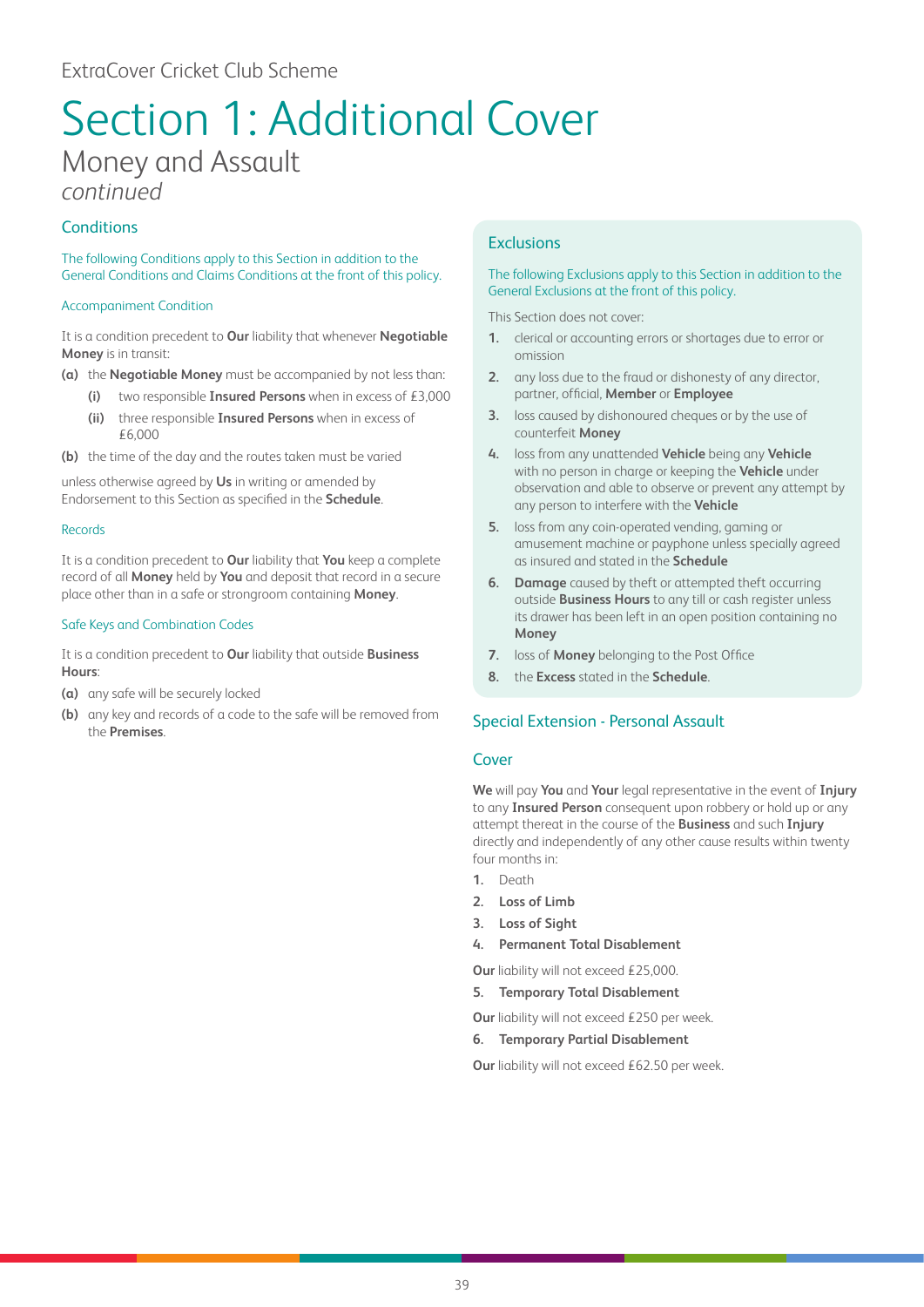### Section 1: Additional Cover Money and Assault *continued*

### Extensions

### The following Extensions apply to this Special Extension.

### Counselling Costs

If any **Insured Person** sustains **Injury** consequent upon robbery or hold up or any attempt thereat in the course of the **Business We** will pay the fees for professional counselling when recommended by a qualified medical practitioner.

**Our** liability will not exceed:

- **(a)** £1,000 any one **Insured Person** in total for all claims or series of claims, arising out of any one original cause; and
- **(b)** £5,000 in total for all **Insured Persons** and in total for all claims or series of claims, arising out of any one original cause.

### Medical Expenses

If an **Insured Person** incurs medical expenses as a result of **Injury** consequent upon robbery or hold up or any attempt thereat in the course of the **Business We** will pay up to £1,000 in respect of any one **Insured Person**.

### Personal Effects

**We** will pay for **Damage** to clothing and personal effects belonging to an **Insured Person** as a direct result of robbery or hold up or any attempt thereat in the course of the **Business**.

**Our** liability will not exceed £500 in respect of any one **Insured Person**.

### Special Conditions

The following Conditions apply to this Special Extension, in addition to the General Conditions and Claims Conditions at the front of this policy.

### Compensation Payment

- **(a)** Compensation will not be payable for more than one of the following Death, **Loss of Limb**, **Loss of Sight**, **Permanent Total Disablement**, in respect of any one **Insured Person**.
- **(b)** Compensation will not be payable for **Temporary Total Disablement**:
	- **(i)** until the end of the period of disablement but **We** will on request make interim payments at intervals of not less than four weeks
	- **(ii)** for more than 104 weeks from the date of sustaining **Injury** in respect of any one **Injury**.
- **(c)** The total amount payable as compensation for **Temporary Total Disablement** will be deducted from any subsequent compensation payment for Death, **Loss of Limb**, **Loss of Sight**, **Permanent Total Disablement** that follows from the same cause
- **(d)** The total amount payable as compensation for **Temporary Total Disablement** or **Temporary Partial Disablement** or a combination thereof is payable for a maximum of 104 weeks from the date of commencement of the first of these injuries to occur
- **(e)** Compensation for **Temporary Total Disablement** or **Temporary Partial Disablement** shall be payable when the total amount has been agreed or at **Your** request at intervals of not less than four weeks (but not in advance) commencing four weeks after receipt of written notice of any **Injury** by **Us**
- **(f)** Compensation for **Temporary Partial Disablement** is payable at a rate of 25% of the amount payable as compensation for **Temporary Total Disablement**.

### Medical Evidence

- **(a)** In the event of any disablement the **Insured Person** will place themselves under the care of a qualified medical practitioner and as often as required submit to a medical examination on **Our** behalf at **Our** expense
- **(b)** In the event of Death of an **Insured Person We** will be entitled to have a post mortem examination at **Our** expense
- **(c)** All certificate, information and evidence required by **Us** will be furnished at **Your** expense and in the form and nature as **We** require.

### **Exclusions**

### The following Exclusions apply to this Special Extension in addition to the General Exclusions at the front of this policy.

This Section does not cover:

- **1.** illness or disease not resulting from **Injury** or suffering from **Injury** due to any gradually operating cause
- **2.** Death or disablement arising from or attributable to intentional self-injury, provoked assault or wilful exposure to needless peril (except in an attempt to save human life)
- **3.** Death or disablement contributed to or accelerated by the influence of intoxicating liquor or drugs taken by the **Insured Person** (other than for drugs taken under medical supervision unless for the treatment of drug or alcohol addiction) or insanity (whether temporary or otherwise).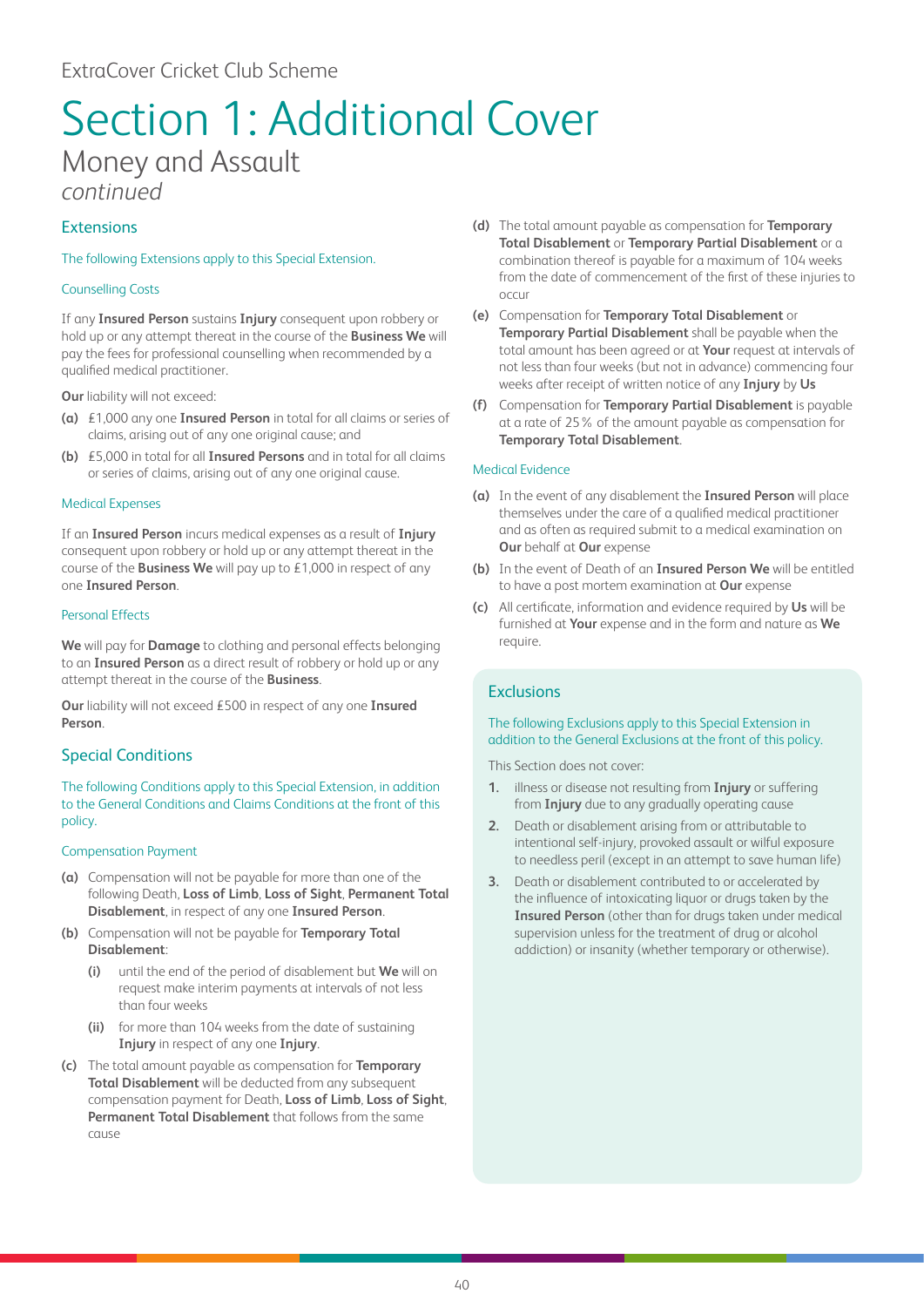# <span id="page-41-0"></span>Section 2: Specified All Risks

### **Your Schedule** will show if this Section is operative

### **Definitions**

The following Definitions apply to this Section in addition to the General Definitions at the front of this policy and keep the same meaning wherever they appear in the Section, unless an alternative definition is stated to apply.

### Property/Property Insured

Property belonging to **You** or for which **You** are legally responsible described in the **Schedule**.

### Territorial Limits

- **(a)** Premises at the **Premises** or any other location described in the **Schedule**
- **(b)** United Kingdom anywhere within Great Britain, Northern Ireland, the Channel Islands and the Isle of Man.

### Cover

**We** will pay for **Damage** to **Property Insured** specified in the **Schedule**, whilst within the **Territorial Limits** specified in the **Schedule** as applicable to the **Property Insured** and occurring during the **Period of Insurance**.

### Extensions

### The following Extensions apply to this Section.

### Index Linking

The sum insured specified in the **Schedule** will be adjusted at monthly intervals in accordance with fluctuations in suitable indices of cost. This adjustment will continue after any **Damage** if the repairs or reinstatement are done without delay.

**We** will not charge any extra premium during the **Period of Insurance** but at the end of the period **We** will calculate the renewal premium based on the revised sum insured.

### Data Processing and Ancillary Equipment

The insurance provided by this Section includes **Damage** to data processing and ancillary equipment caused by dryness or dampness of atmosphere, extremes of temperature, corrosion or rust, if directly resulting from **Damage** to any air conditioning facilities.

### Non-invalidation

The insurance by this Section, other than in respect of **Damage** by theft or any attempt thereat, will not be invalidated by any act or omission or by any alteration unknown to **You** and beyond **Your** control whereby the risk of **Damage** is increased provided that as

soon as **You** become aware of any such act or omission or alteration **You** will give immediate written notice to **Us** and pay any additional premium required.

### Subrogation Waiver

In the event of a claim arising under this Section **We** agree to waive any rights remedies or relief to which **We** may become entitled by subrogation against:

- **(a)** any company standing in the relation of Parent to Subsidiary or Subsidiary to Parent to **You** as defined in the Companies Act or Companies (N.I.) Order as appropriate current at the time of the **Damage**
- **(b)** any company which is a Subsidiary of a Parent Company of which **You** are yourself a Subsidiary in each case within the meaning of the Companies Act or Companies (N.I.) Order as appropriate current at the time of the **Damage**.

### Vending Machines

In respect of any vending machine specified in the **Schedule**, the insurance provided by this Section extends to include the contents (other than cash) of such machine provided that:

- **(a) Damage** to such contents occurs at the same time as **Damage** to the machine itself; and
- **(b) Our** liability will not exceed £100 any one occurrence.

### Basis of Settlement Clauses

### Average

Each item of **Property** insured under this Section is similarly but separately subject to Average as specified in General Condition 4.

### Basis of Claims Settlement

### **Reinstatement**

In the event of **Damage** to **Property Insured** the basis upon which the amount payable will be calculated shall be the reinstatement of the **Property** lost destroyed or **Damaged**.

For this purpose "reinstatement" means:

- **(a)** the rebuilding or replacement of **Property** lost or destroyed which, provided **Our** liability is not increased, may be carried out:
	- **(i)** in any manner suitable to **Your** requirements
	- **(ii)** upon another site
- **(b)** the repair or restoration of **Property** subject to **Damage** in either case to a condition equivalent to or substantially the same as but not better or more extensive than its condition when new.

### Special Condition

**1. Our** liability for the repair or restoration of **Property** which is only partially damaged will not exceed the amount which would have been payable had such **Property** been wholly destroyed.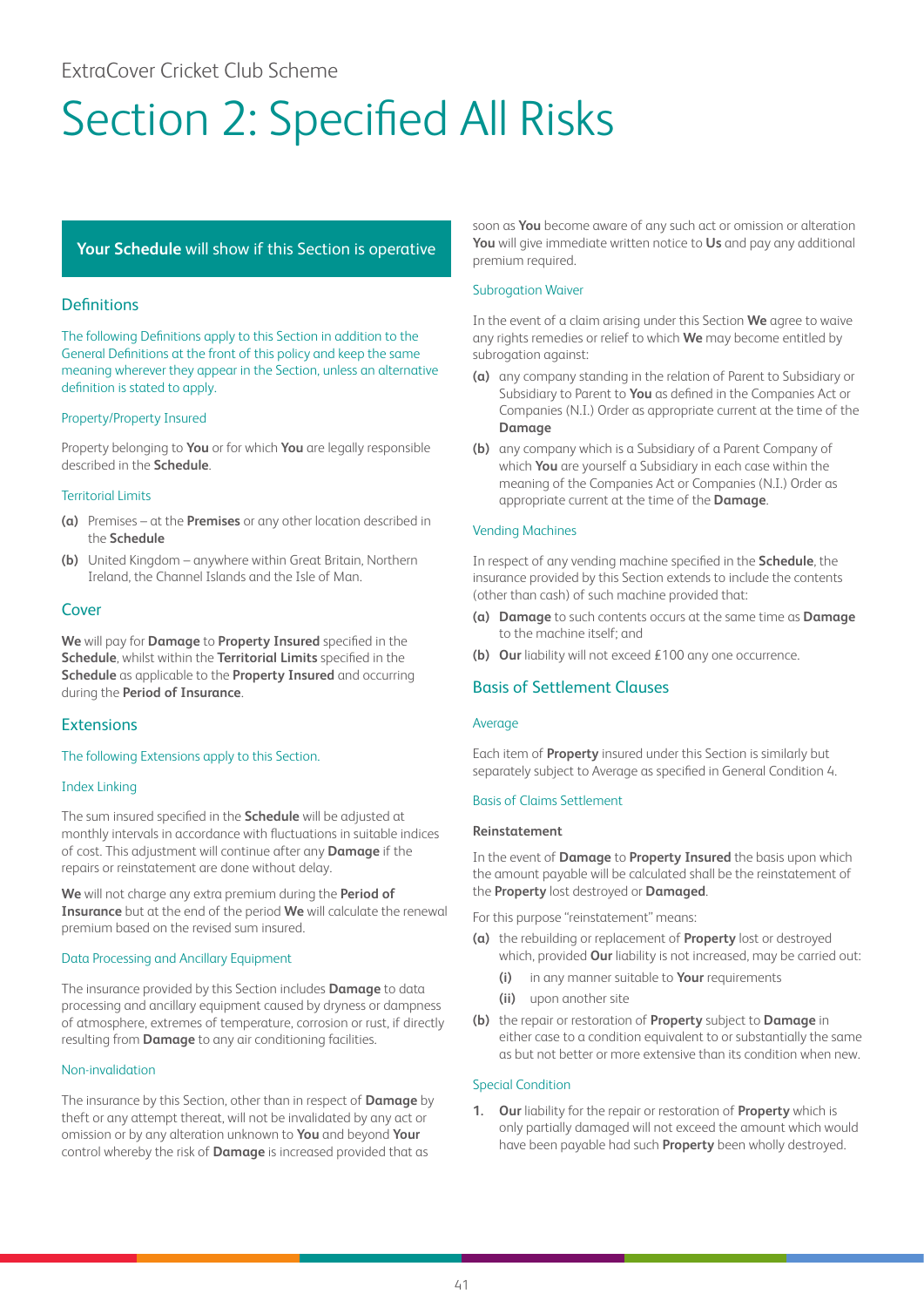### Section 2: Specified All Risks *continued*

- **2.** No payment beyond the amount which would have been payable in the absence of this Clause shall be made:
	- **(a)** unless reinstatement commences and proceeds without unreasonable delay
	- **(b)** until the cost of reinstatement has actually been incurred
	- **(c)** if at the time of **Damage** the **Property** is insured by any other insurance effected by **You** or on **Your** behalf which is not upon the same basis of reinstatement.
- **3.** All the terms and conditions of the policy shall apply:
	- **(a)** In respect of any claim payable under the provisions of this Clause except in so far as they are varied hereby
	- **(b)** where claims are payable as if this Clause had not been incorporated.
- **4.** This basis of settlement does not apply to **Vehicles** or their accessories.

### Maximum Amount Payable

The most **We** will pay in respect of any one occurrence will not exceed the sum insured shown in **Your Schedule** for any one item adjusted in accordance with Index Linking.

### **Conditions**

The following Conditions apply to this Extension, in addition to the General Conditions and Claims Conditions at the front of this policy.

### Vehicle Protections

Whenever **Property Insured** is left in unattended **Vehicles**, **You** must ensure that:

- **(a)** all security locks, alarms and other security devices are maintained in an efficient working condition
- **(b)** all doors are locked, windows and other openings closed and securely fastened and all intruder alarm installations and other security devices are made operative whenever the **Vehicles** are left unattended
- **(c)** the **Property Insured** is hidden from view.

### **Exclusions**

### The following Exclusions apply to this Section in addition to the General Exclusions at the front of this policy.

This Section does not cover:

- **1. Damage** caused by or consisting of:
	- **(a)** wear, tear, depreciation or diminution in value
	- **(b)** inherent vice, latent defect, defective design, plan or specification or the use of faulty materials
	- **(c)** faulty or defective workmanship, operational error or omission on the part of **You** any **Member** or any of **Your Employees**
	- **(d)** denting, mechanical or electrical defect, failure, breakdown or derangement
	- **(e)** any gradually operating cause, including (but not restricted to) atmospheric or climatic conditions, dry or wet rot, fungus, rust, corrosion, woodworm, moths, insects, vermin or pests, marring or scratching
	- **(f)** any process involving heating, drying, cleaning, dyeing, staining, repairing, restoring, renovating, fitting, installation, testing, commissioning, alteration or maintenance of any property
	- **(g)** use of any article contrary to manufacturers' instructions
	- **(h)** Storm or flood in respect of:
		- **(i)** Club Bags, Cups and Trophies
		- **(ii)** Portable Electronic Equipment unless the property is contained in an enclosed vehicle or in a building
	- **(i)** change in temperature, colour, flavour, texture or finish
- **2. Damage** to **Property Insured** caused by its undergoing any process involving the application of heat
- **3. Damage** suffered by **you** as a result of being deceived into knowingly party with **Property**
- **4. Damage** to the **Property Insured** caused by theft or attempted theft of such **Property** from unattended **Vehicles** unless such **Vehicle** is protected as described under the Vehicle Protections Condition of this Section
- **5. Damage** to the contents of Club Bag(s) other than usual cricket equipment
- **6. Damage** occurring whilst in play to:
	- **(a)** Club Bag(s) or their contents
	- **(b)** Cups and Trophies
- **7. Damage** not occurring within the **Territorial Limits**
- **8.** the **Excess** stated in the **Schedule**.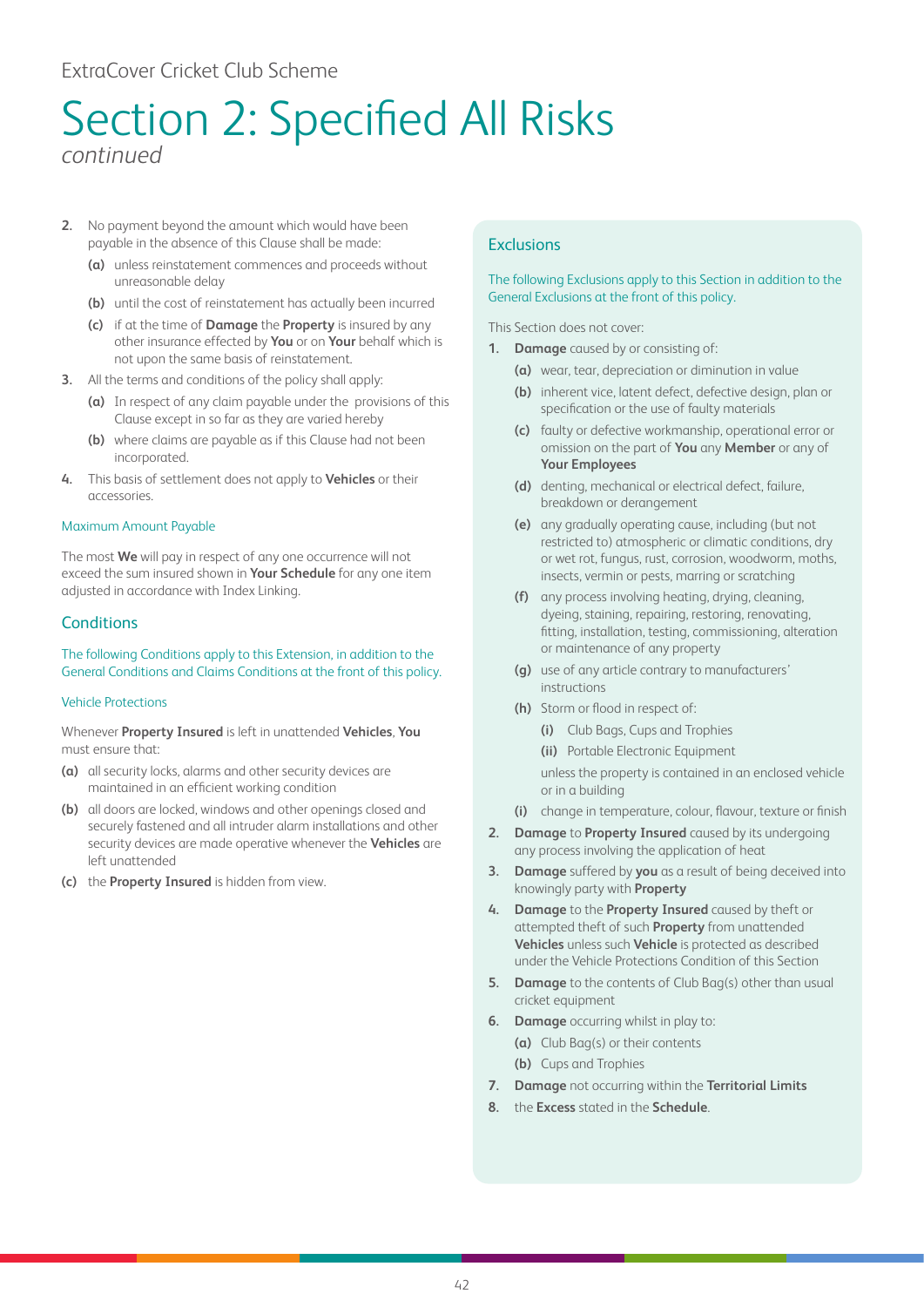### <span id="page-43-0"></span>Section 3: Liabilities Employers' Liability

### **Your Schedule** will show if this Section is operative

### Definitions

The following Definitions apply to this Section in addition to the General Definitions at the front of this policy and keep the same meaning wherever they appear in the Section, unless an alternative definition is stated to apply.

### Compensation

Damages including interest.

### Costs and Expenses

- **(a)** Claimants' legal costs for which **You** are legally liable
- **(b)** all costs and expenses incurred with **Our** written consent in defending any claim
- **(c)** the solicitor's fees incurred with **Our** written consent for representation at proceedings in any court of summary jurisdiction in respect of any alleged act causing or relating to any occurrence which may be the subject of indemnity under this Section or at any coroner's inquest or fatal accident inquiry.

### Offshore Installation

Any:

- **(a)** installation in the sea or tidal waters which is intended for underwater exploitation of mineral resources or exploration with a view to such exploitation
- **(b)** installation in the sea or tidal waters which is intended for the storage or recovery of gas or generation of electricity
- **(c)** pipe or system of pipes in the sea or tidal waters
- **(d)** accommodation installation for persons who work on or from the locations specified above.

### Cover

**We** will indemnify **You** against:

**1.** legal liability to pay **Compensation** to any **Employee** and

### **2. Costs and Expenses**

in respect of **Bodily Injury** caused in the course of the **Business**:

- **(a)** during the **Period of Insurance**
- **(b)** within the **Territorial Limits**
- **(c)** elsewhere in the world in respect of any journey or temporary visit in connection with the **Business** by **You** or any of **Your** directors, partners or **Employees** normally resident within the **Territorial Limits**.

### Limit of Indemnity

**Our** liability to pay **Compensation** and **Costs and Expenses** in respect of any one claim or series of claims against **You** arising out of one original cause shall not exceed the Limit of Indemnity stated in the **Schedule**.

### Extensions

### The following Extensions apply to this Section.

### Contractual Liability

Liability assumed by **You** under contract or agreement which would not have attached in the absence of such contract or agreement will be the subject of indemnity under this Section provided that:

- **(a) We** shall retain sole conduct and control of all claim
- **(b) You** shall arrange for such other parties as may be indemnified by any such contract or agreement, to observe and fulfil the terms and conditions of this insurance so far as they can apply.

**We** will not indemnify any person or entity falling within the definition of the **Policyholder** other than **You** for any contractual liability, unless such liability would have attached in the absence of any contract or agreement.

### Corporate Manslaughter and Corporate Homicide Act 2007

**We** will indemnify **You** in respect of:

- **(a)** legal costs and expenses incurred with **Our** prior written consent and
- **(b)** prosecution costs awarded against **You** in the defence of criminal proceedings including an appeal against conviction arising from such proceedings brought under The Corporate Manslaughter and Corporate Homicide Act 2007 as a result of any death to an **Employee** happening in connection with the **Business** during the **Period of Insurance** and which may be the subject of payment under this Section provided that:
	- **(i) Our** liability will not exceed £5,000,000 during any one **Period of Insurance**
	- **(ii)** all amounts payable under this Extension will form part of and not be in addition to the Limit of Indemnity stated in the **Schedule**
	- **(iii)** where **We** have already provided a payment in respect of any legal costs or expenses incurred in connection with the defence of any criminal proceedings including appeals against conviction arising from such proceedings brought under The Corporate Manslaughter and Corporate Homicide Act 2007 arising out of the same occurrence which give rise to such proceedings any amount paid or payable by **Us** will be deducted from the amount payable under this Section
	- **(iv) We** agreed in writing to the appointment of any solicitor or counsel who is to act on **Your** behalf prior to their appointment.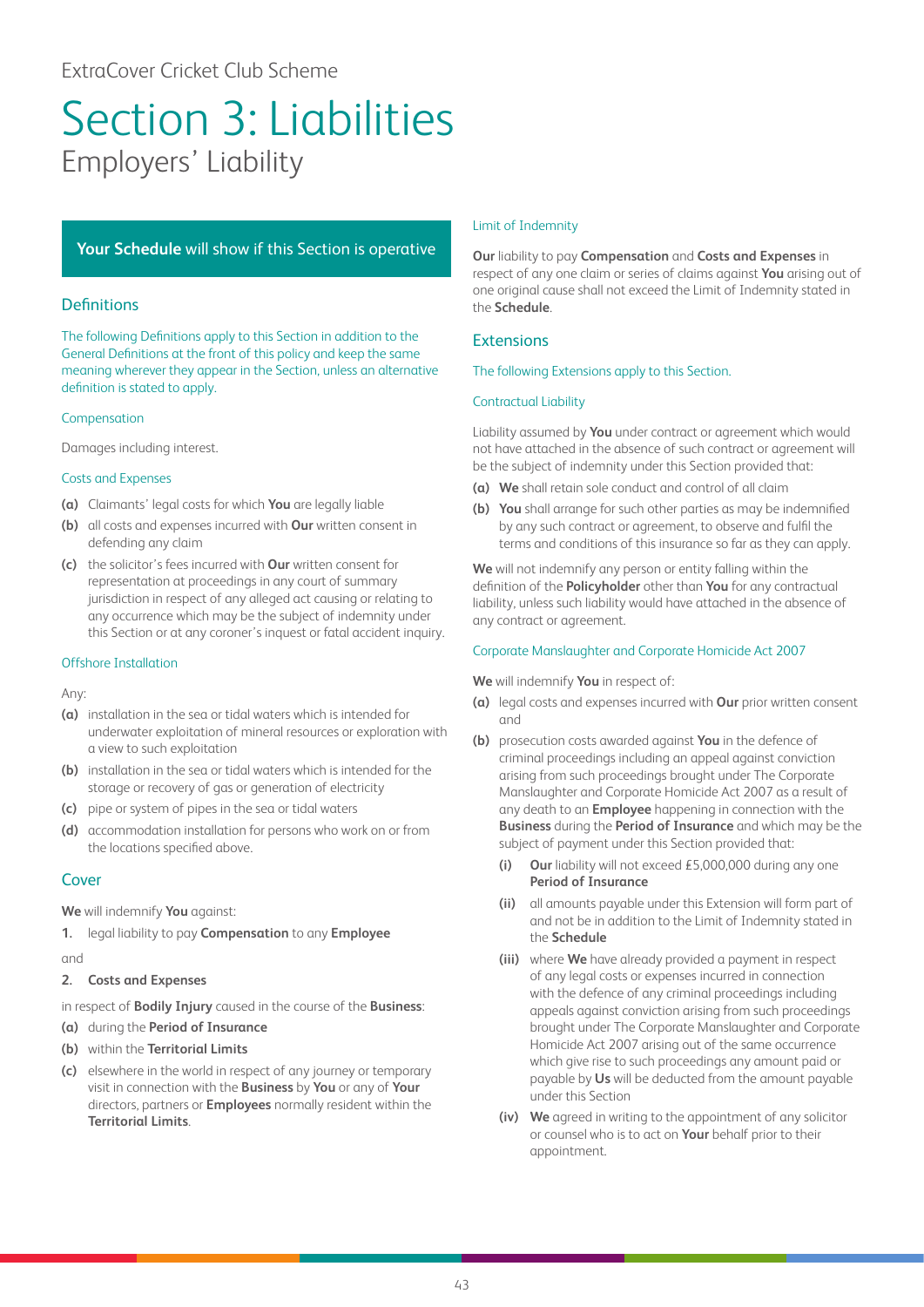### Section 3: Liabilities Employers' Liability *continued*

**We** will not be liable for:

- **(a)** any fines or penalties or the cost of implementing any remedial order or publicity order
- **(b)** an appeal against any fines penalties remedial order or publicity order
- **(c)** any costs incurred which result from the failure to comply with any remedial order or publicity order
- **(d)** costs and expenses in connection with any appeal unless advice has been obtained from solicitors or counsel approved by **Us** that there are strong prospects of success
- **(e)** costs and expenses in connection with the defence of any criminal proceedings resulting from any deliberate or intentional criminal act or omission by **You** or any other director, partner or **Employee** of **Yours**
- **(f)** costs and expenses provided by any other source or any other insurance or where but for the existence of this Extension would have been provided by such source or insurance
- **(g)** costs and expenses in connection with the defence of any criminal proceedings brought in any country other than Great Britain, Northern Ireland, the Channel Islands and the Isle of Man.

### Court Attendance Compensation

**We** will pay **You** the daily rates stated below if any of the following are required to attend court as a witness at **Our** request:

- **(a) You**, any director or business partner £750
- **(b)** any **Employee** £250
- **(c)** any **Member** £150

### Cross Liabilities

Where there is more than one person named as the **Policyholder** in the **Schedule** this Section will apply separately to each named person as if each is insured by a separate policy, provided always that **Our** maximum liability in the aggregate for damages to all parties insured will not exceed the Limit of Indemnity stated in the **Schedule**.

### Health and Safety at Work etc. Act 1974

**We** will indemnify **You** and at **Your** request, any director, partner or **Employee** against legal costs and expenses incurred with **Our** written consent in the defence of any criminal proceedings brought in respect of a breach of the Health and Safety at Work etc. Act 1974 or similar legislation in Northern Ireland, the Channel Islands or the Isle of Man, committed or alleged to have been committed during the **Period of Insurance**, including legal costs and expenses incurred with **Our** written consent in an appeal against conviction arising from such proceedings.

**We** will not be liable for:

- **(a)** fines or penalties of any kind
- **(b)** proceedings or appeals in respect of any deliberate or intentional criminal act or omission

**(c)** costs and expenses insured by any other policy.

### Indemnity to Other Persons

**We** will at **Your** request indemnify:

- **(a)** any of **Your** directors, partners, **Members** or **Employees**
- **(b)** any officer, committee member, **Member** or other person employed by **Your** catering, social, sports, educational or welfare organisations or first-aid, medical, ambulance, fire or security services
- **(c)** any director, partner or official for whom with **Your** consent an **Employee** is undertaking private work
- **(d)** any principal or public or local authority as far as is necessary to meet the requirements of any contract or agreement entered into by **You** for the performance of work
- **(e)** any legal representative of any of the above in the event of their death

for amounts which they are legally liable in respect of which **You** would have been entitled to payment under this policy if the claim had been made against **You** provided that:

- **(i)** any person is not entitled to be paid under any other insurance
- **(ii)** any person will observe, fulfil and be subject to the terms and conditions of the policy as far as they can apply
- **(iii) We** will retain the sole conduct and control of any claim
- **(iv)** the total amount **We** will pay for damages to **You** and any such persons will not exceed the Limit of Indemnity stated in the **Schedule**.

### Unsatisfied Court Judgements

If any **Employee** or their personal representative obtains a judgement from a court within the **Territorial Limits** for damages for **Bodily Injury** against any company or individual operating from premises within the **Territorial Limits** and that judgement remains unpaid in whole or in part for more than six months after the date of the award **We** will pay at **Your** request the amount of any unpaid damages and awarded costs to the **Employee** or their personal representative.

### Provided that:

- **(a)** the **Bodily Injury**:
	- **(i)** is caused during the **Period of Insurance**
	- **(ii)** arises out of and in the course of employment in the **Business**
- **(b)** there is no appeal outstanding
- **(c)** if a payment is made the **Employee** or their personal representative will assign the judgement to **Us**.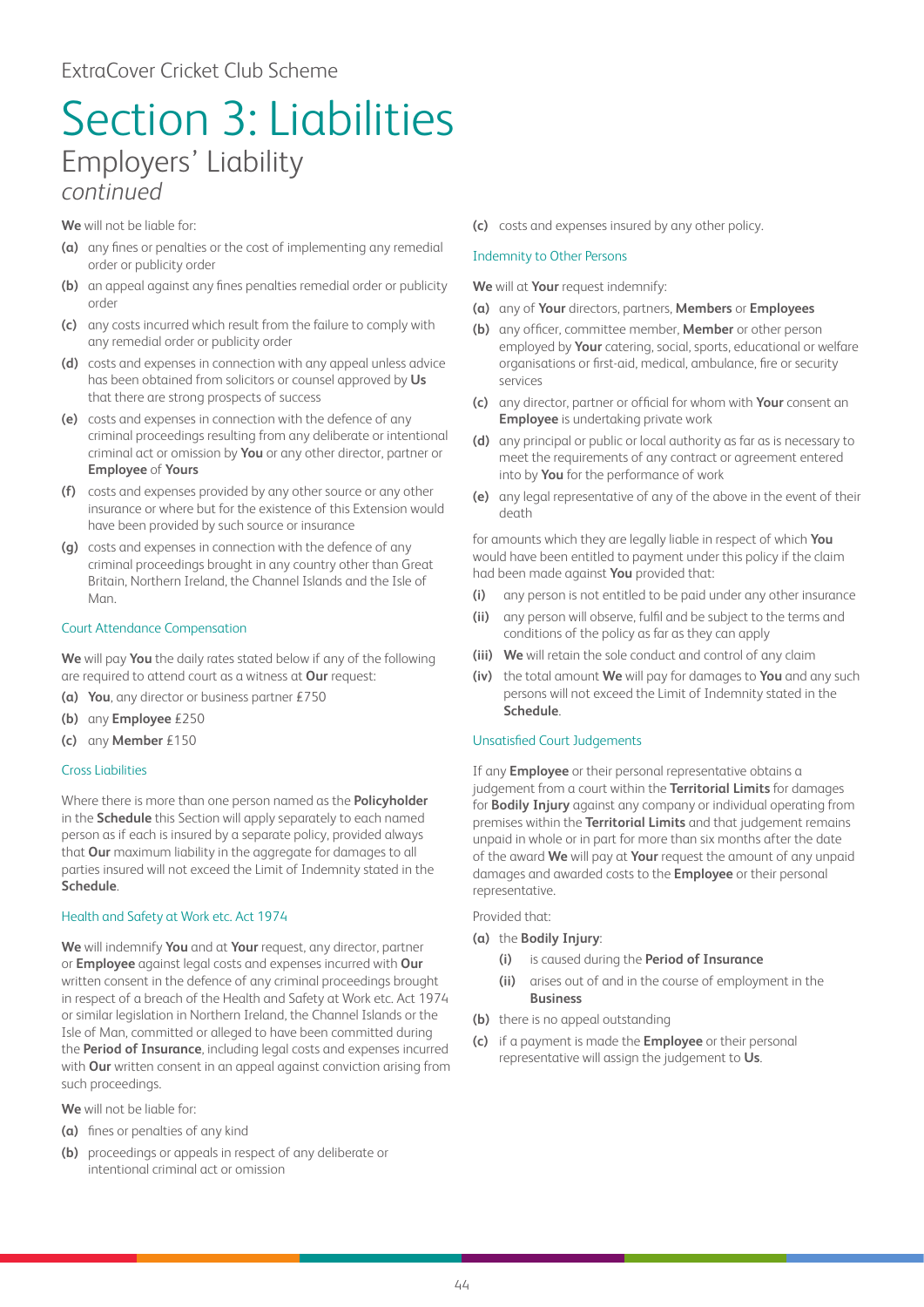### Section 3: Liabilities Employers' Liability *continued*

### **Conditions**

The following Conditions apply to this Section, in addition to the General Conditions and Claims Conditions at the front of this policy.

### Certificate of Employers' Liability Insurance

If this policy or this Section is cancelled then any Certificate of Employers' Liability insurance issued by **Us** is deemed to be cancelled at the same time.

### Discharge of Liability

**We** may at any time pay to **You** in connection with any claim or series of claims:

- **(a)** the amount of the Limit of Indemnity or
- **(b)** any lesser amount for which such claim or claims can be settled less any sum or sums already paid as **Compensation**.

On payment **We** shall relinquish the conduct and control of and be under no further liability in connection with such claim or claims except for the payment of **Costs and Expenses** incurred prior to the date of such payment.

### Our Right of Recovery

The insurance provided by this Section is deemed to be in accordance with any law relating to compulsory insurance or liability to **Employees** whilst employed in the **Territorial Limits** but **You** will repay to **Us** all sums paid by **Us** which **We** would not have been liable to pay but for the provisions of such law.

### **Exclusions**

### The following Exclusions apply to this Section in addition to the General Exclusions at the front of this policy.

**We** will not be liable under this Section in respect of:

- **1. Bodily Injury** to any **Employee** arising out of the ownership, possession or use by or on **Your** behalf of any mechanically propelled vehicle or trailer if liability is required by any road traffic legislation to be the subject of compulsory insurance or other security
- **2. Bodily Injury** to any **Employee** working in or on any **Offshore Installation** or any support vessel for any **Offshore Installation** or whilst in transit to or from any **Offshore Installation** or support vessel
- **3.** fines, penalties or liquidated, punitive or exemplary damages or any additional damages resulting from the multiplication of compensatory damages or other noncompensatory damages
- **4.** any liability which is insured by or would but for the existence of this Section be insured by any other policy except in respect of any excess beyond the amount payable under such other section had this insurance not been effected
- **5. Bodily Injury** to any **Employee** working in or on:
	- **(a)** docks, harbours or railways
	- **(b)** watercraft
	- **(c)** chemical or petrochemical works, oil or gas refineries or storage facilities
	- **(d)** aircraft, airports or airfields
	- **(e)** power stations
	- **(f)** nuclear power stations
	- **(g)** any installation where nuclear processing is undertaken
	- **(h)** towers, steeples, chimney shafts, blast furnaces, viaducts, bridges, flyovers, dams, motorways, quarries, mines or collieries.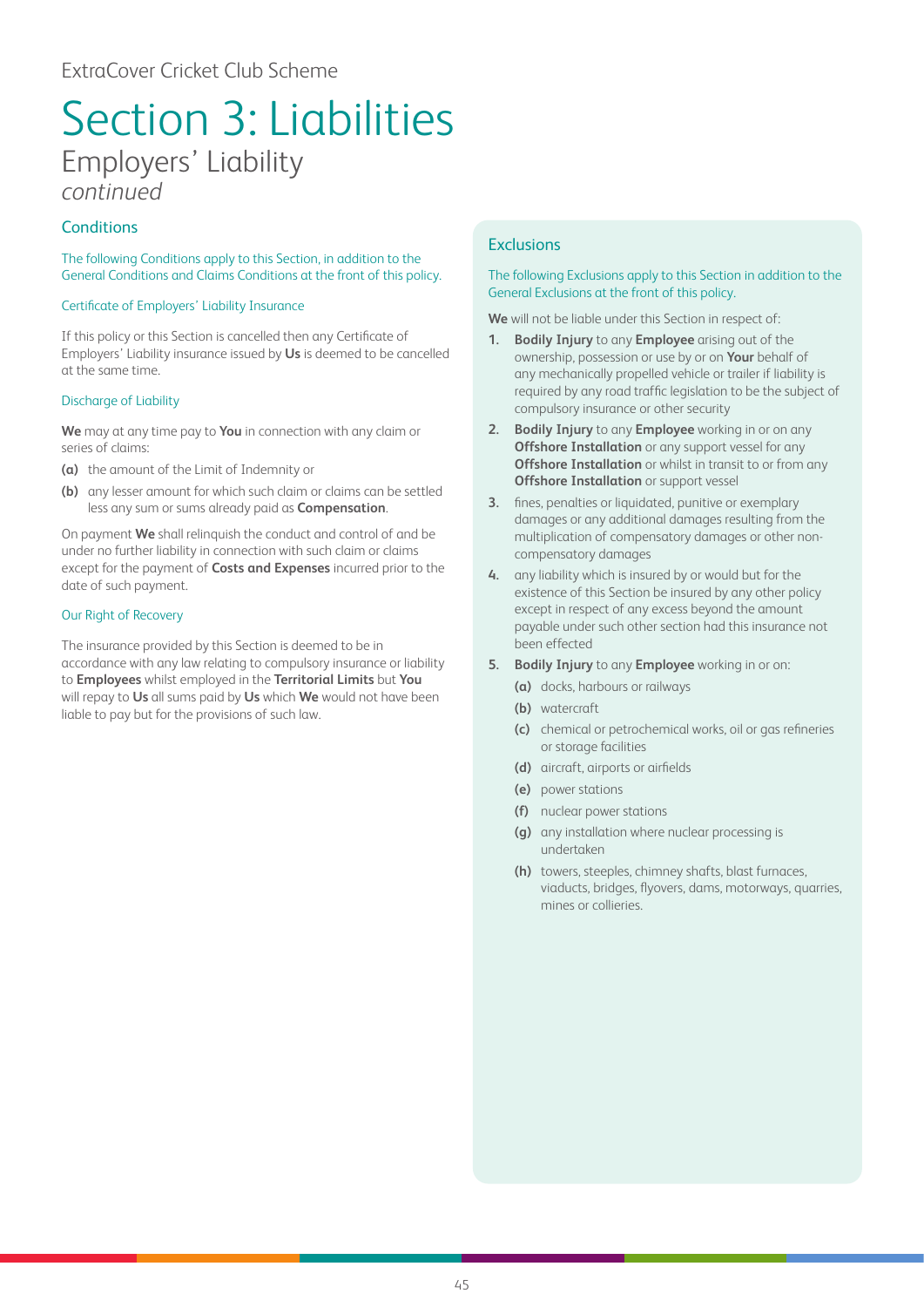### <span id="page-46-0"></span>**Your Schedule** will show if this Section is operative

### **Definitions**

The following Definitions apply to this Section in addition to the General Definitions at the front of this policy and keep the same meaning wherever they appear in the Section, unless an alternative definition is stated to apply.

### Asbestos

Asbestos, asbestos fibres or any derivatives of asbestos.

### Communicable Disease

- **(a)** Coronavirus being:
	- **(i)** any coronavirus; or
	- **(ii)** any disease caused by any coronavirus; or
	- **(iii)** any mutation or variation of any coronavirus or of any disease caused by any coronavirus.
- **(b)** Any other infectious disease in humans which has been determined or declared to:
	- **(i)** constitute a Public Health Emergency of International Concern under the International Health Regulations (2005) (as amended or replaced from time to time); and/ or
	- **(ii)** an outbreak identified as a major health incident in the United Kingdom, for which a Scientific Advisory Group for Emergencies has been activated by the Cabinet Office Briefing Room.

### Compensation

Damages including interest.

### Clean Up Costs

- **(a)** Testing for or monitoring of **Pollution or Contamination**
- **(b)** The costs of **Remediation** required by any **Enforcing Authority** to a standard reasonably achievable by the methods available at the time that such **Remediation** commences.

### Costs and Expenses

- **(a)** Claimants' legal costs for which **You** are legally liable
- **(b)** All costs and expenses incurred with **Our** written consent in defending any claim
- **(c)** The solicitor's fees incurred with **Our** written consent for representation at proceedings in any court of summary jurisdiction in respect of any alleged act causing or relating to any occurrence which may be the subject of indemnity under this Section or at any coroner's inquest or fatal accident inquiry.

### Electronic Data

Facts, concepts or information in a form usable for communications, interpretation or processing by electronic or electro-mechanical data processing or electronically controlled equipment which includes programs, software, firmware, operating systems or other coded instructions for the processing or manipulation of data.

### Enforcing Authority

Any government or statutory authority or body implementing or enforcing environmental protection legislation within the **Territorial Limits**.

### Financial Loss

A pecuniary loss, cost or expense incurred by any person other than **You** or any partner, director or **Employee** of **Yours**.

### Offshore Installation

### Any:

- **(a)** installation in the sea or tidal waters which is intended for underwater exploitation of mineral resources or exploration with a view to such exploitation
- **(b)** installation in the sea or tidal waters which is intended for the storage or recovery of gas or generation of electricity
- **(c)** pipe or system of pipes in the sea or tidal waters
- **(d)** accommodation installation for persons who work on or from the locations specified above.

### Remediation

Remedying the effects of **Pollution or Contamination** including primary, complementary and compensatory actions as specified in the Environmental Damage (Prevention and Remediation) Regulations 2009.

### Cover

**We** will indemnify **You** against:

**1.** legal liability to pay **Compensation**

and

### **2. Costs and Expenses**

in respect of:

- **(a)** accidental **Bodily Injury** to any person
- **(b) Damage** to material property
- **(c)** accidental nuisance or trespass, obstruction, loss of amenities or interference with any right of way, light air or water
- **(d)** wrongful arrest, detention, imprisonment or eviction of any person, malicious prosecution or invasion of the right of privacy

occurring in connection with the **Business**:

- **(i)** during the **Period of Insurance**
- **(ii)** within the **Territorial Limits**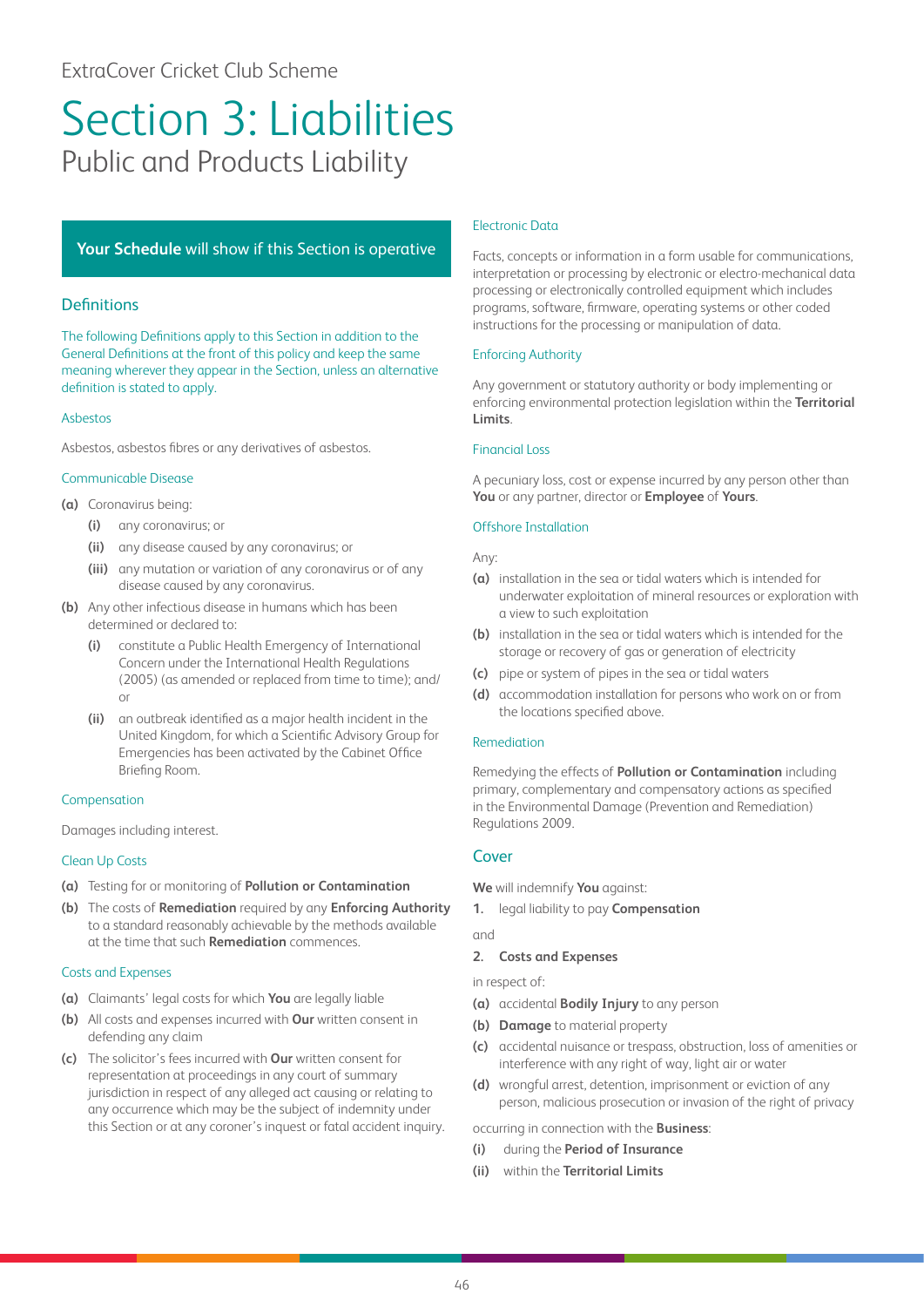- **(iii)** within any member country of the European Union in respect of any journey or temporary visit in connection with the **Business** by **You** or any of **Your** directors, partners **Members** or **Employees** normally resident within the **Territorial Limits**
- **(iv)** elsewhere in the world in respect of any journey or temporary visit in connection with the **Business** by **You** or any of **Your** directors, partners **Members** or **Employees** normally resident within the **Territorial Limits**, provided such journey or visit is not for the purpose of performing manual work
- **(v)** anywhere in the world caused by **Products**.

### Limit of Indemnity

**Our** liability to pay **Compensation** in respect of any one claim or series of claims against **You** arising out of one original cause shall not exceed the Limit of Indemnity stated in the **Schedule**.

Where indemnity is provided for liability in respect of claims brought in the United States of America or Canada or their dependencies or trust territories the Limit of Indemnity stated in the **Schedule** shall be the maximum amount payable by **Us** inclusive of all **Costs and Expenses**.

### Extensions

### The following Extensions apply to this Section.

### Car Park Liability

**We** will indemnify **You** in respect of legal liability for **Damage** to the vehicles of visitors or guests (including contents or accessories therein or thereon lost, destroyed or damaged at the same time as the vehicle) left in any car park at the **Premises**.

Provided that :

- **(a)** such car park is not used by **You** for any purpose other than the business described in the **Schedule**
- **(b) We** shall not be liable for **Damage** more specifically insured under any other insurance

**Our** liability in respect of any one vehicle (including contents and accessories) will not exceed the Limit of Indemnity shown in the **Schedule**.

### Consumer Protection and Food Safety Acts

**We** will indemnify **You** and at **Your** request any of **Your** directors, **Your** partners, **Members** or **Employees** against costs and expenses incurred with **Our** written consent in connection with the defence of any proceedings or an appeal against conviction arising from such proceedings brought for a breach of:

- **(a)** Part 2 of the Consumer Protection Act 1987 or
- **(b)** Section(s) 7, 8, 14 and/or 15 of the Food Safety Act 1990

committed or alleged to have been committed in the course of the **Business** during the **Period of Insurance**.

**We** will not be liable for:

- **(a)** the payment of fines or penalties
- **(b)** proceedings or appeals in respect of any deliberate act or omission
- **(c)** costs and expenses insured by any other policy.

### Contingent Motor Liability

Notwithstanding Exclusion 2(b) **We** will indemnify **You** in respect of liability arising out of the use in the course of the **Business** of any vehicle not belonging to or provided by **You**.

Provided **We** will not be liable:

- **(a)** for **Damage** to such vehicle or to goods being carried
- **(b)** for **Bodily Injury** to any person or loss of property arising while the vehicle is being driven by **You** or by any person who to **Your** knowledge does not hold a licence to drive such vehicle
- **(c)** in respect of liability more specifically insured under any other insurance
- **(d)** in respect of liability arising outside the **Territorial Limits**.

### Contractual Liability

Liability assumed by **You** under contract or agreement which would not have attached in the absence of such contract or agreement will be the subject of indemnity under this Section provided that:

- **(a) We** shall retain sole conduct and control of all claim
- **(b) You** shall arrange for such other parties as may be indemnified by any such contract or agreement, to observe and fulfil the terms and conditions of this insurance so far as they can apply.

**We** will not indemnify any person or entity falling within the definition of the **Policyholder** other than **You** for any contractual liability, unless such liability would have attached in the absence of any contract or agreement.

### Corporate Manslaughter and Corporate Homicide Act 2007

**We** will indemnify **You** in respect of:

- **(a)** legal costs and expenses incurred with **Our** prior written consent and
- **(b)** prosecution costs awarded against **You** in the defence of criminal proceedings including an appeal against conviction arising from such proceedings brought under The Corporate Manslaughter and Corporate Homicide Act 2007 as a result of death to any person other than an **Employee** happening in connection with the **Business** during the **Period of Insurance** and which may be the subject of payment under this Section provided that:
	- **(i) Our** liability will not exceed £5,000,000 or the Limit of Indemnity shown in the **Schedule**, whichever is the lower, during any one **Period of Insurance**
	- **(ii)** all amounts payable under this Extension will form part of and not be in addition to the Limit of Indemnity stated in the **Schedule**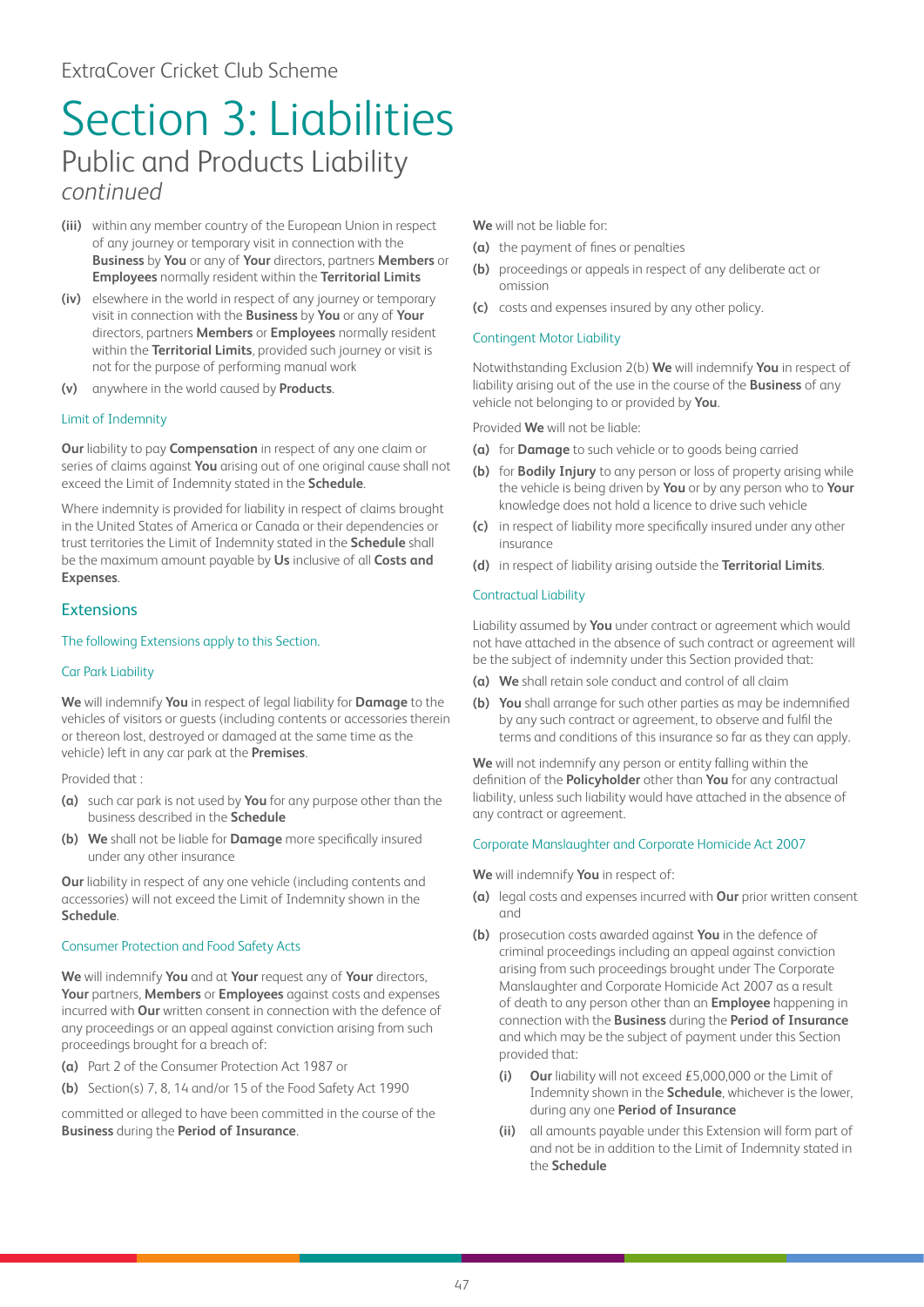- **(iii)** where **We** have already provided a payment in respect of any legal costs or expenses incurred in connection with the defence of any criminal proceedings including appeals against conviction arising from such proceedings brought under The Corporate Manslaughter and Corporate Homicide Act 2007 arising out of the same occurrence which give rise to such proceedings any amount paid or payable by **Us** will be deducted from the amount payable under this Section
- **(iv) We** agreed in writing to the appointment of any solicitor or counsel who is to act on **Your** behalf prior to their appointment.

**We** will not be liable for:

- **(a)** any fines or penalties or the cost of implementing any remedial order or publicity order
- **(b)** an appeal against any fines, penalties, remedial order or publicity order
- **(c)** any costs incurred which result from the failure to comply with any remedial order or publicity order
- **(d)** costs and expenses in connection with any appeal unless advice has been obtained from solicitors or counsel approved by **Us** that there are strong prospects of success
- **(e)** costs and expenses in connection with the defence of any criminal proceedings resulting from any deliberate or intentional criminal act or omission by **You** or any other director, partner or **Employee** of **Yours**
- **(f)** costs and expenses provided by any other source or any other insurance or where but for the existence of this Extension would have been provided by such source or insurance
- **(g)** costs and expenses in connection with the defence of any criminal proceedings brought in any country outside the **Territorial Limits**.

### Court Attendance Compensation

**We** will pay **You** the daily rates stated below if any of the following are required to attend court as a witness at **Our** request:

- **(a) You**, any director or business partner £750
- **(b)** any **Employee** £250
- **(c)** any **Member** £150

### Cross Liabilities

Where there is more than one person named as the **Policyholder** in the **Schedule** this Section will apply separately to each named person as if each is insured by a separate policy, provided always that **Our** maximum liability in the aggregate for damages to all parties insured will not exceed the Limit of Indemnity stated in the **Schedule**.

### Defective Premises Act 1972

**We** will indemnify **You** in respect of liability incurred by **You** under the terms of the Defective Premises Act 1972 or the Defective Premises (Northern Ireland) Order 1975 in connection with any business premises or land which have been disposed of by **You**.

**We** will not be liable:

- **(a)** for the cost of repairing or rectifying any defect or alleged defect in such buildings
- **(b)** in respect of liability more specifically insured under any other insurance.

### Environmental Clean Up Costs

**We** will indemnify **You** in respect of all sums including statutory debts that **You** are legally liable to pay in respect of **Clean Up Costs** arising from environmental **Damage** caused by **Pollution or Contamination** where such liability arises under an environmental directive, statute or statutory instrument.

Provided that:

- **(a)** liability arises from **Pollution or Contamination** caused by a sudden, identifiable, unintended and unexpected incident which takes place in its entirety at a specific time and place during the **Period of Insurance**. All **Pollution or Contamination** which arises out of one incident will be deemed to have occurred at the same time such incident takes place
- **(b)** immediate loss prevention or salvage action is taken and the appropriate authorities are notified
- **(c) We** will not provide indemnity:
	- **(i)** in respect of **Clean Up Costs** for **Damage** to **Your** land, premises, watercourse or body of water whether owned, leased, hired, tenanted or otherwise in **Your** care, custody or control
	- **(ii)** for **Damage** connected with pre-existing contaminated property
	- **(iii)** for **Damage** caused by a succession of several events where such individual event would not warrant immediate action
	- **(iv)** in respect of the removal of any risk of an adverse effect on human health on **Your** land, premises, watercourse or body of water whether owned, leased, hired, tenanted or otherwise in **Your** care, custody or control
	- **(v)** in respect of costs in achieving an improvement or alteration in the condition of the land, atmosphere or any watercourse or body of water beyond that required under any relevant and applicable law or statutory enactment at the time **Remediation** commences
	- **(vi)** in respect of costs for prevention of imminent threat of environmental **Damage** where such costs are incurred without there being **Pollution or Contamination** caused by a sudden, identifiable, unintended and unexpected incident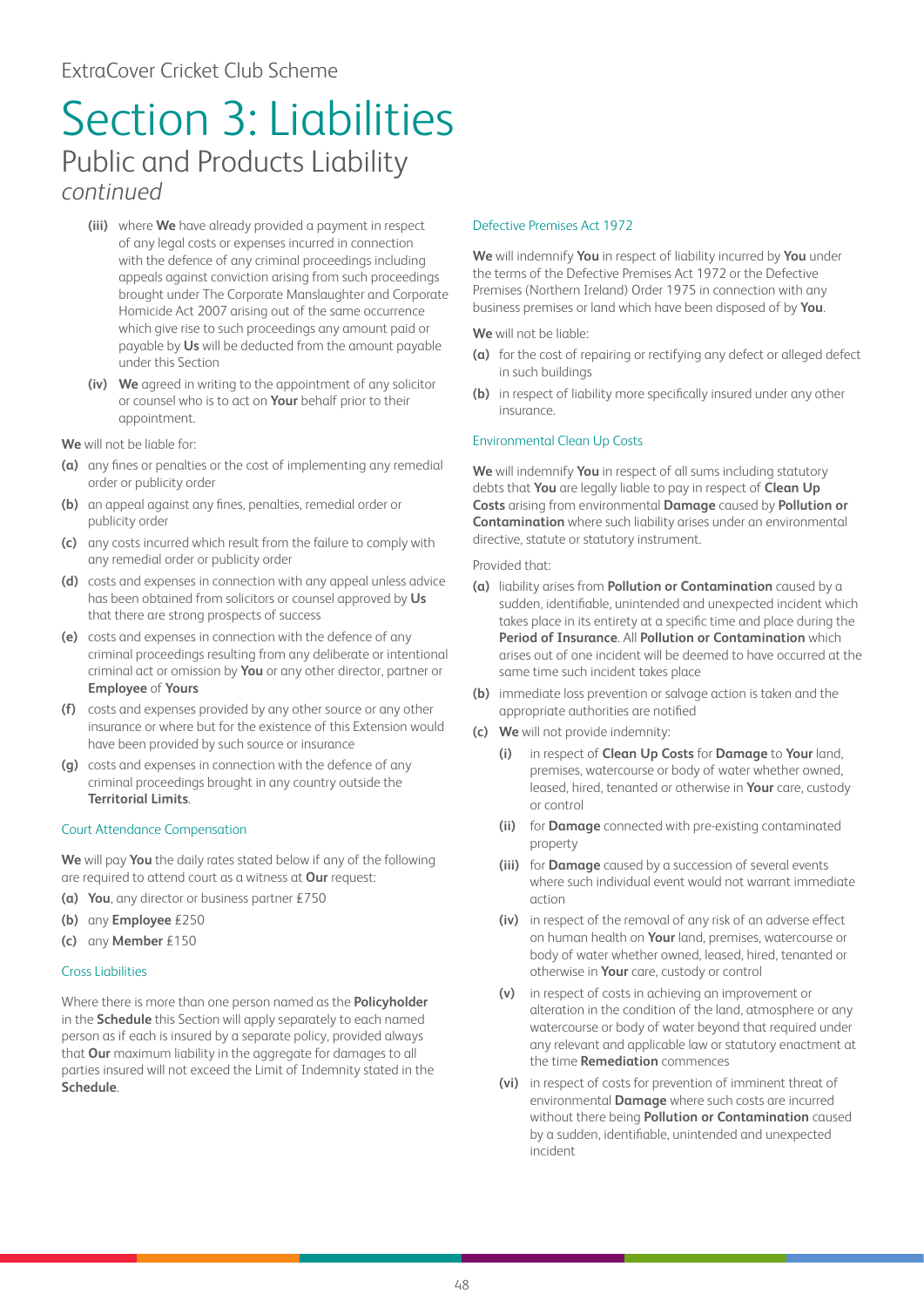- **(vii)** for **Damage** resulting from an alteration to subterranean stores of groundwater or to flow patterns
- **(viii)** in respect of costs for the reinstatement or reintroduction of flora or fauna, natural habitats or species
- **(ix)** for **Damage** caused deliberately or intentionally by **You** or where **You** have knowingly deviated from environmental protection rulings or where **You** have knowingly omitted to inspect, maintain or perform necessary repairs to plant or machinery for which **You** are responsible
- **(x)** in respect of fines or penalties of any kind
- **(xi)** for **Damage** caused by the ownership or operation on **Your** behalf of any mining operations or storage, treatment or disposal of waste or waste products other than caused by composting, purification or pre-treatment of waste water
- **(xii)** for **Damage** which is covered by a more specific insurance policy
- **(xiii)** for **Damage** caused by persons aware of the defectiveness or harmfulness of products they have placed on the market or works or other services they have performed
- **(xiv)** for **Damage** caused by disease in animals belonging to or kept or sold by **You**.

**Our** liability will not exceed £100,000 for any one occurrence and in the aggregate in any one **Period of Insurance** inclusive of all **Costs and Expenses**. This limit will form part of and not be in addition to the Limit of Indemnity stated in the **Schedule**.

### General Data Protection Regulations

**We** will indemnify **You** in respect of legal liability under Article 82 of Regulation (EU) 2016/679 (the "General Data Protection Regulation" or the "GDPR") and the equivalent provision under the Data Protection Act 2018 (all as amended, updated or re-enacted from time to time), in connection with personal data (as defined in the Regulation) processed by **You** provided that **We** will not be liable for:

- **(a)** the payment of fines and penalties
- **(b)** the cost of replacing reinstating rectifying or erasing any personal data.

**Our** liability shall not exceed £1,000,000 or the Limit of Indemnity stated in the **Schedule**, whichever is the lower, during any one **Period of Insurance** inclusive of all **Costs and Expenses**.

### Health and Safety at Work etc. Act 1974

**We** will indemnify **You** and at **Your** request, any director, partner, **Member** or **Employee** against legal costs and expenses incurred with **Our** written consent in the defence of any criminal proceedings brought in respect of a breach of the Health and Safety at Work etc. Act 1974 or similar legislation in Northern Ireland, the Channel Islands or the Isle of Man, committed or alleged to have been committed during the **Period of Insurance**, including legal costs and expenses incurred with **Our** written consent in an appeal against conviction arising from such proceedings.

**We** will not be liable for:

- **(a)** fines or penalties of any kind
- **(b)** proceedings or appeals in respect of any deliberate or intentional criminal act or omission
- **(c)** costs and expenses insured by any other policy.

### Indemnity to Other Persons

**We** will at **Your** request indemnify:

- **(a)** any of **Your** directors, partners, **Members** or **Employees**
- **(b)** any officer, committee member, **Member** or other person employed by **Your** catering, social, sports, educational or welfare organisations or first-aid, medical, ambulance, fire or security services
- **(c)** any director, partner or official for whom with **Your** consent an **Employee** is undertaking private work
- **(d)** any principal or public or local authority as far as is necessary to meet the requirements of any contract or agreement entered into by **You** for the performance of work
- **(e)** any legal representative of any of the above in the event of their death

for amounts which they are legally liable in respect of which **You** would have been entitled to payment under this policy if the claim had been made against **You**.

Provided that:

- **(i)** any person is not entitled to be paid under any other insurance
- **(ii)** any person will observe, fulfil and be subject to the terms and conditions of the policy as far as they can apply
- **(iii) We** will retain the sole conduct and control of any claim
- **(iv)** the total amount **We** will pay for damages to **You** and any such persons will not exceed the Limit of Indemnity stated in the **Schedule**.

### Legionella

Section Exclusion 9 will not apply to any discharge release or escape of Legionella or other airborne pathogens from water tanks, water systems, air conditioning plants, cooling towers and the like.

All **Pollution or Contamination** which arises out of or as a consequence of any discharge release or escape of Legionella or other airborne pathogens from water tanks, water systems, air conditioning plants, cooling towers and the like will be deemed to have occurred on the date that **You** first become aware of circumstances which have given rise to such **Pollution or Contamination**.

This indemnity only applies to claims first made against **You** during the **Period of Insurance** or within 30 days after the expiry of the **Period of Insurance**. **You** shall give notice in writing to **Us** immediately on becoming aware of circumstances which have given or may give rise to a claim under this Extension.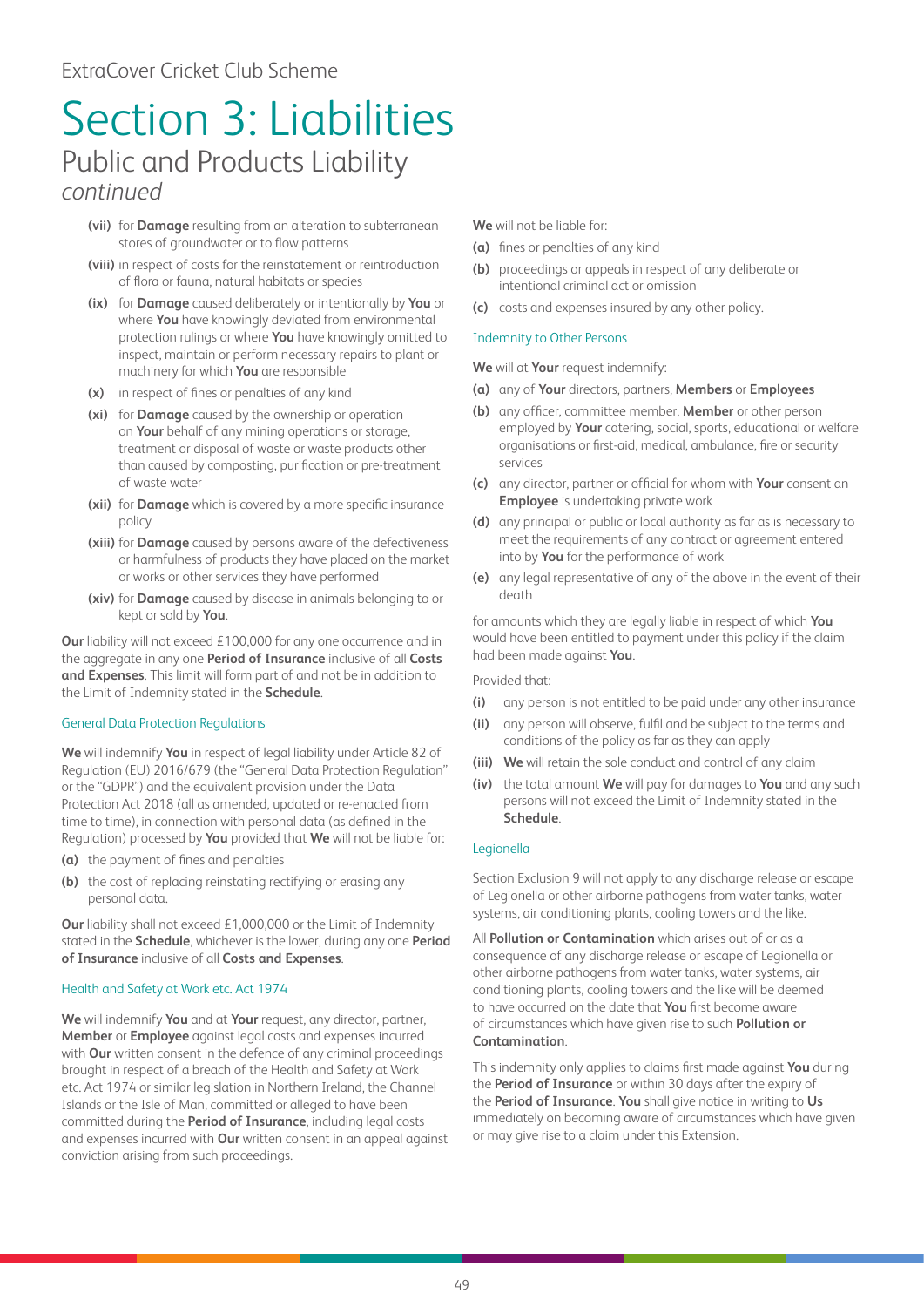**We** will not be liable:

- **(a)** if before the current **Period of Insurance You** had become aware of circumstances which have or may give rise to such **Pollution or Contamination**
- **(b)** if **You** have failed to comply with the Health and Safety Executives Approved Code of Practice – Legionnaires Disease: The control of legionella bacteria in water systems – or any subsequent amending Code of Practice.

It is a condition precedent to **Our** liability that **You** keep records evidencing compliance for **Our** inspection or produce copies of such records immediately on request.

**Our** liability will not exceed £500,000 for any one occurrence and in the aggregate in any one **Period of Insurance** inclusive of all **Costs and Expenses**. This limit will form part of and not be in addition to the Limit of Indemnity stated in the **Schedule**.

### Libel and Slander

**We** will indemnify **You** for claims made during the **Period of Insurance** arising from any act of libel or slander committed in good faith by **You** during the **Period of Insurance** in the course of the **Business** provided that **Our** liability will apply solely to **Your** in house publications including websites and trade publications.

**Our** liability will not exceed £250,000 in any one **Period of Insurance**.

### Member to Member Liability

**We** will indemnify any **Member** of **Your** sports or social organisations in respect of liability for accidental **Bodily Injury** or **Damage** to property sustained by fellow members of such organisations while engaged in the activities of such organisations.

### Overseas Personal Liability

**We** will indemnify **You** or at **Your** request any director, partner, **Member** or any **Employee** or spouse of such person in respect of any amount for which they will be legally liable incurred in a personal capacity whilst temporarily outside the **Territorial Limits** in connection with the **Business**.

Provided that this indemnity shall not apply in respect of:

- **(a)** ownership or occupation of land and buildings
- **(b)** liability more specifically insured under any other insurance.

### Products Financial Loss Extension

**We** will indemnify **You** in respect of legal liability for **Compensation** and **Costs and Expenses** in respect of **Financial Loss** first made against **You** during the **Period of Insurance**.

Where more than one claim arises out of one original cause, all claims will be deemed to have been made at the point in time when the first claim was made in writing against **You**.

**Our** liability in respect of all claims made against **You** during any one **Period of Insurance** including **Costs and Expenses** will not exceed £2,000,000.

In respect of this Extension **We** will not be liable for:

- **(a) Bodily Injury** to any person
- **(b) Damage** to property
- **(c)** nuisance or trespass, obstruction, loss of amenities or interference with any right of way, light, air or water
- **(d)** wrongful arrest, detention, imprisonment or eviction of any person, malicious prosecution or invasion of the right of privacy
- **(e)** liability caused by or arising from:
	- **(i)** actual or alleged breach of duty, breach of trust, contract neglect, misstatement, misleading statement or other act of fraud or dishonesty done or wrongfully attempted by **You** or any director or officer of **Yours** in his / her capacity as such
	- **(ii)** libel, injurious falsehood, slander of title and slander of goods, negligent statement, slander
	- **(iii)** violation of copyright laws, breach of confidentiality, any infringement, use or disclosure of a patent, or any use, disclosure or misappropriation of a trade secret
	- **(iv)** the non-performance, non-completion or delay in completion of any contract or agreement
	- **(v)** the cost of removal, repair, recovery, alteration, replacement, demolition, breaking out, dismantling, making good or recall of any materials goods or other property supplied, installed or erected by **You** or on **Your** behalf
	- **(vi)** any deliberate act or omission by or on behalf of **You**
	- **(vii)** the storage, processing or transmission of computer data by or on behalf of **You**
- **(f)** any claim which arises out of any circumstances notified to previous insurers or circumstances known to **You** at the inception of this Extension which may give rise to a claim
- **(g)** any claim brought against **You** in a court outside the **Territorial Limits**

**You** shall be responsible for the first 10% of **Compensation** and **Costs and Expenses** payable in respect of each and every claim made against **You** subject to a minimum contribution of £500 in respect of each and every claim.

### Property in Your Custody and Control

**We** will indemnify **You** in respect of legal liability for **Damage** to premises including fixtures and fittings leased, hired or rented to **You** or those in **Your** custody and control.

**We** will not be liable for legal liability under a contract unless legal liability would have attached to **You** in the absence of such contract.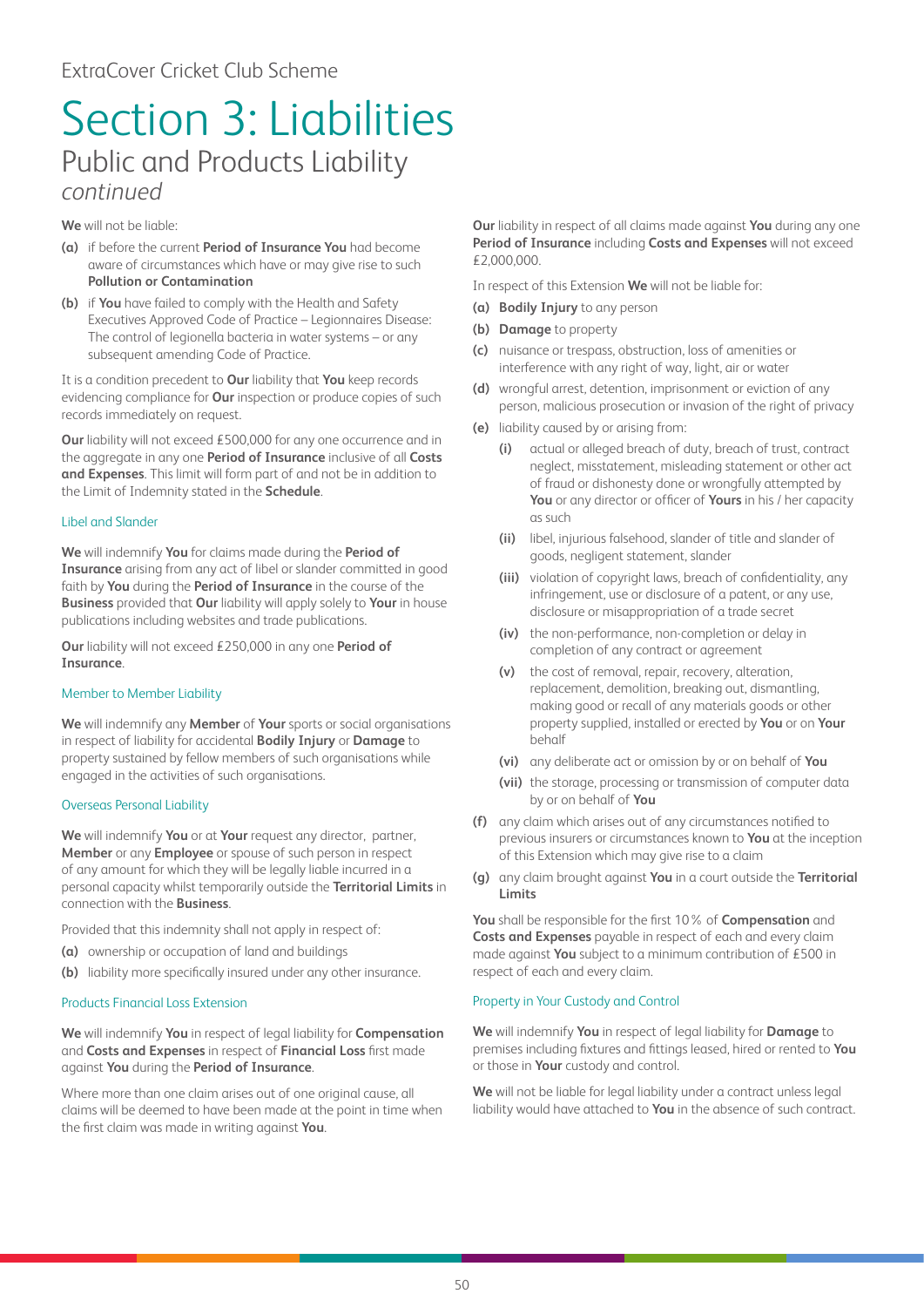### **Conditions**

The following Conditions apply to this Section, in addition to the General Conditions and Claims Conditions at the front of this policy.

### Discharge of Liability

**We** may at any time pay to **You** in connection with any claim or series of claims:

- **(a)** the amount of the Limit of Indemnity or
- **(b)** any lesser amount for which such claim or claims can be settled less any sum or sums already paid as **Compensation**.

On payment **We** shall relinquish the conduct and control of and be under no further liability in connection with such claim or claims except for the payment of **Costs and Expenses** incurred prior to the date of such payment.

### **Exclusions**

### The following Exclusions apply to this Section in addition to the General Exclusions at the front of this policy.

**We** will not be liable under this Section in respect of:

- **1. Bodily Injury** to any **Employee** arising out of and in the course of their employment in the **Business**
- **2. Bodily Injury** or **Damage** arising from the ownership, possession or use by **You** or on **Your** behalf of:
	- **(a)** any aircraft, aerospatial device, hovercraft or watercraft other than hand propelled watercraft and other watercraft not exceeding 7 metres in length
	- **(b)** any mechanically propelled vehicle (or trailer attached thereto) licensed for road use other than liability arising from:
		- **(i)** the use of plant as a tool of the trade on site or at the **Premises**
		- **(ii)** in respect of the loading or unloading of such vehicle; or
		- **(iii)** the movement of any such vehicle not the property of **You** which is interfering with the performance of the **Business**

but this indemnity shall not apply if, in respect of such liability, compulsory insurance or security is required under any legislation governing the use of the vehicle

- **3. Damage** to:
	- **(a)** property owned by or leased, hired or rented to **You** other than as insured under Property in Your Custody or Control Extension of this Section
	- **(b)** property belonging to **You** or held in **Your** care, custody or control other than:
		- **(i)** personal property of directors, partners, **Members** or **Employees**
		- **(ii)** the property of customers or visitors temporarily on or about the **Premise**
		- **(iii)** as insured under Property in Your Custody or Control Extension
- **4. Products** other than:
	- **(a)** food or beverages for consumption on the **Premises** by **Your** directors, partners, **Employees** or visitors
	- **(b)** the disposal of furniture and office equipment originally intended solely for use by **You** in connection with the **Business** and which is no longer required for that purpose
- **5. Damage** to **Products** or the cost of making good or recalling such **Products** or the cost of rectifying defective work
- **6. Damage** to property which **You** or any of **Your Employees** are or have been working on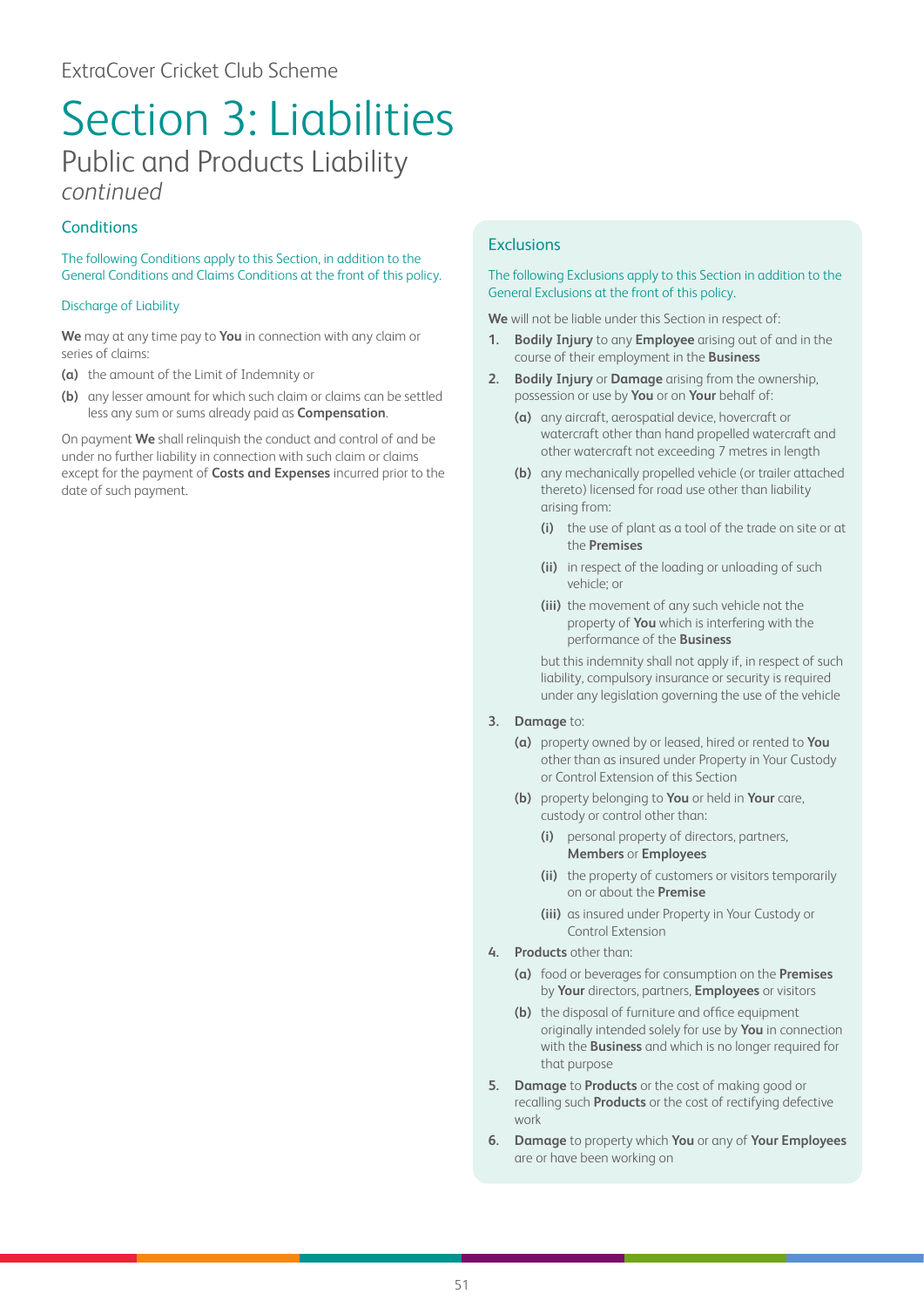### ExtraCover Cricket Club Scheme

### Section 3: Liabilities Public and Products Liability *continued*

- **7.** fines, penalties or liquidated, punitive or exemplary damages or any additional damages resulting from the multiplication of compensatory damages or other noncompensatory damages
- **8.** liability arising from or caused by the provision of advice or any plan, design, formula or specification given separately for a fee or for which a fee is normally charged
- **9.** liability in respect of **Pollution or Contamination** other than that caused by a sudden identifiable unintended and unexpected incident which takes place in its entirety at a specific time and place during any one **Period of Insurance** provided that:
	- **(a)** all **Pollution or Contamination** which arises out of any one incident shall be deemed to have occurred at the time such incident takes place
	- **(b) Our** liability for all **Compensation** payable in respect of all **Pollution or Contamination** which is deemed to have occurred during any one **Period of Insurance** shall not exceed in the aggregate the Limit of Indemnity stated in the **Schedule**
	- **(c)** this exclusion does not apply to the United States of America and/or Canada and/or their dependencies or trust territories
- **10.** liability in respect of **Pollution or Contamination** occurring in the United States of America and/or Canada and/or their dependencies or trust territories
- **11.** liability arising in connection with any visits to or work on any **Offshore Installation** or any support vessel for any **Offshore Installation** or whilst in transit to or from any **Offshore Installation** or support vessel
- **12. (a)** exposure to
	- **(b)** inhalation of
	- **(c)** fears of the consequences of exposure to or inhalation of
	- **(d)** the costs incurred by anyone in repairing, removing, replacing, recalling, rectifying, reinstating or managing (including those of any persons under any statutory duty to manage) any property arising out of the presence of **Asbestos** including any products containing **Asbestos**
- **13.** liability directly or indirectly caused by or consisting of or arising from:
	- **(a)** authorised or unauthorised transmission of **Electronic Data**
	- **(b)** the content of any website, **Your** email, intranet or extranet
	- **(c)** erasure, loss, distortion, corruption or alteration of **Electronic Data** or any loss of use resulting in reduction of functionality
- **(d)** failure of electronic, electromechanical data processing or electronically controlled equipment or **Electronic Data** to correctly recognise any given date or to process data or to operate properly due to a failure to recognise any given date
- **14.** any liability which is insured by or would but for the existence of this Section be insured by any other policy except in respect of any excess beyond the amount payable under such other section had this insurance not been effected
- **15. Bodily Injury** or **Damage** to property caused by or in connection with any work on or in:
	- **(a)** docks, harbours or railways
	- **(b)** watercraft
	- **(c)** chemical or petrochemical works, oil or gas refineries or storage facilities
	- **(d)** aircraft, airports or airfields
	- **(e)** power stations
	- **(f)** nuclear power stations
	- **(g)** any installation where nuclear processing is undertaken
	- **(h)** towers, steeples, chimney shafts, blast furnaces, viaducts, bridges, flyovers, dams, motorways, quarries, mines or collieries
- **16. Products** which with **Your** knowledge are exported directly or indirectly to the United States of America or Canada
- **17.** any **Products** which with **Your** knowledge are used in the aircraft, space, petro-chemical, gas, offshore, ship building and repair or nuclear industries
- **18.** any **Products** which with **Your** knowledge are to be used in the motor industry other than those not affecting the safety, stability, steering or braking of the vehicle
- **19.** liability caused by or arising from **Products** where the action is brought against **You** in any country not being a member of the European Union where **You** have a branch or a parent or a subsidiary company or are represented by a person or company holding **Your** Power of Attorney
- **20. Bodily Injury** or **Damage** arising directly or indirectly and regardless of any other cause contributing concurrently or in any sequence, originating from, caused by, arising out of, contributed to by, resulting from, or otherwise in connection with a **Communicable Disease** or the fear or threat (whether actual or perceived) of a **Communicable Disease**
- **21.** the **Excess** stated in the **Schedule**.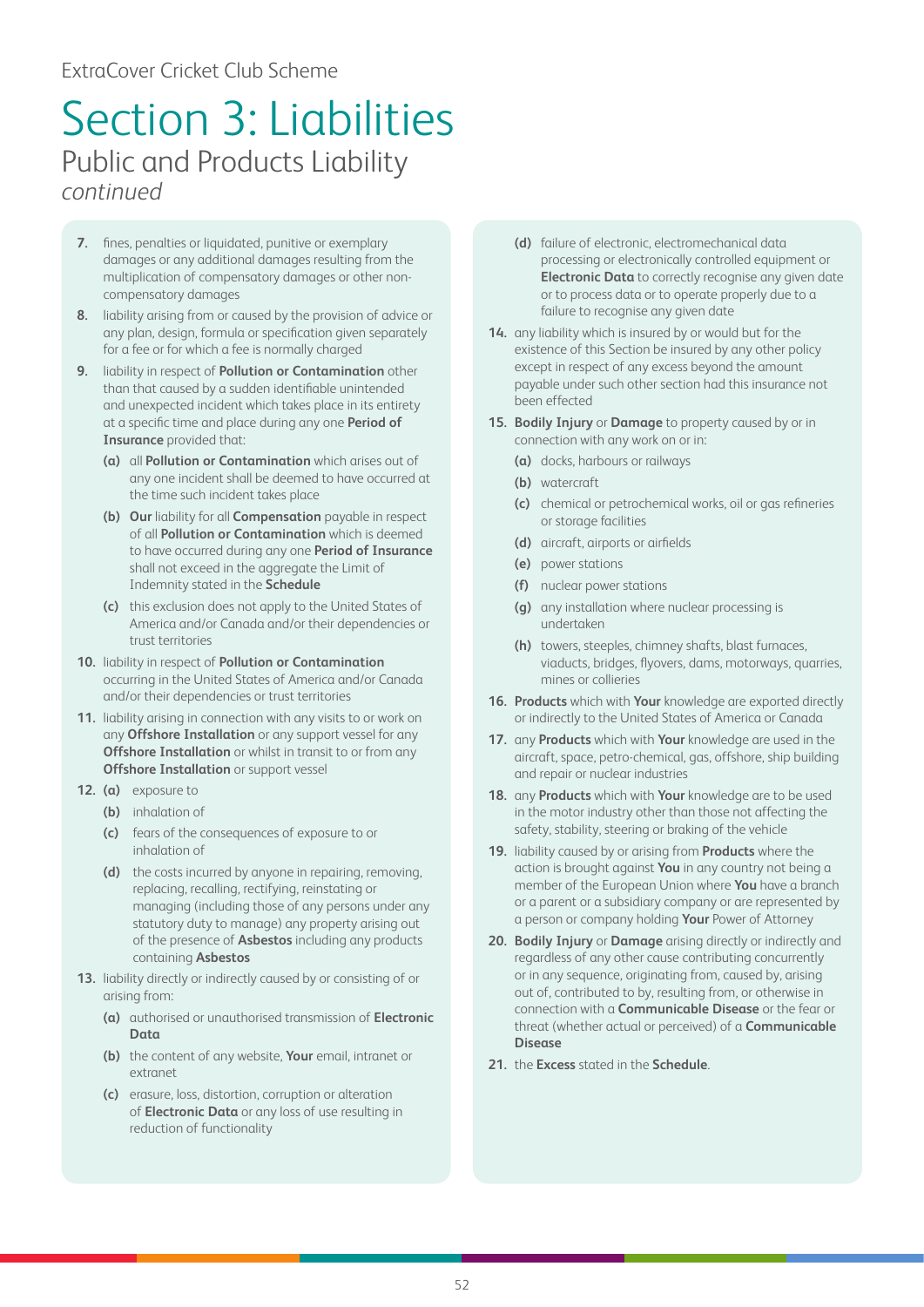# <span id="page-53-0"></span>Section 4: Personal Accident

### **Your Schedule** will show if this Section is operative

### **Definitions**

The following Definitions apply to this Section in addition to the General Definitions at the front of this policy and keep the same meaning wherever they appear in the Section, unless an alternative definition is stated to apply.

### Additional Insured Person

An individual who is not a member of the emergency services whilst engaged in trying to save the life of an **Insured Person**.

### Benefit

The sum or sums of money that **We** have agreed to pay as shown in the **Schedule**.

### Capital Benefit

A **Benefit** that is not payable at a weekly rate.

### First Aid Expenses

Expenses necessarily incurred by the **Insured Person** or **You** on behalf of the **Insured Person** for immediate and urgent treatment due to the **Insured Person** having sustained **Injury** which results in a valid claim for any of the **Benefits** for **Insured Events 1.** Death or **7. Permanent Total Disablement**, or any **Insured Event** under **Permanent Partial Disablement**.

### Hospital

Any National Health Service Trust or registered private Hospital in the **Territorial Limits** licensed by a recognised body for the undertaking of surgical operations.

### Hospitalisation

Any continuous period of 24 hours during which time the **Insured Person(s)** has been confined to **Hospital**.

### Injury

Bodily injury caused by:

- **(a)** accidental violent external and visible means
- **(b)** unavoidable exposure to the elements
- **(c)** accidental drowning, gassing or poisoning

occurring within 12 months from the date of the accident causing the Injury.

### Insured Events

- **1.** Death
- **2. Loss of Hearing**
- **3. Loss of Internal Organ**
- **4. Loss of Limb**
- **5. Loss of Sight**
- **6. Loss of Speech**
- **7. Permanent Total Disablement**
- **8. Temporary Total Disablement**

### Insured Person

Any **Member** , player, umpire or scorer of the insured Club aged less than 85.

#### Loss

A loss or series of losses arising out of or consequent upon or contributed to directly or indirectly by one originating event.

### Loss of Hearing

Total and permanent Loss of Hearing in one or both ears which has lasted for three consecutive months of the **Insured Persons** lifetime and at the end of that period in the opinion of an independent **Qualified Medical Practitioner** is beyond hope of improvement.

### Loss of Internal Organ

Total and permanent loss by removal or total and permanent effective loss of use of one lung or one kidney or the spleen or the liver.

### Loss of Limb

Total and permanent loss:

- **(a)** by physical separation
- **(b)** of use

of a hand, arm, leg or foot.

### Loss of Sight

Total and permanent loss of sight which will be considered as having occurred:

- **(a)** in both eyes if the **Insured Persons** name has been added to the Register of Blind Persons maintained by the government on the authority of a fully qualified ophthalmic specialist; or
- **(b)** in one eye if the degree of sight remaining after correction is either:
	- **(i)** 3/60 or less on the Snellen Scale
	- **(ii)** between 3/60 and 6/60 on the Snellen Scale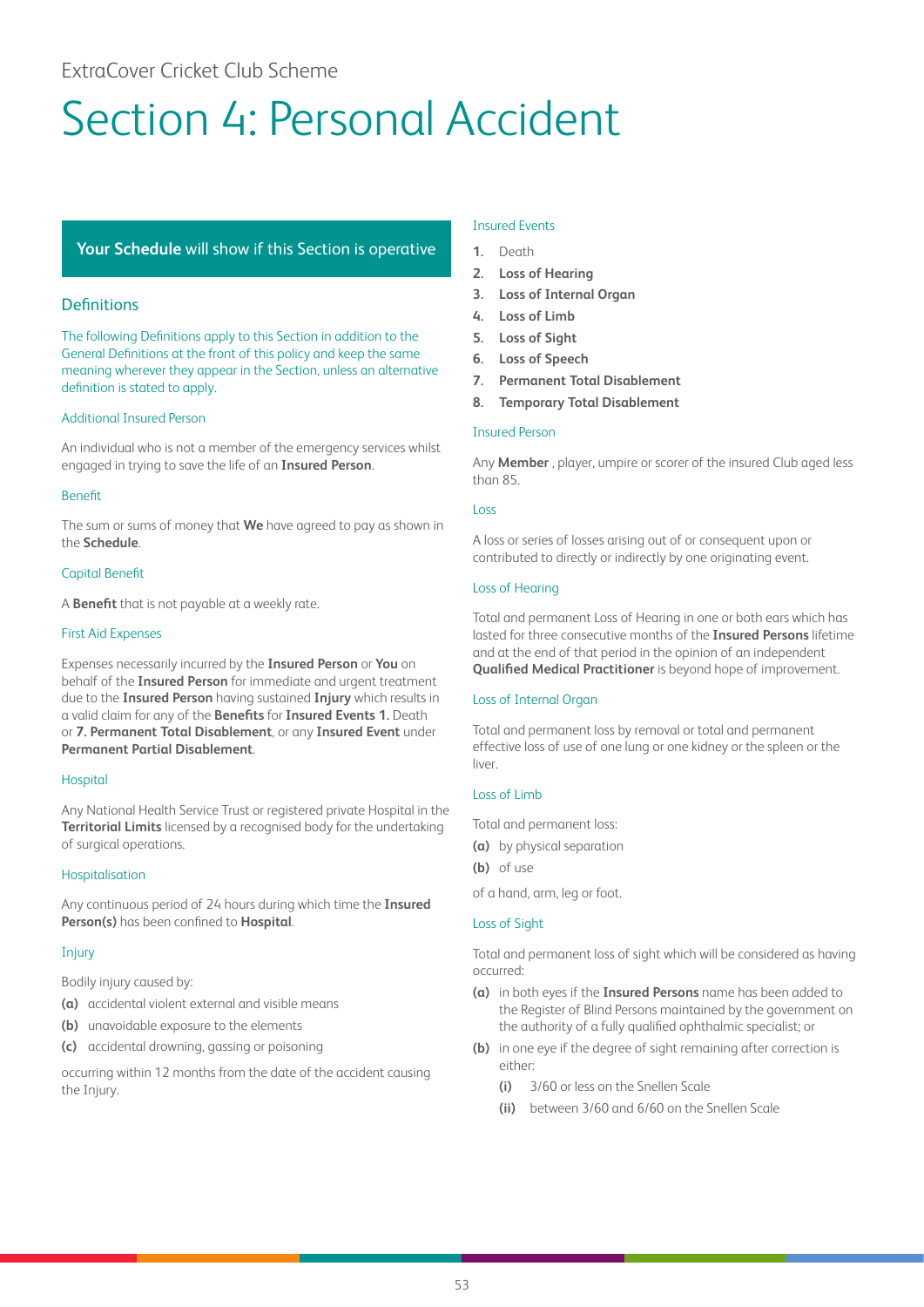The maximum amount payable:

- **(a)** in respect of **(a)** will not exceed the Loss of Sight **Benefit** as shown in the **Schedule**
- **(b)** in respect of:
	- **(b) (i)** 100% of the Loss of Sight **Benefit** as shown in the **Schedule**
	- **(b) (ii)** 10% of the Loss of Sight **Benefit** as shown in the **Schedule**.

### Loss of Speech

Total and permanent loss of the ability to speak or communicate verbally.

### Medical Expenses

Any reasonable costs necessarily incurred for medical, surgical or other diagnostic or remedial treatment given or prescribed by a **Qualified Medical Practitioner** and any hospital, nursing home or ambulance charges.

### Operative Time of Cover

Whilst the **Insured Person** is engaged in:

- **(a)** any cricket match, practice match, official practice or coaching session organised or attended by **You** including direct travel thereto or therefrom
- **(b)** official club activities
- **(c)** maintenance and preparation of cricket pitches and playing areas and other property used by **You** in connection with the **Business** but excluding
	- **(i)** demolition, construction of buildings, work on roofs or at heights exceeding 12 feet above ground level
	- **(ii)** the use of power driven machinery other than **Ground Maintenance Machinery** or hand tools
- **(d)** the preparation and serving of refreshments on **Your** behalf
- **(e)** the carriage of **Money** belonging to the Club

at any ground or **Premises** in the **Territorial Limits**.

### Permanent Partial Disablement

**Insured Events 2. Loss of Hearing, 3. Loss of Internal Organ, 4. Loss of Limb, 5. Loss of Sight and 6. Loss of Speech**.

### Permanent Total Disablement

### Disablement other than **Loss of Sight, Loss of Hearing, Loss of Speech, Loss of Limb or Loss of Internal Organ** which:

- **(a)** entirely prevents the **Insured Person** from engaging in or attending to their usual business, profession or occupation of each and every kind
- **(b)** lasts for more than 12 months from the date of the accident
- **(c)** is beyond hope of improvement.

### Permanent Total Disablement – Continental Scale of Compensation

Compensation under **Permanent Total Disablement** is extended to include the following **Benefit** subject to a maximum total of 100% in the aggregate:

- **1. Permanent Total Disablement** 100%
- **2.** Permanent loss by physical separation of:
	- **(a)** one thumb:
		- **(i)** both phalanges 30%
		- **(ii)** one phalanx 15%
	- **(b)** one index finger:
		- **(i)** three phalanges 20%
		- **(ii)** two phalanges 13%
		- **(iii)** one phalanx 6%
	- **(c)** one other finger:
		- **(i)** three phalanges 10%
		- **(ii)** two phalanges 6%
		- **(iii)** one phalanx 3%
	- **(d)** one great toe:
		- **(i)** two phalanges 15%
		- **(ii)** one phalanx 7.5%
	- **(e)** one other toe:
		- **(i)** three phalanges 5%
		- **(ii)** two phalanges 3%
		- **(iii)** one phalanx 1.5%
- **3.** Permanent total loss of use of:
	- **(a)** Shoulder or Elbow 25%
	- **(b)** Wrist, Hip, Knee or Ankle 20%
- **4.** Removal by Surgical Operation of Lower Jaw 30%
- **5.** Sickness resulting in **Loss Of Sight** or **Permanent Total Disablement** by Paralysis 20%

which the **Insured Person** has survived for at least one month from the date of the occurrence.

In the event of Partial loss for 2 above proportionately lower percentage of compensation will be payable.

### Physiotherapy Treatment

The treatment of **Injury** by physical manipulation, massage, remedial exercise and/or the application of heat, light, Ultraviolet or Infra Red Rays, Electrical Current or Ultrasound waves by a qualified physiotherapist.

### Qualified Medical Practitioner

A doctor or specialist who is registered or licensed to practice medicine, ophthalmology, or dentistry under the laws of the country in which they practice and who is not:

- **(a)** an **Employee** of **Yours**; or
- **(b)** the **Insured Person**; or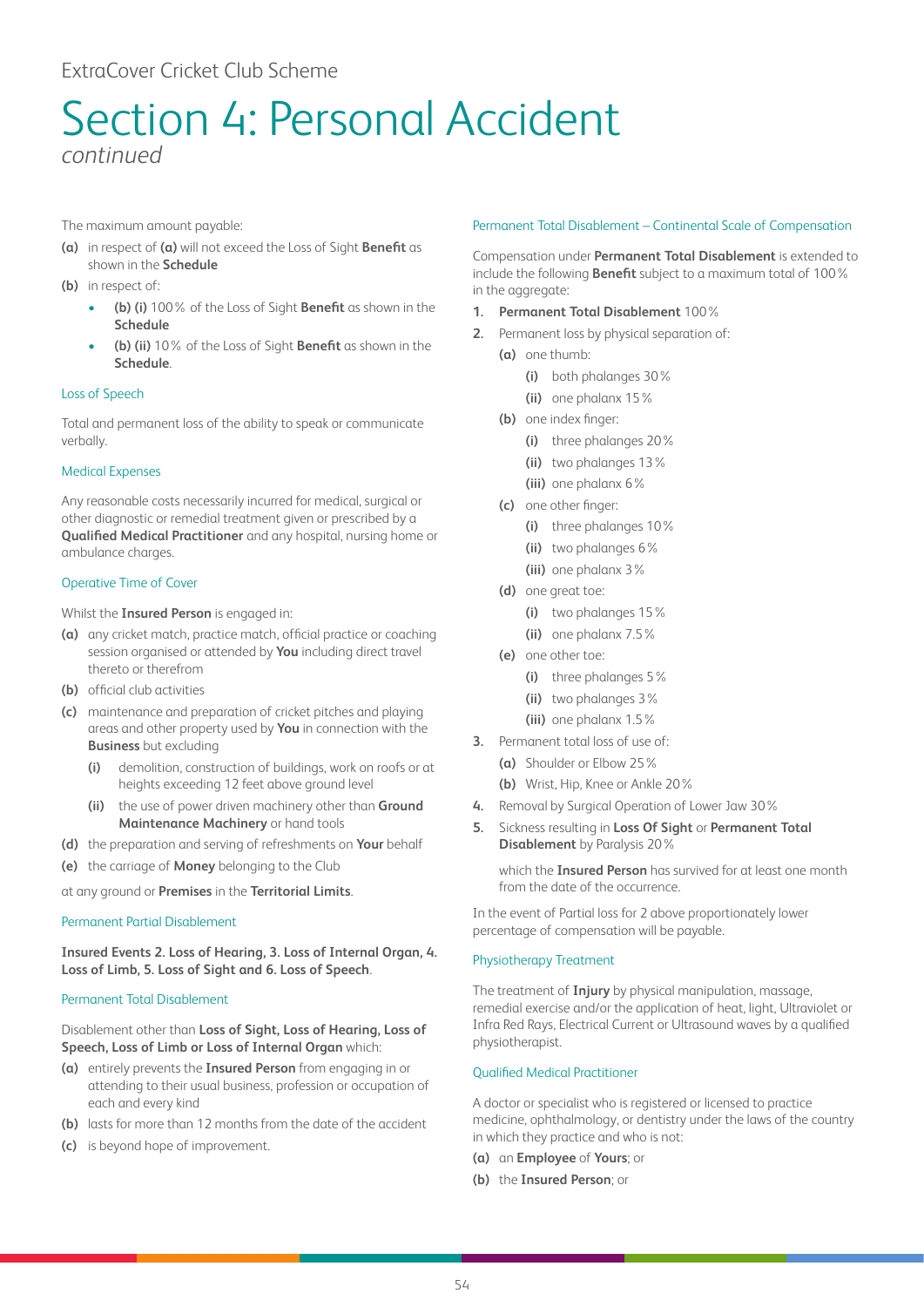### **(c)** the Spouse of the **Insured Person**; or

**(d)** a member of the immediate family of the **Insured Person**.

### Temporary Total Disablement

Disablement which completely prevent the **Insured Person** from performing each and every function of their **Usual Occupation**.

### Usual Occupation

The tasks, duties and other functions which the **Insured Person's** employer normally pays the **Insured Person** to perform in connection with their employment.

### Weekly Benefit

The amount shown in the Scale of Compensation that **We** will pay to **You** for each complete working week, during any period of **Temporary Total Disablement** of an **Insured Person**.

### Cover

### Standard Cover

Where Standard Cover is shown as operative in the **Schedule** Covers 1 to 3 will apply in accordance with the Standard Cover Scale of Compensation specified in the **Schedule**.

### Gold Cover

Where Gold Cover is shown as operative in the **Schedule** Covers 1 to 12 will apply in accordance with the Gold Cover Scale of Compensation specified in the **Schedule**.

### 1. Personal Accident

**We** will pay **You** the **Benefit** if any **Insured Person** sustains **Injury** during the **Period of Insurance** and **Operative Time of Cover** which solely, directly and independently of any other cause results in one of the **Insured Events**.

### 2. Dental/Optical Treatment - cost of repair/replacement of broken/cracked spectacles or dentures

**We** will pay for any dental or optical treatment expenses and/ or the cost of repair/replacement of broken/cracked spectacles or dentures reasonably incurred by an **Insured Person** in direct connection with any accident occurring during the **Period of Insurance** whilst engaging in Club activities.

**We** will not pay for the replacement or repair of contact lenses or property otherwise insured.

**Our** liability will not exceed the amount specified in the **Schedule** in respect of any one accident.

### 3. Hospitalisation Benefit

If as a result of having sustained **Injury** an **Insured Person** is admitted to **Hospital** as an in-patient for a period of not less than 24 hours on the recommendation of the **Insured Persons** own general practitioner or an appropriate doctor attached to the **Hospital**, **We** will pay **You** up to the amount specified in the **Schedule**.

### 4. Additional Insured Persons

The following **Additional Insured Persons** are covered by this Section provided they are not insured elsewhere under this policy.

The maximum amount payable for **Additional Insured Persons** is £300,000 in respect of any one Loss.

### **Members of the Public Rendering Assistance**

If within the **Period of Insurance** an individual who is not a member of the emergency services whilst trying to save the life of an **Insured Person** sustains **Injury** which, within twelve (12) months solely, directly and independently of any other cause results in Death, **Permanent Partial Disablement** or **Permanent Total Disablement We** will at **Your** request pay the following sum to each such individual or their legal representatives:

- **(a)** Death £30,000
- **(b) Permanent Partial Disablement** £30,000
- **(c) Permanent Total Disablement** £30,000

### 5. Bereavement Counselling

If within the **Operative Time of Cover** an **Insured Person** or **Additional Insured Person** sustains **Injury** resulting in Death **We** will indemnify **You** for fees charged by a bereavement counsellor registered with the British Association for Counselling and Psychotherapy for up to five one hour sessions of bereavement counselling for the Spouse and/or Dependant Adult and/or Dependant Child(ren) of the **Insured Person** where such counselling is on the medical advice of a **Qualified Medical Practitioner**.

**Our** liability will not exceed £2,000 in respect of any one **Insured Person**.

### 6. First Aid Expenses

**We** will pay up to a maximum of:

- **(a)** £25,000 for **First Aid Expenses** in respect of any one **Insured Person**
- **(b)** £1,000 in respect of:
	- **(i)** a workplace defibrillator following **Damage**
	- **(ii)** its consumables which require replacement

arising solely as a consequence of use whilst trying to save the life of an **Insured Person**.

### 7. Fracture Benefit

If within the **Operative Time of Cover** an **Insured Person**  sustains **Injury** resulting in a break to the full thickness of a bone that does not result in a claim payment under any other **Benefit**  of this Section **We** will pay for fracture of the: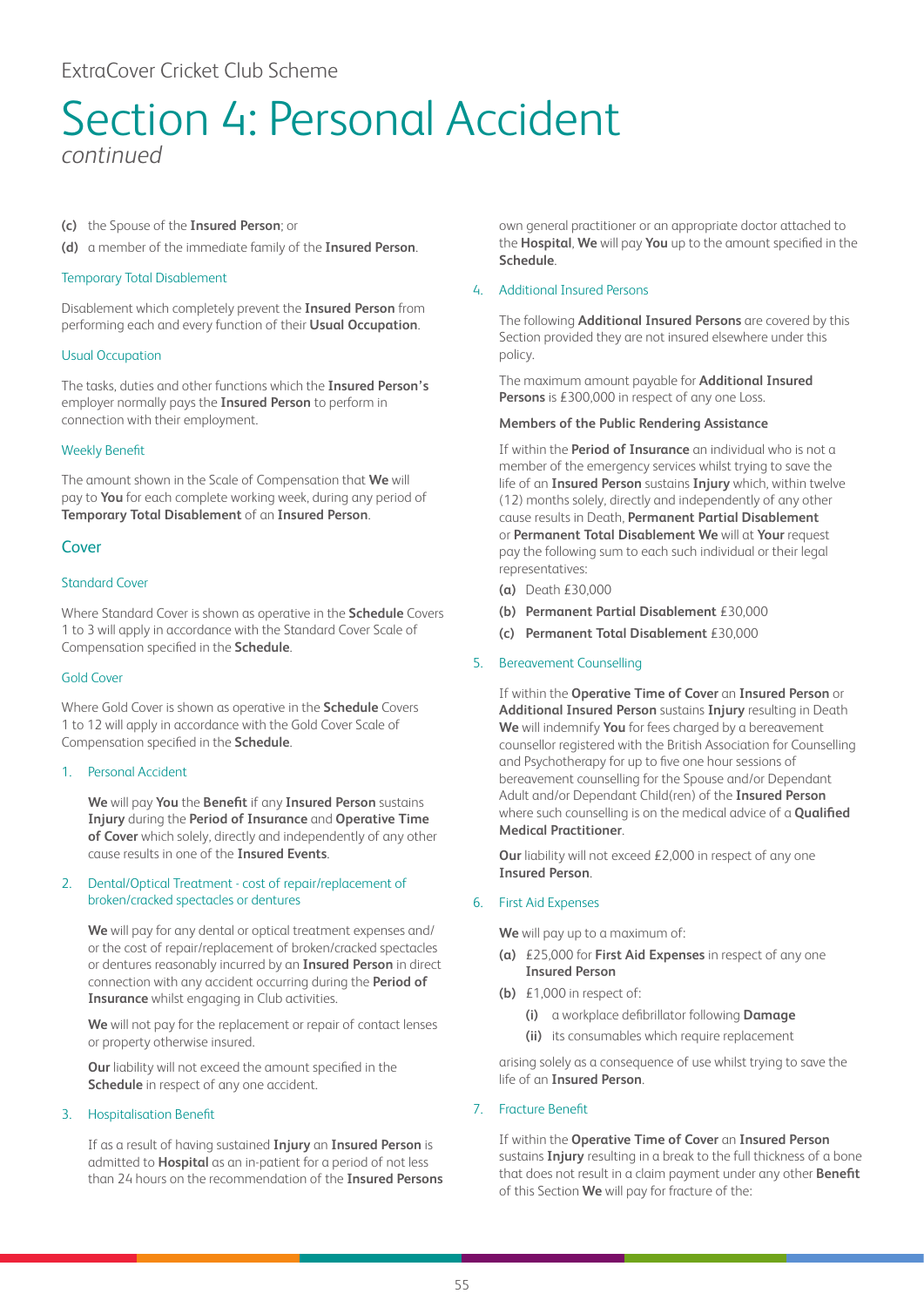- **(a)** hip or pelvis (excluding coccyx or thigh) £1,000
- **(b)** femur or heel £750
- **(c)** skull (excluding jaw and nose), lower leg, collar bone, ankle, elbow, upper or lower arm (including the wrist but not a Colles fracture) £500
- **(d)** spine (vertebrae but excluding coccyx) £1,000

**Our** liability will not exceed £5,000 for all fractures.

**We** will pay under this extension of Cover once during the lifetime of the policy if the **Insured Person** is diagnosed with osteoporosis prior to or as a result of the **Injury** that results in a claim under this Section.

### 8. Funeral Expenses and urgent Estate Expenses

If within the **Operative Time of Cover** an **Insured Person** or **Additional Insured Person** sustains **Injury** resulting in payment of the Death **Benefit** of that **Insured Person**, **We** will in addition pay to their legal representatives:

- **(a)** the reasonable costs incurred with the **Our** prior written consent for the funeral expenses of that **Insured Person Our** liability will not exceed £10,000 in respect of any one **Insured Person**.
- **(b)** reasonable expenses necessarily incurred as a direct consequence of the Death of the **Insured Person** which require immediate payment by the executor to the estate of the **Insured Person** whilst the administration of the estate is being arranged.

**Our** liability will not exceed £2,000 in respect of any one **Insured Person**.

### 9. Additional Hospitalisation Benefits

If within the **Operative Time of Cover** an **Insured Person** sustains **Injury** which results in **Hospitalisation** on the recommendation of a **Qualified Medical Practitioner We** will pay **You** the following amounts:

**(a) Coma Benefit**

If the **Insured Person** is in a Coma an additional sum of £25 for each full day of the Coma.

**(b) Convalescence Benefit**

£25 for each continuous twenty four (24) hour period of convalescence immediately following **Hospitalisation** during which the **Insured Person** is confined to their home or a registered nursing home on the recommendation a **Qualified Medical Practitioner**.

**Our** liability will not exceed £5,000 in respect of any one **Insured Person**.

### 10. Independent Financial Advice

If within the **Operative Time of Cover** an **Insured Person** or **Additional Insured Person** sustains **Injury** resulting in **Death** or **Permanent Partial Disablement** or **Permanent Total Disablement We** will indemnify **You** up to £2,500 for the benefit of the **Insured Person** for fees charged by an **Independent Financial Adviser** authorised and regulated by the **Financial Conduct Authority** to provide the **Insured Person** with two sessions of professional financial advice.

### 11. Rehabilitation Expenses

If within the **Operative Time of Cover** an **Insured Person** sustains **Injury** that **We** agree is likely to result in **Permanent Partial Disablement**, **Permanent Total Disablement Benefit** or **Temporary Total Disablement** becoming payable **We** will pay for rehabilitation and necessary travel costs to facilitate the **Insured Person's** return to employment or adjustment to their permanent disability provided that the:

- **(a) Insured Person** was not over sixty five (65) years of age when **Injury** occurred
- **(b) Insured Person** was an **Employee** of **Yours**
- **(c) Our** prior written approval of any rehabilitation or transport costs is obtained
- **(d)** the **Insured Persons** rehabilitation plan is under **Our** supervision

The amounts payable in respect of any one **Insured Person** are:

- **(a)** up to £1,000 for Physiotherapy
- **(b)** up to £100 per week for reasonable expenses necessarily incurred for the services of a taxi or other additional travel costs to convey the **Insured Person** from their usual place of employment or residence to **Hospital**. **Our** liability will not exceed £3,000 in respect of any one **Insured Person**
- **(c)** up to 50% of the **Benefit** paid for **Temporary Total Disablement** or £250 per week whichever the lesser amount up to a maximum of fifty two(52) weeks for other rehabilitation costs planned for returning the **Insured Person** to employment

or

up to the **Benefit** paid for **Permanent Partial Disablement** or **Permanent Total Disablement** or £25,000 whichever the lesser amount up to a maximum of fifty two(52) weeks for other rehabilitation costs planned for returning the **Insured Person** to employment

- **(d)** up to £10,000 for the costs of prosthesis including any consultation costs
- **(e)** up to £20,000 costs and associated expenditure of Specialist Equipment for the purpose of participation in a sport that forms part of the **Insured Persons** rehabilitation plan is under **Our** supervision.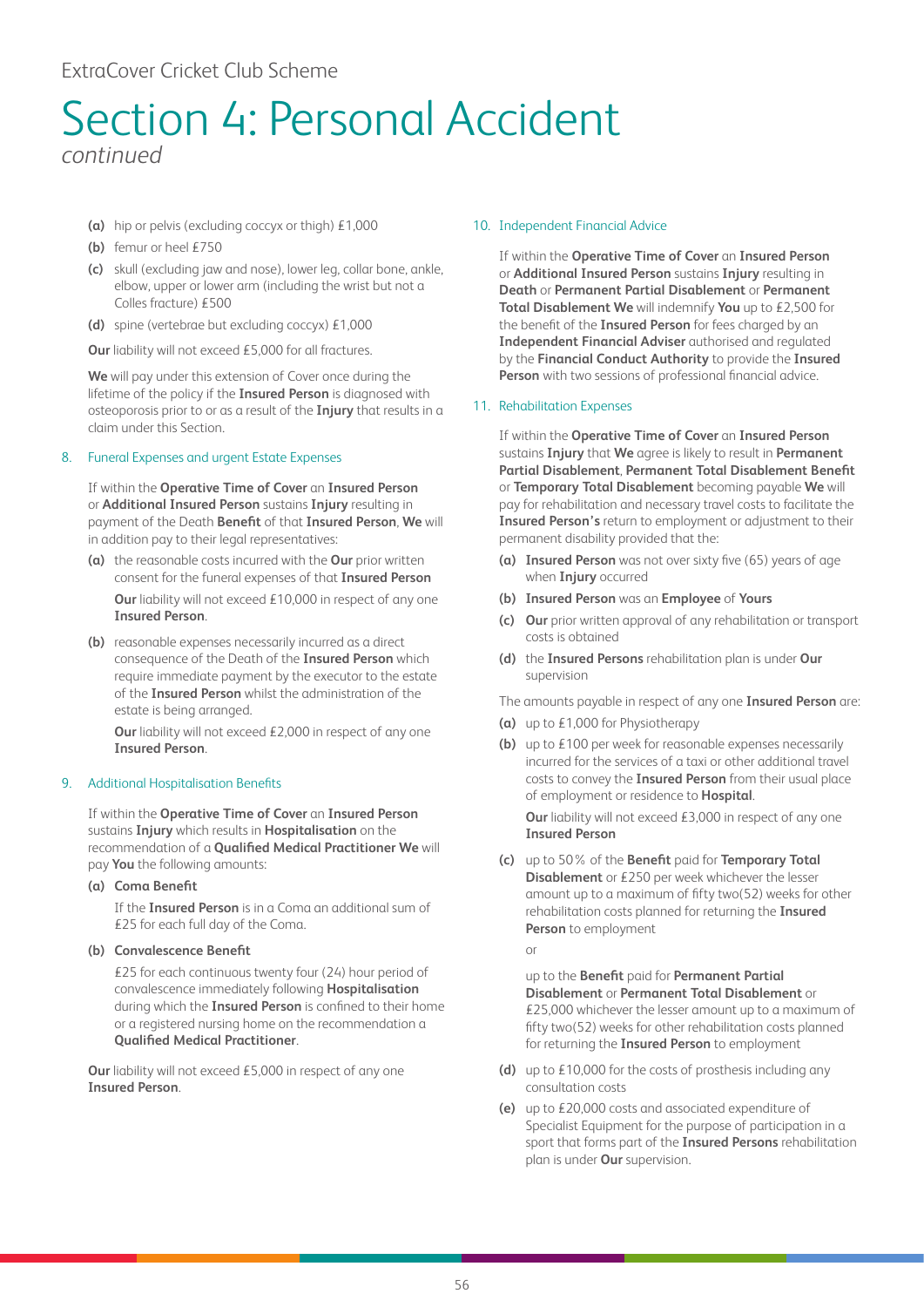# Section 4: Personal Accident

*continued*

### 12. Trauma Counselling

If within the **Operative Time of Cover** an **Insured Person** or **Additional Insured Person**:

- **(a)** is a victim of an unprovoked malicious assault by another person that has been reported to the police; or
- **(b)** directly witnesses an act of Terrorism and are interviewed by the police as a witness; or
- **(c)** directly witnesses the Death or **Permanent Partial Disablement** or **Permanent Total Disablement** of:
	- **(i)** their parent; or
	- **(ii)** Spouse; or
	- **(iii)** Child; or
	- **(iv)** Dependant Child; or
	- **(v)** Dependant Adult; or
	- **(vi)** colleague at **Your Premises**
- **(d)** sustains **Injury** which resulting in **Permanent Partial Disablement** or **Permanent Total Disablement**

and are diagnosed by a **Qualified Medical Practitioner** as suffering from post-traumatic stress disorder within 90 days of the above mentioned incidents **We** will indemnify **You** for the benefit of the **Insured Person** fees charged by a trauma counsellor registered with the British Association for Counselling and Psychotherapy for up to five one hour sessions of counselling for the **Insured Person**.

**Our** liability will not exceed £2,500 in respect of any one **Insured Person**.

### Maximum Amount Payable

**We** will pay:

- **(a)** the **Capital Benefit** for **Insured Events 1** to **7** shown in the **Schedule** for any one **Insured Person**
- **(b)** the **Weekly Benefit** for **Insured Event 8**, with payment being made at 4 weekly intervals but not payable for more than 104 weeks from the date the disablement started.

The **Benefit** will not be payable for more than one **Insured Event 1** to **7** in respect of any one **Insured Person** identified as covered by this Section.

Payment in respect of **Insured Event 8** will cease if the **Benefit** under **Insured Event 1** to **7** becomes payable. Any sums paid under **Insured Event 8** will be deducted from the amount of **Benefit** payable under **Insured Event 1** to **7**.

**We** will not be liable for any amount in excess of the maximum accumulation limit of £1,000,000 in respect of any one accident. If the aggregate amount of all benefits payable exceeds the maximum accumulation limit, the **Benefit** payable for each **Insured Person** shall be proportionately reduced until the total of all benefits does not exceed the maximum accumulation limit.

The maximum **Benefit** payable in respect of Death of an **Insured Person** under 16 years of age or under 18 years of age and in fulltime education will not exceed £2,500 or the **Benefit** stated in the **Schedule** whichever is the lower.

The maximum **Benefit** payable in respect of Death or any **Permanent Partial Disablement Benefit** for an **Insured Person** between the ages of 80 and 85 will not exceed £5,000.

The **Temporary Total Disablement Benefit** will not be paid for an **Insured Person** over the age of 80.

### **Conditions**

The following Conditions apply to this Section in addition to the General Conditions and Claims Conditions at the front of this policy.

### Claims Evidence Condition

If **You** do not comply with this Condition **You** will not be covered and **We** will not pay **Your** claim.

- **(a)** The **Insured Person** must as early as possible seek the attention of a **Qualified Medical Practitioner** in the event of **Injury** which causes or may cause a claim and all certificates, information and evidence required by **Us** in connection with that **Injury** is to be provided at **Your** or the **Insured Persons** expense
- **(b)** All medical records, notes and correspondence in connection with a claim or a related pre-existing condition must be made available upon request to any medical adviser appointed by **Us** and that medical adviser is to be allowed to make an examination of the **Insured Person** as often as necessary
- **(c)** In the case of Death of the **Insured Person We** will be entitled to have a post mortem examination at **Our** expense.

### Alteration in Risk

It is a condition precedent to **Our** liability that **You** must give immediate notice to **Us** of any change to the occupation of any **Insured Person** from that which **You** originally advised **Us**.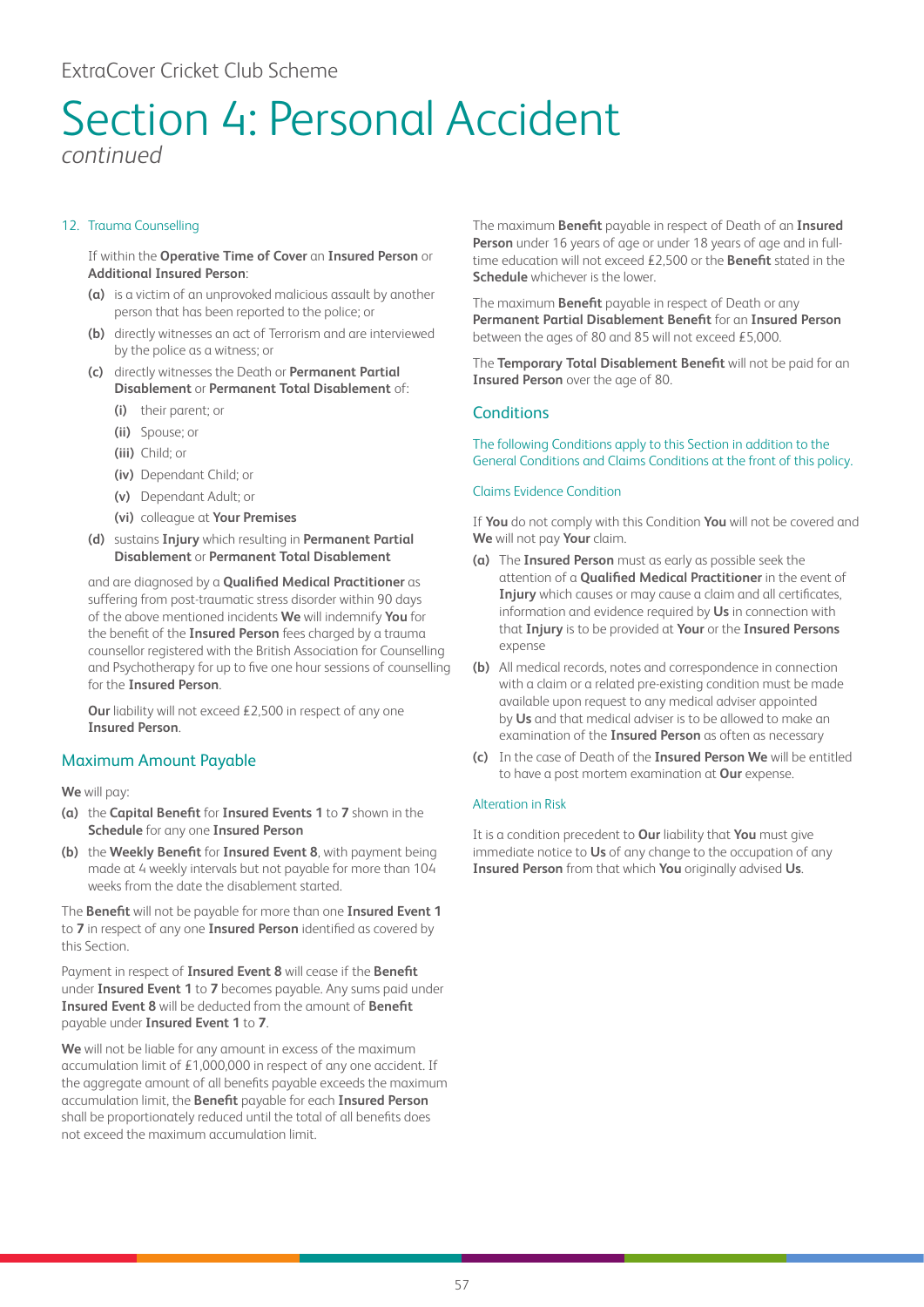**Exclusions** 

### The following Exclusions apply to this Section in addition to the General Exclusions at the front of this policy.

This Section does not cover any claim arising out of or consequent upon or contributed to directly or indirectly as a result of:

- **1.** any pre-existing physical or mental disability or infirmity, medical condition or chronic or recurring ailment
- **2.** any communicable disease including acquired immune deficiency syndrome (AIDS) or an AIDS related condition
- **3.** insanity, intentional self-injury, suicide or attempted suicide
- **4.** participation in any criminal act or civil commotion
- **5.** flying or other aerial activities (other than whilst travelling as a passenger of a recognised airline)
- **6.** pregnancy or childbirth
- **7.** deliberate exposure to danger (except in an attempt to save human life)
- **8.** an **Insured Person** practising or taking part in:
	- **(a)** any kind of racing (other than foot races)
	- **(b)** mountaineering or rock climbing
	- **(c)** abseiling, bungee jumping, potholing or similar underground activities
	- **(d)** underwater activities involving the use of breathing apparatus
	- **(e)** engaging in winter sports other than curling or skating
	- **(f)** speed or time trials
	- **(g)** engaging in any sport undertaken on a professional or semi-professional basis other than cricket
	- **(h)** any operational duties as a member of the Armed Forces
- **9.** the effects of alcohol or drugs (other than drugs prescribed by a qualified registered medical practitioner)
- **10.** any treatment for drug addiction